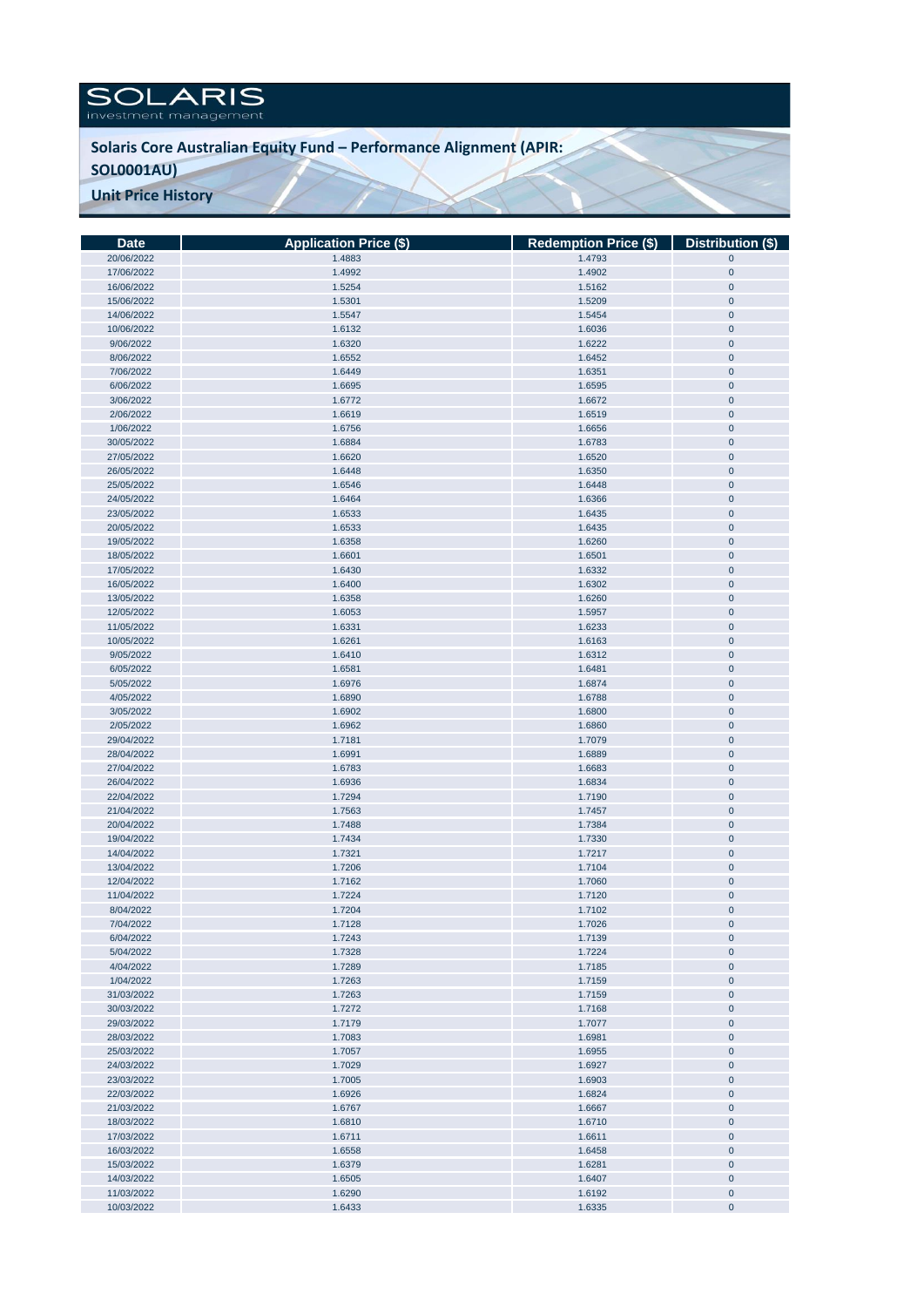| 9/03/2022                | 1.6211           | 1.6115           | $\mathbf{0}$             |
|--------------------------|------------------|------------------|--------------------------|
| 8/03/2022                | 1.6070           | 1.5974           | $\mathbf{0}$             |
| 7/03/2022                | 1.6182           | 1.6086           | $\mathbf{0}$             |
|                          |                  |                  |                          |
| 4/03/2022                | 1.6307           | 1.6209           | $\mathbf{0}$             |
| 3/03/2022                | 1.6374           | 1.6276           | $\pmb{0}$                |
| 2/03/2022                | 1.6279           | 1.6181           | $\pmb{0}$                |
| 1/03/2022                | 1.6263           | 1.6165           | $\pmb{0}$                |
| 28/02/2022               | 1.6163           | 1.6067           | $\pmb{0}$                |
|                          |                  |                  |                          |
| 25/02/2022               | 1.6066           | 1.5970           | $\pmb{0}$                |
| 24/02/2022               | 1.6037           | 1.5941           | $\pmb{0}$                |
| 23/02/2022               | 1.6445           | 1.6347           | $\pmb{0}$                |
| 22/02/2022               | 1.6319           | 1.6221           | $\pmb{0}$                |
|                          | 1.6460           | 1.6362           | $\mathbf 0$              |
| 21/02/2022               |                  |                  |                          |
| 18/02/2022               | 1.6439           | 1.6341           | $\pmb{0}$                |
| 17/02/2022               | 1.6614           | 1.6514           | $\mathbf 0$              |
| 16/02/2022               | 1.6525           | 1.6427           | $\mathbf 0$              |
| 15/02/2022               | 1.6310           | 1.6212           | $\mathbf 0$              |
| 14/02/2022               |                  |                  |                          |
|                          | 1.6381           | 1.6283           | $\pmb{0}$                |
| 11/02/2022               | 1.6339           | 1.6241           | $\pmb{0}$                |
| 10/02/2022               | 1.6499           | 1.6401           | $\mathbf 0$              |
| 9/02/2022                | 1.6469           | 1.6371           | $\pmb{0}$                |
| 8/02/2022                | 1.6311           | 1.6213           | $\pmb{0}$                |
| 7/02/2022                | 1.6120           |                  | $\pmb{0}$                |
|                          |                  | 1.6024           |                          |
| 4/02/2022                | 1.6144           | 1.6048           | $\mathbf 0$              |
| 3/02/2022                | 1.6037           | 1.5941           | $\pmb{0}$                |
| 2/02/2022                | 1.6063           | 1.5967           | $\pmb{0}$                |
| 1/02/2022                | 1.5849           | 1.5755           | $\pmb{0}$                |
| 31/01/2022               |                  |                  | $\mathbf 0$              |
|                          | 1.5757           | 1.5663           |                          |
| 28/01/2022               | 1.5785           | 1.5691           | $\mathbf{0}$             |
| 27/01/2022               | 1.5424           | 1.5332           | $\pmb{0}$                |
| 25/01/2022               | 1.5703           | 1.5609           | $\pmb{0}$                |
| 24/01/2022               | 1.6092           | 1.5996           | $\pmb{0}$                |
|                          |                  |                  |                          |
| 21/01/2022               | 1.6160           | 1.6064           | $\pmb{0}$                |
| 20/01/2022               | 1.6529           | 1.6431           | $\pmb{0}$                |
| 19/01/2022               | 1.6493           | 1.6395           | $\pmb{0}$                |
| 18/01/2022               | 1.6652           | 1.6552           | $\mathbf 0$              |
| 17/01/2022               | 1.6674           | 1.6574           | $\pmb{0}$                |
| 14/01/2022               | 1.6627           | 1.6527           | $\pmb{0}$                |
|                          |                  |                  |                          |
| 13/01/2022               | 1.6803           | 1.6703           | $\mathbf 0$              |
|                          |                  |                  |                          |
| 12/01/2022               | 1.6697           | 1.6597           | $\mathbf 0$              |
| 11/01/2022               | 1.6571           | 1.6471           | $\mathbf 0$              |
|                          |                  |                  |                          |
| 10/01/2022               | 1.6681           | 1.6581           | $\pmb{0}$                |
| 7/01/2022                | 1.6687           | 1.6587           | $\pmb{0}$                |
| 6/01/2022                | 1.6514           | 1.6416           | $\pmb{0}$                |
| 5/01/2022                | 1.6978           | 1.6876           | $\mathbf 0$              |
| 4/01/2022                | 1.7028           | 1.6926           | $\mathbf 0$              |
|                          |                  |                  |                          |
| 31/12/2021               | 1.6707           | 1.6607           | 0.03428539               |
| 30/12/2021               | 1.7204           | 1.7102           | $\pmb{0}$                |
| 29/12/2021               | 1.7170           | 1.7068           | $\mathbf{0}$             |
| 24/12/2021               | 1.6973           | 1.6871           | $\pmb{0}$                |
| 23/12/2021               | 1.6912           | 1.6810           | $\pmb{0}$                |
|                          |                  |                  |                          |
| 22/12/2021               | 1.6853           | 1.6753           | $\mathbf{0}$             |
| 21/12/2021               | 1.6842           | 1.6742           | $\pmb{0}$                |
| 20/12/2021               | 1.6680           | 1.6580           | $\pmb{0}$                |
| 17/12/2021               | 1.6717           | 1.6617           | $\pmb{0}$                |
| 16/12/2021               | 1.6697           | 1.6597           | $\pmb{0}$                |
| 15/12/2021               | 1.6786           | 1.6686           | $\pmb{0}$                |
|                          |                  |                  |                          |
| 14/12/2021               | 1.6900           | 1.6798           | $\pmb{0}$                |
| 13/12/2021               | 1.6924           | 1.6822           | $\pmb{0}$                |
| 10/12/2021               | 1.6864           | 1.6764           | $\pmb{0}$                |
| 9/12/2021                | 1.6930           | 1.6828           | $\mathbf 0$              |
| 8/12/2021                | 1.6994           | 1.6892           | $\pmb{0}$                |
| 7/12/2021                | 1.6767           | 1.6667           | $\mathbf{0}$             |
|                          |                  |                  |                          |
| 6/12/2021                | 1.6605           | 1.6505           | $\mathbf 0$              |
| 3/12/2021                | 1.6623           | 1.6523           | $\mathbf 0$              |
| 2/12/2021                | 1.6585           | 1.6485           | $\pmb{0}$                |
| 1/12/2021                | 1.6610           | 1.6510           | $\bf{0}$                 |
| 30/11/2021               | 1.6640           | 1.6540           | $\mathbf 0$              |
|                          |                  |                  |                          |
| 29/11/2021               | 1.6574           | 1.6474           | $\pmb{0}$                |
| 26/11/2021               | 1.6700           | 1.6600           | $\pmb{0}$                |
| 25/11/2021               | 1.7012           | 1.6910           | $\pmb{0}$                |
| 24/11/2021               | 1.6997           | 1.6895           | $\mathbf 0$              |
| 23/11/2021               | 1.7027           | 1.6925           | $\pmb{0}$                |
|                          |                  |                  |                          |
| 22/11/2021               | 1.6898           | 1.6796           | $\pmb{0}$                |
| 19/11/2021               | 1.7009           | 1.6907           | $\pmb{0}$                |
| 18/11/2021               | 1.6954           | 1.6852           | $\pmb{0}$                |
| 17/11/2021               | 1.6916           | 1.6814           | $\pmb{0}$                |
| 16/11/2021               | 1.7026           | 1.6924           | $\pmb{0}$                |
|                          |                  |                  |                          |
| 15/11/2021<br>12/11/2021 | 1.7148<br>1.7103 | 1.7046<br>1.7001 | $\pmb{0}$<br>$\mathbf 0$ |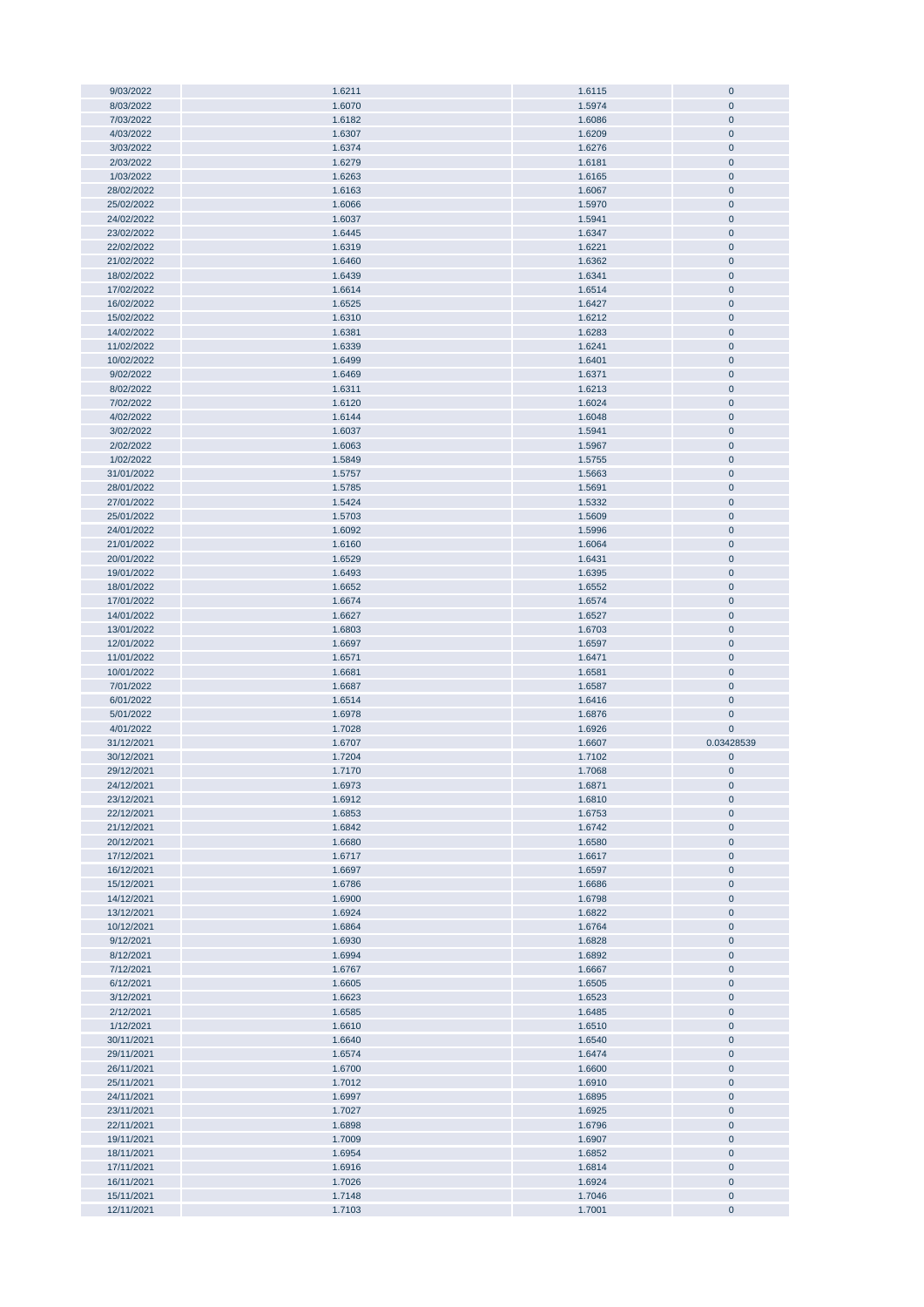| 11/11/2021               | 1.6942           | 1.6840           | $\bf{0}$               |
|--------------------------|------------------|------------------|------------------------|
|                          |                  |                  |                        |
| 10/11/2021               | 1.7058           | 1.6956           | $\mathbf{0}$           |
| 9/11/2021                | 1.7064           | 1.6962           | $\mathbf 0$            |
| 8/11/2021                | 1.7109           | 1.7007           | $\pmb{0}$              |
|                          |                  |                  |                        |
| 5/11/2021                | 1.7070           | 1.6968           | $\pmb{0}$              |
| 4/11/2021                | 1.6983           | 1.6881           | $\pmb{0}$              |
| 3/11/2021                | 1.6886           | 1.6784           | $\pmb{0}$              |
|                          |                  |                  |                        |
| 2/11/2021                | 1.6736           | 1.6636           | $\pmb{0}$              |
| 1/11/2021                | 1.6833           | 1.6733           | $\pmb{0}$              |
| 29/10/2021               | 1.6774           | 1.6674           | $\pmb{0}$              |
|                          |                  |                  |                        |
| 28/10/2021               | 1.7021           | 1.6919           | $\pmb{0}$              |
| 27/10/2021               | 1.7080           | 1.6978           | $\pmb{0}$              |
| 26/10/2021               | 1.7091           | 1.6989           | $\pmb{0}$              |
|                          |                  |                  |                        |
| 25/10/2021               | 1.7082           | 1.6980           | $\pmb{0}$              |
| 22/10/2021               | 1.7082           | 1.6980           | $\pmb{0}$              |
| 21/10/2021               | 1.7063           | 1.6961           | $\pmb{0}$              |
|                          |                  |                  |                        |
| 20/10/2021               | 1.7035           | 1.6933           | $\pmb{0}$              |
| 19/10/2021               | 1.6944           | 1.6842           | $\pmb{0}$              |
| 18/10/2021               | 1.6959           | 1.6857           | $\pmb{0}$              |
| 15/10/2021               | 1.6914           | 1.6812           | $\pmb{0}$              |
|                          |                  |                  |                        |
| 14/10/2021               | 1.6769           | 1.6669           | $\mathbf{0}$           |
| 13/10/2021               | 1.6678           | 1.6578           | $\pmb{0}$              |
| 12/10/2021               | 1.6686           | 1.6586           | $\mathbf 0$            |
|                          |                  |                  |                        |
| 11/10/2021               | 1.6726           | 1.6626           | $\pmb{0}$              |
| 8/10/2021                | 1.6808           | 1.6708           | $\pmb{0}$              |
| 7/10/2021                | 1.6669           | 1.6569           | $\pmb{0}$              |
|                          |                  |                  |                        |
| 6/10/2021                | 1.6544           | 1.6446           | $\pmb{0}$              |
| 5/10/2021                | 1.6634           | 1.6534           | $\pmb{0}$              |
| 1/10/2021                | 1.6446           | 1.6348           | $\pmb{0}$              |
| 30/09/2021               | 1.6775           | 1.6675           | $\pmb{0}$              |
|                          |                  |                  |                        |
| 29/09/2021               | 1.6437           | 1.6339           | $\pmb{0}$              |
| 28/09/2021               | 1.6602           | 1.6502           | $\pmb{0}$              |
| 27/09/2021               | 1.6814           | 1.6714           | $\pmb{0}$              |
|                          |                  |                  |                        |
| 24/09/2021               | 1.6733           | 1.6633           | $\pmb{0}$              |
| 23/09/2021               | 1.6786           | 1.6686           | $\pmb{0}$              |
| 22/09/2021               | 1.6641           | 1.6541           | $\pmb{0}$              |
|                          |                  |                  |                        |
| 21/09/2021               | 1.6594           | 1.6494           | $\pmb{0}$              |
| 20/09/2021               | 1.6539           | 1.6441           | $\pmb{0}$              |
| 17/09/2021               | 1.6914           | 1.6812           | $\pmb{0}$              |
| 16/09/2021               | 1.7001           | 1.6899           | $\pmb{0}$              |
|                          |                  |                  |                        |
| 15/09/2021               | 1.6860           | 1.6760           | $\pmb{0}$              |
| 14/09/2021               | 1.6920           | 1.6818           | $\pmb{0}$              |
| 13/09/2021               | 1.6868           | 1.6768           | $\pmb{0}$              |
|                          |                  |                  |                        |
| 10/09/2021               | 1.6825           | 1.6725           | $\pmb{0}$              |
| 9/09/2021                | 1.6748           | 1.6648           | $\mathbf 0$            |
| 8/09/2021                | 1.7080           | 1.6978           | $\pmb{0}$              |
|                          |                  |                  |                        |
| 7/09/2021                | 1.7109           | 1.7007           | $\pmb{0}$              |
| 6/09/2021                | 1.7096           | 1.6994           | $\pmb{0}$              |
| 3/09/2021                | 1.7047           | 1.6945           | $\mathbf{0}$           |
|                          |                  |                  | $\mathbf 0$            |
| 2/09/2021                | 1.6937           | 1.6835           |                        |
| 1/09/2021                | 1.6929           | 1.6827           | $\pmb{0}$              |
| 31/08/2021               | 1.6904           | 1.6802           | $\pmb{0}$              |
| 30/08/2021               | 1.6825           |                  |                        |
|                          |                  |                  |                        |
| 27/08/2021               |                  | 1.6725           | $\pmb{0}$              |
|                          | 1.6798           | 1.6698           | $\pmb{0}$              |
| 26/08/2021               | 1.6766           | 1.6666           | $\pmb{0}$              |
| 25/08/2021               |                  |                  | $\pmb{0}$              |
|                          | 1.6850           | 1.6750           |                        |
| 24/08/2021               | 1.6744           | 1.6644           | $\pmb{0}$              |
| 23/08/2021               | 1.6669           | 1.6569           | $\pmb{0}$              |
| 20/08/2021               | 1.6587           | 1.6487           | $\pmb{0}$              |
|                          |                  |                  |                        |
| 19/08/2021               | 1.6583           | 1.6483           | $\pmb{0}$              |
| 18/08/2021               | 1.6652           | 1.6552           | $\pmb{0}$              |
| 17/08/2021               | 1.6713           | 1.6613           | $\pmb{0}$              |
| 16/08/2021               | 1.6847           | 1.6747           | $\pmb{0}$              |
|                          |                  |                  |                        |
| 13/08/2021               | 1.6964           | 1.6862           | $\pmb{0}$              |
| 12/08/2021               | 1.6845           | 1.6745           | $\pmb{0}$              |
| 11/08/2021               | 1.6814           | 1.6714           | $\pmb{0}$              |
|                          |                  |                  |                        |
| 10/08/2021               | 1.6721           | 1.6621           | $\pmb{0}$              |
| 9/08/2021                | 1.6721           | 1.6621           | $\pmb{0}$              |
| 5/08/2021                | 1.6627           | 1.6527           | $\bf{0}$               |
| 4/08/2021                | 1.6598           | 1.6498           | $\pmb{0}$              |
|                          |                  |                  |                        |
| 3/08/2021                | 1.6530           | 1.6432           | $\bf{0}$               |
| 2/08/2021                | 1.6598           | 1.6498           | $\pmb{0}$              |
| 30/07/2021               | 1.6408           | 1.6310           | $\pmb{0}$              |
|                          |                  |                  |                        |
| 29/07/2021               | 1.6432           | 1.6334           | $\pmb{0}$              |
| 28/07/2021               | 1.6343           | 1.6245           | $\pmb{0}$              |
| 27/07/2021               | 1.6460           | 1.6362           | $\pmb{0}$              |
| 26/07/2021               | 1.6357           | 1.6259           | $\pmb{0}$              |
|                          |                  |                  |                        |
| 23/07/2021               | 1.6372           | 1.6274           | $\pmb{0}$              |
| 22/07/2021<br>21/07/2021 | 1.6360<br>1.6167 | 1.6262<br>1.6071 | $\pmb{0}$<br>$\pmb{0}$ |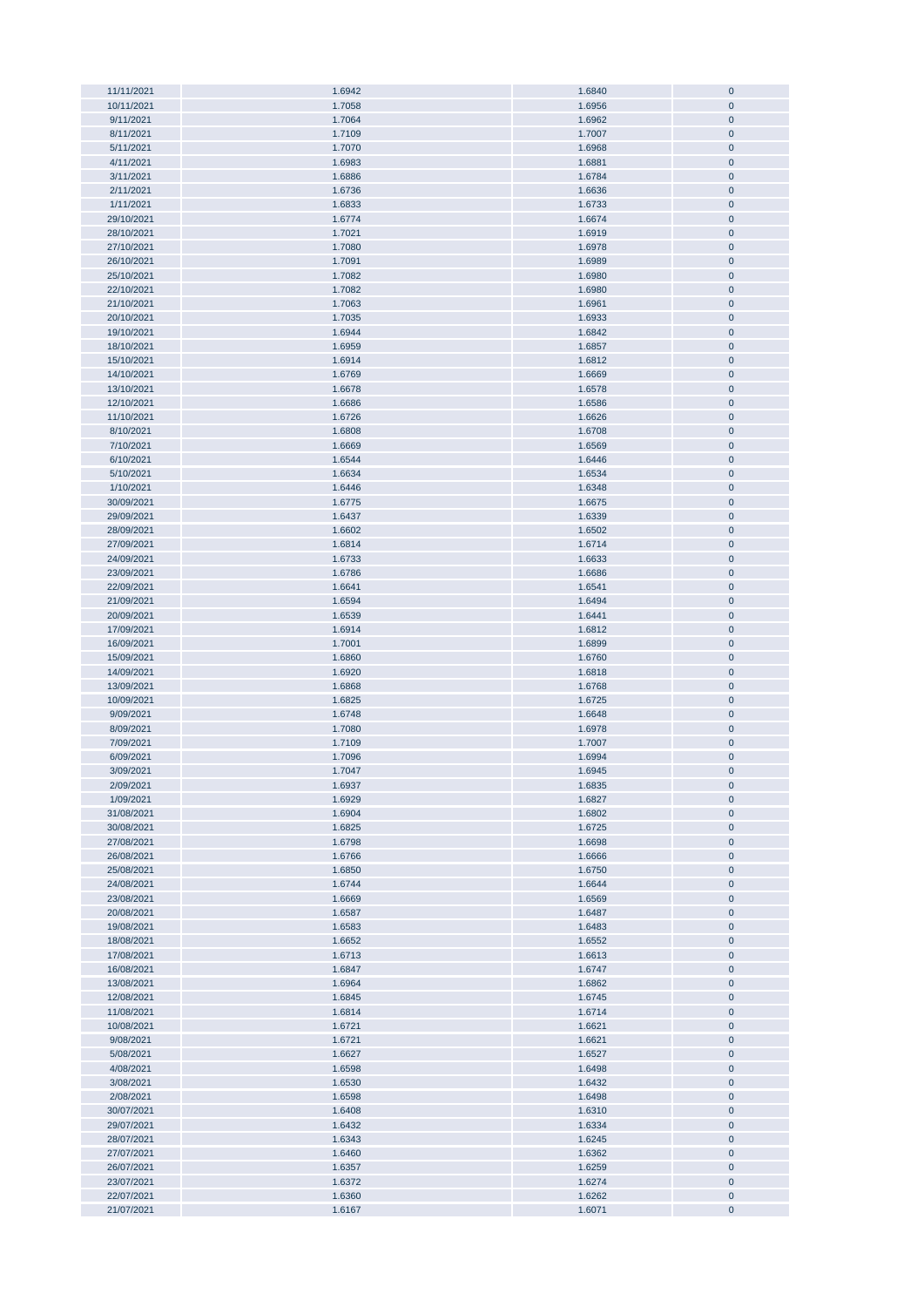| 20/07/2021 | 1.6040 | 1.5944 | $\mathbf 0$  |
|------------|--------|--------|--------------|
|            |        |        | $\pmb{0}$    |
| 19/07/2021 | 1.6149 | 1.6053 |              |
| 16/07/2021 | 1.6314 | 1.6216 | $\pmb{0}$    |
| 15/07/2021 | 1.6291 | 1.6193 | $\pmb{0}$    |
| 14/07/2021 | 1.6337 | 1.6239 | $\pmb{0}$    |
|            |        |        |              |
| 13/07/2021 | 1.6293 | 1.6195 | $\pmb{0}$    |
| 12/07/2021 | 1.6314 | 1.6216 | $\pmb{0}$    |
| 9/07/2021  | 1.6163 | 1.6067 | $\pmb{0}$    |
| 8/07/2021  | 1.6319 | 1.6221 | $\pmb{0}$    |
|            |        |        |              |
| 7/07/2021  | 1.6288 | 1.6190 | $\pmb{0}$    |
| 6/07/2021  | 1.6288 | 1.6190 | $\mathbf 0$  |
| 5/07/2021  | 1.6239 | 1.6141 | $\mathbf 0$  |
| 2/07/2021  | 1.6233 | 1.6135 | $\pmb{0}$    |
|            |        |        |              |
| 1/07/2021  | 1.6121 | 1.6025 | $\pmb{0}$    |
| 30/06/2021 | 1.6401 | 1.6303 | 0.01732735   |
| 29/06/2021 | 1.6371 | 1.6273 | $\pmb{0}$    |
| 28/06/2021 | 1.6373 | 1.6275 | $\pmb{0}$    |
|            |        |        |              |
| 25/06/2021 | 1.6355 | 1.6257 | $\pmb{0}$    |
| 24/06/2021 | 1.6270 | 1.6172 | $\pmb{0}$    |
| 23/06/2021 | 1.6326 | 1.6228 | $\pmb{0}$    |
| 22/06/2021 | 1.6448 | 1.6350 | $\pmb{0}$    |
|            |        |        |              |
| 21/06/2021 | 1.6195 | 1.6099 | $\pmb{0}$    |
| 18/06/2021 | 1.6494 | 1.6396 | $\pmb{0}$    |
| 17/06/2021 | 1.6471 | 1.6373 | $\mathbf 0$  |
| 16/06/2021 | 1.6532 | 1.6434 | $\pmb{0}$    |
|            |        |        |              |
| 15/06/2021 | 1.6536 | 1.6438 | $\pmb{0}$    |
| 11/06/2021 | 1.6424 | 1.6326 | $\pmb{0}$    |
| 10/06/2021 | 1.6411 | 1.6313 | $\pmb{0}$    |
| 9/06/2021  | 1.6356 | 1.6258 | $\pmb{0}$    |
|            |        |        |              |
| 8/06/2021  | 1.6436 | 1.6338 | $\pmb{0}$    |
| 7/06/2021  | 1.6419 | 1.6321 | $\pmb{0}$    |
| 4/06/2021  | 1.6402 | 1.6304 | $\pmb{0}$    |
| 3/06/2021  | 1.6351 | 1.6253 | $\mathbf 0$  |
|            |        |        |              |
| 2/06/2021  | 1.6251 | 1.6153 | $\pmb{0}$    |
| 1/06/2021  | 1.6075 | 1.5979 | $\pmb{0}$    |
| 31/05/2021 | 1.6122 | 1.6026 | $\mathbf 0$  |
| 28/05/2021 | 1.6167 | 1.6071 | $\pmb{0}$    |
|            |        |        |              |
| 27/05/2021 | 1.5917 | 1.5821 | $\pmb{0}$    |
| 26/05/2021 | 1.5947 | 1.5851 | $\pmb{0}$    |
| 25/05/2021 | 1.6027 | 1.5931 | $\pmb{0}$    |
| 24/05/2021 | 1.5875 | 1.5781 | $\pmb{0}$    |
|            |        |        |              |
| 21/05/2021 | 1.5859 | 1.5765 | $\pmb{0}$    |
| 20/05/2021 | 1.5824 | 1.5730 | $\pmb{0}$    |
| 19/05/2021 | 1.5645 | 1.5551 | $\pmb{0}$    |
| 18/05/2021 | 1.5939 | 1.5843 | $\pmb{0}$    |
|            |        |        |              |
| 17/05/2021 | 1.5843 | 1.5749 | $\pmb{0}$    |
| 14/05/2021 | 1.5820 | 1.5726 | $\pmb{0}$    |
| 13/05/2021 | 1.5747 | 1.5653 | $\mathbf 0$  |
| 12/05/2021 | 1.5839 | 1.5745 | $\pmb{0}$    |
|            |        |        |              |
| 11/05/2021 | 1.5975 | 1.5879 | $\mathbf{0}$ |
| 10/05/2021 | 1.6144 | 1.6048 | $\pmb{0}$    |
| 7/05/2021  | 1.5947 | 1.5851 | $\pmb{0}$    |
| 5/05/2021  | 1.5988 | 1.5892 | $\pmb{0}$    |
|            |        |        |              |
| 4/05/2021  | 1.5931 | 1.5835 | $\pmb{0}$    |
| 3/05/2021  | 1.5826 | 1.5732 | $\pmb{0}$    |
| 30/04/2021 | 1.5802 | 1.5708 | $\pmb{0}$    |
| 29/04/2021 | 1.5934 | 1.5838 | $\pmb{0}$    |
|            |        |        |              |
| 28/04/2021 | 1.5901 | 1.5805 | $\pmb{0}$    |
| 27/04/2021 | 1.5807 | 1.5713 | $\pmb{0}$    |
| 26/04/2021 | 1.5811 | 1.5717 | $\pmb{0}$    |
| 23/04/2021 | 1.5833 | 1.5739 | $\pmb{0}$    |
| 22/04/2021 | 1.5803 | 1.5709 | $\pmb{0}$    |
|            |        |        |              |
| 21/04/2021 | 1.5664 | 1.5570 | $\pmb{0}$    |
| 20/04/2021 | 1.5730 | 1.5636 | $\pmb{0}$    |
| 19/04/2021 | 1.5836 | 1.5742 | $\pmb{0}$    |
| 16/04/2021 | 1.5849 | 1.5755 | $\pmb{0}$    |
|            |        |        |              |
| 15/04/2021 | 1.5856 | 1.5762 | $\pmb{0}$    |
| 13/04/2021 | 1.5653 | 1.5559 | $\pmb{0}$    |
| 12/04/2021 | 1.5647 | 1.5553 | $\pmb{0}$    |
| 9/04/2021  | 1.5719 | 1.5625 | $\pmb{0}$    |
|            |        |        |              |
| 8/04/2021  | 1.5732 | 1.5638 | $\pmb{0}$    |
| 7/04/2021  | 1.5554 | 1.5460 | 0            |
| 6/04/2021  | 1.5460 | 1.5368 | $\pmb{0}$    |
| 1/04/2021  | 1.5340 | 1.5248 | $\pmb{0}$    |
|            |        |        |              |
| 31/03/2021 | 1.5268 | 1.5176 | $\pmb{0}$    |
| 29/03/2021 | 1.5299 | 1.5207 | $\pmb{0}$    |
| 26/03/2021 | 1.5346 | 1.5254 | $\pmb{0}$    |
| 25/03/2021 | 1.5304 | 1.5212 | $\pmb{0}$    |
|            |        |        |              |
| 23/03/2021 | 1.5196 | 1.5106 | $\pmb{0}$    |
| 22/03/2021 | 1.5202 | 1.5112 | $\pmb{0}$    |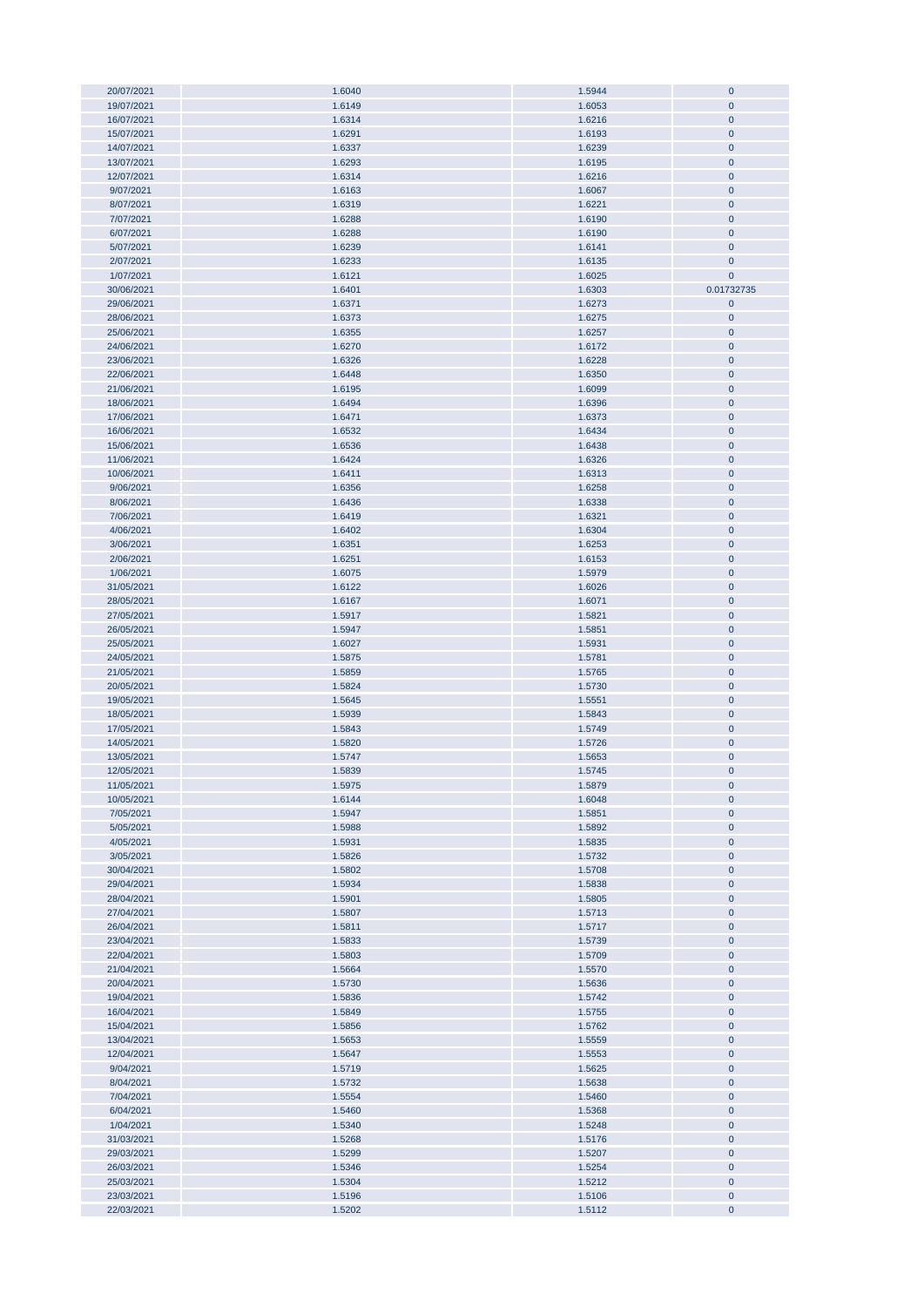| 19/03/2021               | 1.5095           | 1.5005           | $\pmb{0}$              |
|--------------------------|------------------|------------------|------------------------|
| 18/03/2021               | 1.5165           | 1.5075           | $\overline{0}$         |
| 17/03/2021               | 1.5285           | 1.5193           | $\mathbf{0}$           |
|                          |                  |                  |                        |
| 16/03/2021               | 1.5366           | 1.5274           | $\pmb{0}$              |
| 15/03/2021               | 1.5254           | 1.5162           | $\pmb{0}$              |
| 12/03/2021               | 1.5207           | 1.5117           | $\pmb{0}$              |
|                          |                  |                  |                        |
| 11/03/2021               | 1.5077           | 1.4987           | $\pmb{0}$              |
| 10/03/2021               | 1.5091           | 1.5001           | $\pmb{0}$              |
| 9/03/2021                | 1.5246           | 1.5154           | $\pmb{0}$              |
|                          |                  |                  |                        |
| 8/03/2021                | 1.5178           | 1.5088           | $\pmb{0}$              |
| 5/03/2021                | 1.5090           | 1.5000           | $\pmb{0}$              |
| 4/03/2021                | 1.5216           | 1.5124           | $\pmb{0}$              |
|                          |                  |                  |                        |
| 3/03/2021                | 1.5271           | 1.5179           | $\pmb{0}$              |
| 2/03/2021                | 1.5133           | 1.5043           | $\pmb{0}$              |
| 1/03/2021                | 1.5213           | 1.5122           | $\overline{0}$         |
|                          |                  |                  |                        |
| 26/02/2021               | 1.4928           | 1.4838           | $\pmb{0}$              |
| 25/02/2021               | 1.5293           | 1.5201           | $\pmb{0}$              |
| 24/02/2021               | 1.5173           | 1.5083           | $\pmb{0}$              |
|                          |                  |                  |                        |
| 23/02/2021               | 1.5327           | 1.5235           | $\overline{0}$         |
| 22/02/2021               | 1.5092           | 1.5002           | $\overline{0}$         |
| 19/02/2021               | 1.5115           | 1.5025           | $\pmb{0}$              |
|                          |                  |                  |                        |
| 18/02/2021               | 1.5348           | 1.5256           | $\pmb{0}$              |
| 17/02/2021               | 1.5373           | 1.5281           | $\mathbf 0$            |
| 16/02/2021               | 1.5455           | 1.5363           | $\overline{0}$         |
| 15/02/2021               | 1.5278           | 1.5186           | $\pmb{0}$              |
|                          |                  |                  |                        |
| 12/02/2021               | 1.5159           | 1.5069           | $\pmb{0}$              |
| 11/02/2021               | 1.5263           | 1.5171           | $\pmb{0}$              |
| 10/02/2021               | 1.5266           | 1.5174           | $\mathbf{0}$           |
|                          |                  |                  |                        |
| 9/02/2021                | 1.5160           | 1.5070           | $\pmb{0}$              |
| 8/02/2021                | 1.5264           | 1.5172           | $\pmb{0}$              |
| 5/02/2021                | 1.5163           | 1.5073           | $\pmb{0}$              |
|                          |                  |                  |                        |
| 4/02/2021                | 1.5028           | 1.4938           | $\pmb{0}$              |
| 3/02/2021                | 1.5169           | 1.5079           | $\pmb{0}$              |
| 2/02/2021                | 1.5048           | 1.4958           | $\pmb{0}$              |
|                          |                  |                  |                        |
| 1/02/2021                | 1.4829           | 1.4741           | $\pmb{0}$              |
| 29/01/2021               | 1.4708           | 1.4620           | $\pmb{0}$              |
| 28/01/2021               | 1.4813           | 1.4725           | $\pmb{0}$              |
| 27/01/2021               | 1.5064           | 1.4974           | $\pmb{0}$              |
|                          |                  |                  |                        |
| 25/01/2021               | 1.5201           | 1.5111           | $\pmb{0}$              |
| 22/01/2021               | 1.5152           | 1.5062           | $\mathbf{0}$           |
| 21/01/2021               | 1.5205           | 1.5115           | $\pmb{0}$              |
|                          |                  |                  |                        |
| 20/01/2021               | 1.5105           | 1.5015           | $\overline{0}$         |
| 19/01/2021               | 1.5041           | 1.4951           | $\pmb{0}$              |
| 18/01/2021               | 1.4848           | 1.4760           | $\pmb{0}$              |
|                          |                  |                  |                        |
| 15/01/2021               | 1.4973           | 1.4883           | $\pmb{0}$              |
| 14/01/2021               | 1.4966           | 1.4876           | $\pmb{0}$              |
| 13/01/2021               | 1.4911           | 1.4821           | $\pmb{0}$              |
| 12/01/2021               | 1.4912           | 1.4822           | $\pmb{0}$              |
|                          |                  |                  |                        |
| 11/01/2021               | 1.4965           | 1.4875           | $\mathbf 0$            |
| 8/01/2021                | 1.5089           | 1.4999           | $\bf{0}$               |
| 7/01/2021                | 1.4995           | 1.4905           | $\bf 0$                |
|                          |                  |                  |                        |
| 6/01/2021                | 1.4736           | 1.4648           | $\pmb{0}$              |
| 5/01/2021                | 1.4907           | 1.4817           | $\pmb{0}$              |
| 4/01/2021                | 1.4923           | 1.4833           | $\pmb{0}$              |
|                          |                  |                  |                        |
| 31/12/2020               | 1.4742           | 1.4654           | 0.01879339             |
| 30/12/2020               | 1.5150           | 1.5060           | $\pmb{0}$              |
| 29/12/2020               | 1.5164           |                  |                        |
| 24/12/2020               |                  | 1.5074           | $\pmb{0}$              |
|                          |                  |                  |                        |
|                          | 1.5095           | 1.5005           | $\bf{0}$               |
| 23/12/2020               | 1.5039           | 1.4949           | $\bf{0}$               |
| 22/12/2020               | 1.4931           | 1.4841           | $\pmb{0}$              |
|                          |                  | 1.4984           |                        |
| 21/12/2020               | 1.5074           |                  | $\pmb{0}$              |
| 18/12/2020               | 1.5098           | 1.5008           | $\bf{0}$               |
| 17/12/2020               | 1.5303           | 1.5211           | $\pmb{0}$              |
| 16/12/2020               | 1.5147           | 1.5057           | $\bf{0}$               |
|                          |                  |                  |                        |
| 15/12/2020               | 1.5051           | 1.4961           | $\pmb{0}$              |
| 14/12/2020               | 1.5123           | 1.5033           | $\bf{0}$               |
| 11/12/2020               | 1.5121           | 1.5031           | $\bf{0}$               |
| 10/12/2020               | 1.5244           |                  | $\pmb{0}$              |
|                          |                  | 1.5152           |                        |
| 9/12/2020                | 1.5395           | 1.5303           | $\pmb{0}$              |
| 8/12/2020                | 1.5329           | 1.5237           | $\pmb{0}$              |
|                          |                  |                  | $\overline{0}$         |
| 7/12/2020                | 1.5310           | 1.5218           |                        |
| 4/12/2020                | 1.5218           | 1.5126           | $\pmb{0}$              |
| 3/12/2020                | 1.5142           | 1.5052           | $\pmb{0}$              |
| 2/12/2020                | 1.5092           | 1.5002           | $\pmb{0}$              |
|                          |                  |                  |                        |
| 1/12/2020                | 1.5088           | 1.4998           | $\pmb{0}$              |
| 30/11/2020               | 1.4930           | 1.4840           | $\pmb{0}$              |
| 27/11/2020               | 1.5114           | 1.5024           | $\pmb{0}$              |
|                          |                  |                  |                        |
| 26/11/2020               | 1.5225           | 1.5133           | $\pmb{0}$              |
| 25/11/2020<br>24/11/2020 | 1.5374<br>1.5265 | 1.5282<br>1.5173 | $\pmb{0}$<br>$\pmb{0}$ |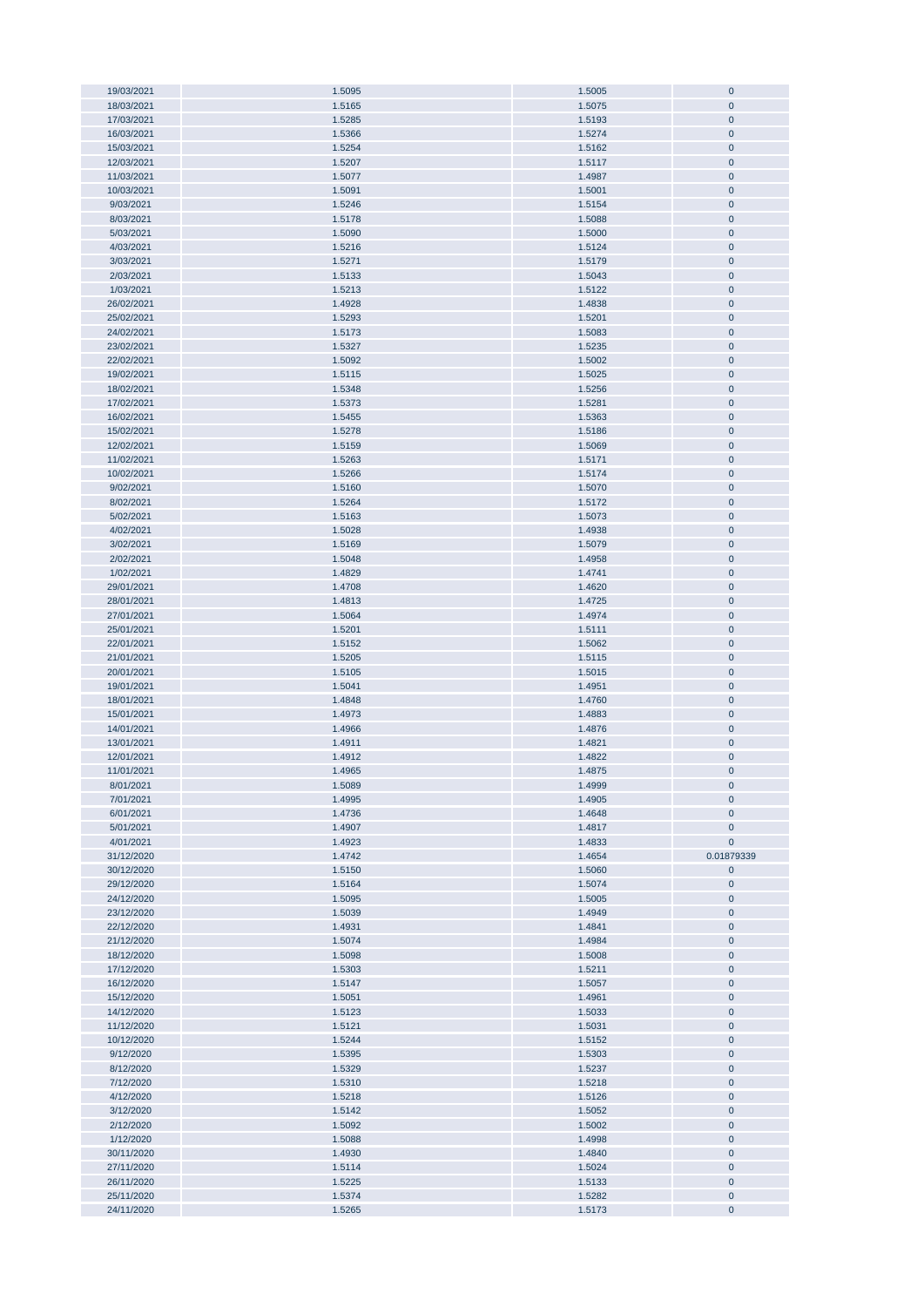| 23/11/2020<br>20/11/2020 |                  | 1.4969           | $\bf{0}$               |
|--------------------------|------------------|------------------|------------------------|
|                          | 1.5059           |                  |                        |
|                          | 1.5004           | 1.4914           | $\pmb{0}$              |
| 19/11/2020               | 1.5053           | 1.4963           | $\pmb{0}$              |
| 18/11/2020               | 1.5038           | 1.4948           | $\pmb{0}$              |
|                          |                  |                  |                        |
| 17/11/2020               | 1.4951           | 1.4861           | $\pmb{0}$              |
| 16/11/2020               | 1.4911           | 1.4821           | $\pmb{0}$              |
| 13/11/2020               | 1.4708           | 1.4620           | $\pmb{0}$              |
|                          |                  |                  |                        |
| 12/11/2020               | 1.4735           | 1.4647           | $\pmb{0}$              |
| 11/11/2020               | 1.4823           | 1.4735           | $\pmb{0}$              |
| 10/11/2020               | 1.4554           | 1.4466           | $\pmb{0}$              |
|                          |                  |                  |                        |
| 9/11/2020                | 1.4411           | 1.4325           | $\pmb{0}$              |
| 6/11/2020                | 1.4152           | 1.4068           | $\pmb{0}$              |
| 5/11/2020                | 1.4024           | 1.3940           | $\pmb{0}$              |
|                          |                  |                  |                        |
| 4/11/2020                | 1.3862           | 1.3780           | $\pmb{0}$              |
| 3/11/2020                | 1.3855           | 1.3773           | $\pmb{0}$              |
| 2/11/2020                | 1.3580           | 1.3498           | $\pmb{0}$              |
|                          |                  |                  |                        |
| 30/10/2020               | 1.3551           | 1.3469           | $\pmb{0}$              |
| 29/10/2020               | 1.3653           | 1.3571           | $\pmb{0}$              |
| 28/10/2020               | 1.3889           | 1.3805           | $\pmb{0}$              |
|                          |                  |                  |                        |
| 27/10/2020               | 1.3919           | 1.3835           | $\pmb{0}$              |
| 26/10/2020               | 1.4161           | 1.4077           | $\bf{0}$               |
| 23/10/2020               | 1.4189           | 1.4105           | $\pmb{0}$              |
| 22/10/2020               | 1.4218           | 1.4132           | $\bf{0}$               |
|                          |                  |                  |                        |
| 21/10/2020               | 1.4236           | 1.4150           | $\pmb{0}$              |
| 20/10/2020               | 1.4210           | 1.4125           | $\bf{0}$               |
| 19/10/2020               | 1.4330           | 1.4244           | $\pmb{0}$              |
|                          |                  |                  |                        |
| 16/10/2020               | 1.4197           | 1.4113           | $\pmb{0}$              |
| 15/10/2020               | 1.4298           | 1.4212           | $\pmb{0}$              |
| 14/10/2020               | 1.4214           | 1.4128           | $\pmb{0}$              |
|                          |                  |                  |                        |
| 13/10/2020               | 1.4266           | 1.4180           | $\pmb{0}$              |
| 12/10/2020               | 1.4123           | 1.4039           | $\pmb{0}$              |
| 9/10/2020                | 1.4057           | 1.3973           | $\pmb{0}$              |
| 8/10/2020                |                  |                  | $\pmb{0}$              |
|                          | 1.4067           | 1.3983           |                        |
| 7/10/2020                | 1.3907           | 1.3823           | $\pmb{0}$              |
| 6/10/2020                | 1.3725           | 1.3643           | $\pmb{0}$              |
| 2/10/2020                | 1.3299           | 1.3219           | $\pmb{0}$              |
|                          |                  |                  |                        |
| 1/10/2020                | 1.3484           | 1.3404           | $\pmb{0}$              |
| 30/09/2020               | 1.3355           | 1.3275           | $\pmb{0}$              |
| 29/09/2020               | 1.3685           | 1.3603           | $\pmb{0}$              |
|                          |                  |                  |                        |
| 28/09/2020               | 1.3690           | 1.3608           | $\pmb{0}$              |
| 25/09/2020               | 1.3737           | 1.3655           | $\pmb{0}$              |
| 24/09/2020               | 1.3526           | 1.3446           | $\pmb{0}$              |
| 23/09/2020               | 1.3644           | 1.3562           | $\pmb{0}$              |
|                          |                  |                  |                        |
| 22/09/2020               | 1.3325           | 1.3245           | $\pmb{0}$              |
| 21/09/2020               | 1.3446           | 1.3366           | $\bf{0}$               |
| 18/09/2020               | 1.3546           | 1.3464           | $\bf{0}$               |
|                          |                  |                  |                        |
|                          | 1.3562           |                  |                        |
| 17/09/2020               |                  | 1.3480           | $\pmb{0}$              |
| 16/09/2020               | 1.3717           | 1.3635           | $\pmb{0}$              |
|                          |                  |                  |                        |
| 15/09/2020               | 1.3551           | 1.3469           | $\mathbf 0$            |
| 14/09/2020               | 1.3551           | 1.3469           | $\mathbf 0$            |
| 11/09/2020               | 1.3468           | 1.3388           | $\pmb{0}$              |
| 10/09/2020               | 1.3574           | 1.3492           | $\pmb{0}$              |
|                          |                  |                  |                        |
| 9/09/2020                | 1.3494           | 1.3414           | $\pmb{0}$              |
| 8/09/2020                | 1.3794           | 1.3712           | $\pmb{0}$              |
| 7/09/2020                | 1.3642           | 1.3560           | $\pmb{0}$              |
| 4/09/2020                | 1.3570           | 1.3488           | $\pmb{0}$              |
|                          |                  |                  |                        |
| 3/09/2020                | 1.4001           | 1.3917           | $\pmb{0}$              |
| 2/09/2020                | 1.3866           | 1.3784           | $\pmb{0}$              |
| 1/09/2020                | 1.3612           | 1.3530           | $\pmb{0}$              |
|                          |                  |                  |                        |
| 31/08/2020               | 1.3847           | 1.3765           | $\pmb{0}$              |
| 28/08/2020               | 1.3859           | 1.3777           | $\pmb{0}$              |
| 27/08/2020               | 1.3976           | 1.3892           | $\pmb{0}$              |
| 26/08/2020               | 1.3988           | 1.3904           | $\pmb{0}$              |
|                          |                  |                  |                        |
| 25/08/2020               | 1.4077           | 1.3993           | $\pmb{0}$              |
| 24/08/2020               | 1.3994           | 1.3910           | $\pmb{0}$              |
| 21/08/2020               | 1.3968           | 1.3884           | $\pmb{0}$              |
|                          |                  |                  |                        |
| 20/08/2020               | 1.3970           | 1.3886           | $\pmb{0}$              |
| 19/08/2020               | 1.4093           | 1.4009           | $\pmb{0}$              |
| 18/08/2020               | 1.3996           | 1.3912           | $\bf{0}$               |
| 17/08/2020               | 1.3901           | 1.3817           | $\pmb{0}$              |
|                          |                  |                  |                        |
| 14/08/2020               | 1.4007           | 1.3923           | $\bf{0}$               |
| 13/08/2020               | 1.3941           | 1.3857           | $\pmb{0}$              |
| 12/08/2020               | 1.4010           | 1.3926           | $\pmb{0}$              |
|                          |                  |                  |                        |
| 11/08/2020               | 1.4021           | 1.3937           | $\pmb{0}$              |
| 10/08/2020               | 1.3934           | 1.3850           | $\pmb{0}$              |
| 7/08/2020                | 1.3701           | 1.3619           | $\pmb{0}$              |
| 6/08/2020                |                  |                  | $\pmb{0}$              |
|                          | 1.3770           | 1.3688           |                        |
| 5/08/2020                | 1.3666           | 1.3584           | $\pmb{0}$              |
| 4/08/2020<br>3/08/2020   | 1.3766<br>1.3500 | 1.3684<br>1.3420 | $\pmb{0}$<br>$\pmb{0}$ |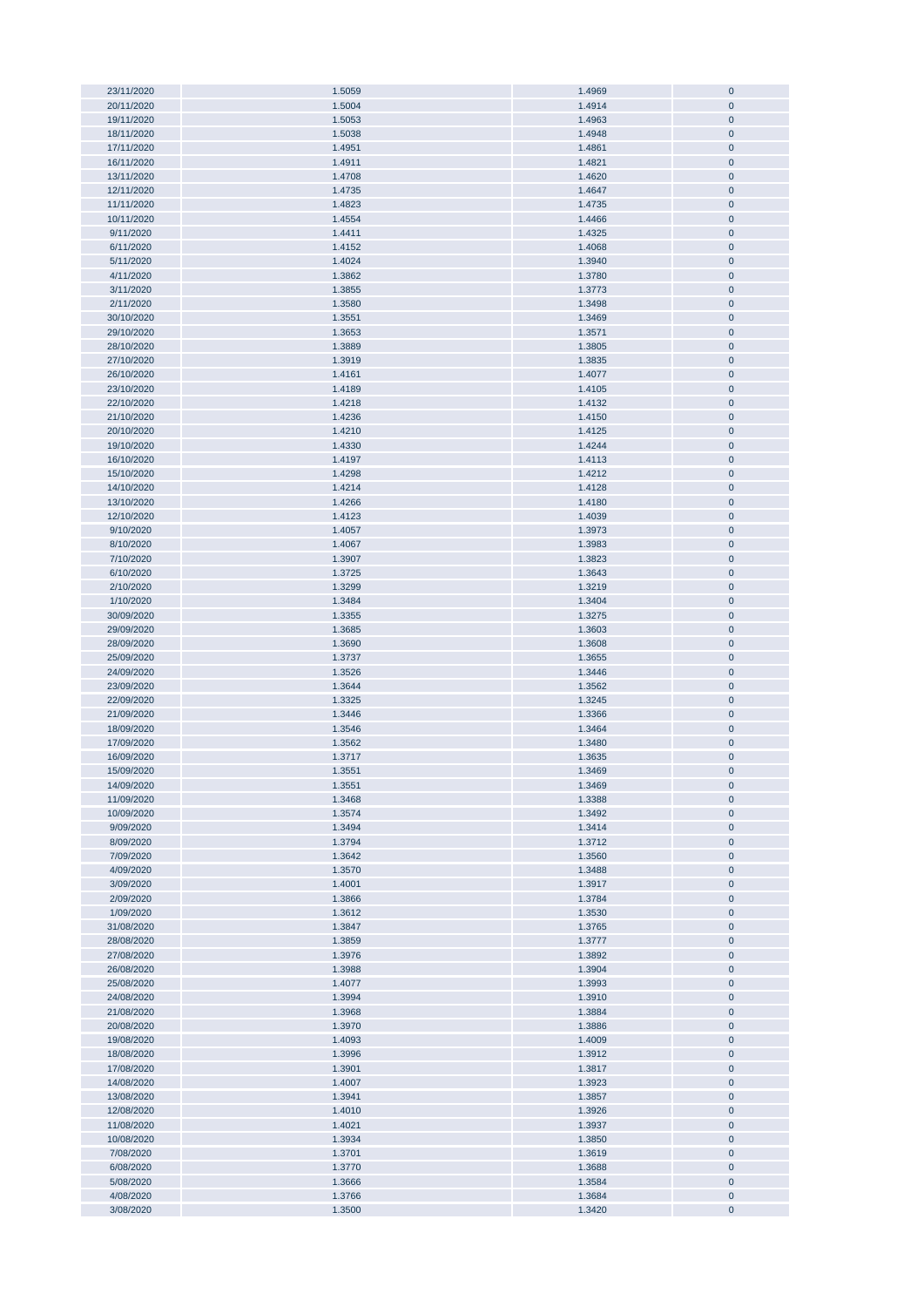| 31/07/2020 | 1.3523 | 1.3443 | $\pmb{0}$      |
|------------|--------|--------|----------------|
| 30/07/2020 | 1.3799 | 1.3717 | $\mathbf 0$    |
|            |        |        | $\mathbf 0$    |
| 29/07/2020 | 1.3705 | 1.3623 |                |
| 28/07/2020 | 1.3750 | 1.3668 | $\pmb{0}$      |
| 27/07/2020 | 1.3822 | 1.3740 | $\pmb{0}$      |
|            |        |        |                |
| 24/07/2020 | 1.3777 | 1.3695 | $\pmb{0}$      |
| 23/07/2020 | 1.3946 | 1.3862 | $\pmb{0}$      |
| 22/07/2020 | 1.3882 | 1.3798 | $\pmb{0}$      |
|            |        |        |                |
| 21/07/2020 | 1.4075 | 1.3991 | $\pmb{0}$      |
| 20/07/2020 | 1.3695 | 1.3613 | $\pmb{0}$      |
| 17/07/2020 | 1.3764 | 1.3682 | $\pmb{0}$      |
|            |        |        |                |
| 16/07/2020 | 1.3708 | 1.3626 | $\pmb{0}$      |
| 15/07/2020 | 1.3820 | 1.3738 | $\pmb{0}$      |
| 14/07/2020 | 1.3568 | 1.3486 | $\pmb{0}$      |
| 13/07/2020 |        | 1.3552 |                |
|            | 1.3634 |        | $\pmb{0}$      |
| 10/07/2020 | 1.3502 | 1.3422 | $\pmb{0}$      |
| 9/07/2020  | 1.3606 | 1.3524 | $\pmb{0}$      |
|            |        |        |                |
| 8/07/2020  | 1.3535 | 1.3455 | $\pmb{0}$      |
| 7/07/2020  | 1.3733 | 1.3651 | $\overline{0}$ |
| 6/07/2020  | 1.3755 | 1.3673 | $\overline{0}$ |
|            |        |        |                |
| 3/07/2020  | 1.3870 | 1.3788 | $\pmb{0}$      |
| 2/07/2020  | 1.3817 | 1.3735 | $\mathbf 0$    |
| 1/07/2020  | 1.3564 | 1.3482 | $\mathbf 0$    |
| 30/06/2020 | 1.3487 | 1.3407 | 0.01113844     |
|            |        |        |                |
| 29/06/2020 | 1.3407 | 1.3327 | $\pmb{0}$      |
| 26/06/2020 | 1.3600 | 1.3518 | $\pmb{0}$      |
|            |        |        |                |
| 25/06/2020 | 1.3405 | 1.3325 | $\pmb{0}$      |
| 24/06/2020 | 1.3768 | 1.3686 | $\overline{0}$ |
| 23/06/2020 | 1.3741 | 1.3659 | $\pmb{0}$      |
| 22/06/2020 |        |        |                |
|            | 1.3731 | 1.3649 | $\pmb{0}$      |
| 19/06/2020 | 1.3727 | 1.3645 | $\pmb{0}$      |
| 18/06/2020 | 1.3706 | 1.3624 | $\pmb{0}$      |
|            |        |        |                |
| 17/06/2020 | 1.3832 | 1.3750 | $\pmb{0}$      |
| 16/06/2020 | 1.3723 | 1.3641 | $\pmb{0}$      |
| 15/06/2020 | 1.3212 | 1.3132 | $\pmb{0}$      |
| 12/06/2020 | 1.3515 | 1.3435 | $\pmb{0}$      |
|            |        |        |                |
| 11/06/2020 | 1.3801 | 1.3719 | $\pmb{0}$      |
| 10/06/2020 | 1.4241 | 1.4155 | $\pmb{0}$      |
| 9/06/2020  | 1.4255 | 1.4169 | $\pmb{0}$      |
|            |        |        |                |
| 5/06/2020  | 1.3877 | 1.3793 | $\pmb{0}$      |
| 4/06/2020  | 1.3876 | 1.3793 | $\pmb{0}$      |
| 3/06/2020  | 1.3786 | 1.3704 | $\mathbf 0$    |
|            |        |        |                |
| 2/06/2020  | 1.3533 | 1.3453 | $\pmb{0}$      |
| 1/06/2020  | 1.3504 | 1.3424 | $\pmb{0}$      |
| 29/05/2020 | 1.3359 | 1.3279 | $\pmb{0}$      |
|            |        |        |                |
| 28/05/2020 | 1.3611 | 1.3529 | $\pmb{0}$      |
| 27/05/2020 | 1.3432 | 1.3352 | $\pmb{0}$      |
| 26/05/2020 | 1.3452 | 1.3372 | $\pmb{0}$      |
|            |        |        |                |
| 25/05/2020 | 1.3040 | 1.2962 | $\mathbf 0$    |
| 22/05/2020 | 1.2736 | 1.2660 | $\bf{0}$       |
| 21/05/2020 | 1.2874 | 1.2796 | $\bf 0$        |
|            |        |        |                |
| 20/05/2020 | 1.2924 | 1.2846 | $\pmb{0}$      |
| 19/05/2020 | 1.2903 | 1.2825 | $\pmb{0}$      |
| 18/05/2020 | 1.2622 | 1.2546 | $\pmb{0}$      |
|            |        |        |                |
| 15/05/2020 | 1.2484 | 1.2410 | $\pmb{0}$      |
| 14/05/2020 | 1.2307 | 1.2233 | $\pmb{0}$      |
| 13/05/2020 | 1.2514 | 1.2440 | $\pmb{0}$      |
|            |        |        |                |
| 12/05/2020 | 1.2501 | 1.2427 | $\pmb{0}$      |
| 11/05/2020 | 1.2666 | 1.2590 | $\pmb{0}$      |
| 8/05/2020  | 1.2466 | 1.2392 | $\pmb{0}$      |
|            | 1.2420 |        |                |
| 7/05/2020  |        | 1.2346 | $\pmb{0}$      |
| 6/05/2020  | 1.2445 | 1.2371 | $\bf{0}$       |
| 5/05/2020  | 1.2538 | 1.2463 | $\pmb{0}$      |
| 4/05/2020  | 1.2302 | 1.2228 | $\bf{0}$       |
|            |        |        |                |
| 1/05/2020  | 1.2159 | 1.2087 | $\bf{0}$       |
| 30/04/2020 | 1.2818 | 1.2742 | $\bf{0}$       |
| 29/04/2020 | 1.2508 | 1.2434 | $\bf{0}$       |
|            |        |        |                |
| 28/04/2020 | 1.2252 | 1.2178 | $\pmb{0}$      |
| 27/04/2020 | 1.2269 | 1.2195 | $\bf{0}$       |
| 24/04/2020 | 1.2100 | 1.2028 | $\pmb{0}$      |
|            |        |        |                |
| 23/04/2020 | 1.2049 | 1.1977 | $\mathbf 0$    |
| 22/04/2020 | 1.2074 | 1.2002 | $\pmb{0}$      |
| 21/04/2020 | 1.2069 | 1.1997 | $\pmb{0}$      |
|            |        |        |                |
| 20/04/2020 | 1.2395 | 1.2321 | $\pmb{0}$      |
| 17/04/2020 | 1.2692 | 1.2616 | $\pmb{0}$      |
| 16/04/2020 | 1.2504 | 1.2430 | $\pmb{0}$      |
|            |        |        |                |
| 15/04/2020 | 1.2627 | 1.2551 | $\pmb{0}$      |
| 14/04/2020 | 1.2671 | 1.2595 | $\pmb{0}$      |
| 9/04/2020  | 1.2481 | 1.2407 | $\bf{0}$       |
|            |        |        |                |
| 8/04/2020  | 1.2078 | 1.2006 | $\pmb{0}$      |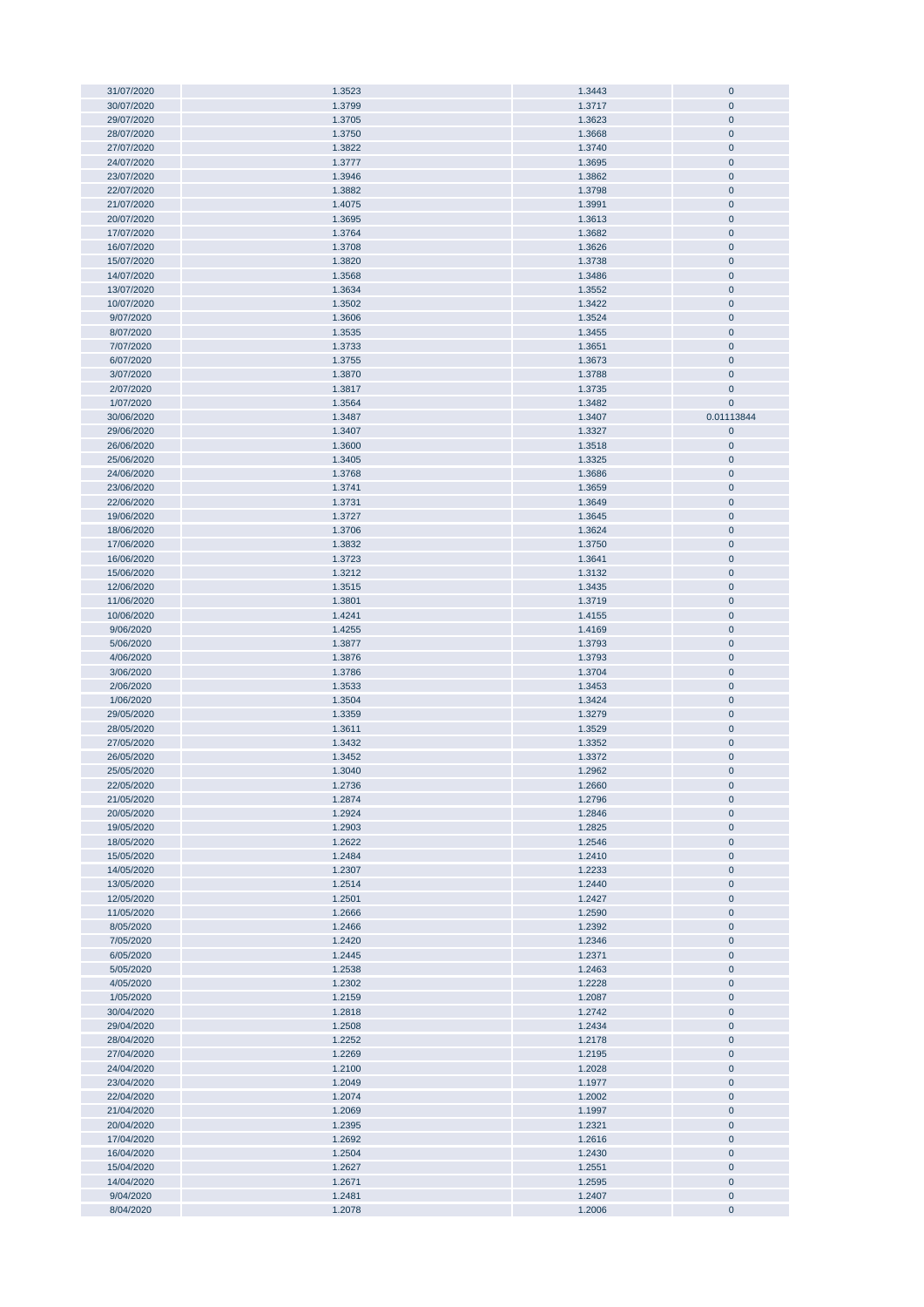| 7/04/2020  | 1.2157 | 1.2085 | $\mathbf 0$ |
|------------|--------|--------|-------------|
|            |        |        | $\pmb{0}$   |
| 6/04/2020  | 1.2177 | 1.2105 |             |
| 3/04/2020  | 1.1666 | 1.1596 | $\pmb{0}$   |
| 2/04/2020  | 1.1873 | 1.1801 | $\pmb{0}$   |
| 1/04/2020  | 1.2103 | 1.2031 | $\pmb{0}$   |
|            |        |        |             |
| 31/03/2020 | 1.1670 | 1.1600 | $\pmb{0}$   |
| 30/03/2020 | 1.1968 | 1.1896 | $\pmb{0}$   |
| 27/03/2020 | 1.1148 | 1.1082 | $\pmb{0}$   |
|            |        |        |             |
| 26/03/2020 | 1.1797 | 1.1727 | $\pmb{0}$   |
| 25/03/2020 | 1.1598 | 1.1528 | $\pmb{0}$   |
| 24/03/2020 | 1.0933 | 1.0867 | $\mathbf 0$ |
|            |        |        |             |
| 23/03/2020 | 1.0446 | 1.0384 | $\mathbf 0$ |
| 20/03/2020 | 1.1080 | 1.1014 | $\pmb{0}$   |
| 19/03/2020 | 1.0966 | 1.0900 | $\pmb{0}$   |
|            |        |        | $\pmb{0}$   |
| 18/03/2020 | 1.1348 | 1.1280 |             |
| 17/03/2020 | 1.2159 | 1.2087 | $\pmb{0}$   |
| 16/03/2020 | 1.1539 | 1.1469 | $\pmb{0}$   |
| 13/03/2020 | 1.2862 | 1.2786 | $\pmb{0}$   |
|            |        |        |             |
| 12/03/2020 | 1.2351 | 1.2277 | $\pmb{0}$   |
| 11/03/2020 | 1.3361 | 1.3281 | $\pmb{0}$   |
| 10/03/2020 | 1.3847 | 1.3765 | $\mathbf 0$ |
| 9/03/2020  | 1.3447 | 1.3367 | 0           |
|            |        |        |             |
| 6/03/2020  | 1.4557 | 1.4469 | $\pmb{0}$   |
| 5/03/2020  | 1.5014 | 1.4924 | $\mathbf 0$ |
| 4/03/2020  | 1.4828 | 1.4740 | $\pmb{0}$   |
| 3/03/2020  |        | 1.5018 | $\pmb{0}$   |
|            | 1.5108 |        |             |
| 2/03/2020  | 1.4974 | 1.4884 | $\pmb{0}$   |
| 28/02/2020 | 1.5065 | 1.4975 | $\pmb{0}$   |
| 27/02/2020 | 1.5575 | 1.5481 | $\pmb{0}$   |
|            |        |        |             |
| 26/02/2020 | 1.5680 | 1.5586 | $\pmb{0}$   |
| 25/02/2020 | 1.6069 | 1.5973 | $\pmb{0}$   |
| 24/02/2020 | 1.6304 | 1.6206 | $\pmb{0}$   |
|            |        |        |             |
| 21/02/2020 | 1.6710 | 1.6610 | $\pmb{0}$   |
| 20/02/2020 | 1.6776 | 1.6676 | $\pmb{0}$   |
| 19/02/2020 | 1.6748 | 1.6648 | $\pmb{0}$   |
| 18/02/2020 | 1.6642 | 1.6542 | $\mathbf 0$ |
|            |        |        |             |
| 17/02/2020 | 1.6675 | 1.6575 | $\mathbf 0$ |
| 14/02/2020 | 1.6666 | 1.6566 | $\mathbf 0$ |
| 13/02/2020 | 1.6609 | 1.6509 | $\pmb{0}$   |
| 12/02/2020 | 1.6560 | 1.6460 | $\pmb{0}$   |
|            |        |        |             |
| 11/02/2020 | 1.6471 | 1.6373 | $\pmb{0}$   |
| 10/02/2020 | 1.6375 | 1.6277 | $\pmb{0}$   |
| 7/02/2020  | 1.6388 | 1.6290 | $\pmb{0}$   |
| 6/02/2020  | 1.6457 | 1.6359 | $\pmb{0}$   |
|            |        |        |             |
| 5/02/2020  | 1.6263 | 1.6165 | 0           |
| 4/02/2020  | 1.6192 | 1.6096 | $\pmb{0}$   |
| 3/02/2020  | 1.6139 | 1.6043 | 0           |
| 31/01/2020 |        |        | $\mathbf 0$ |
|            | 1.6358 | 1.6260 |             |
| 30/01/2020 | 1.6341 | 1.6243 | $\mathbf 0$ |
| 29/01/2020 | 1.6379 | 1.6281 | 0           |
| 28/01/2020 | 1.6358 | 1.6260 | $\pmb{0}$   |
|            |        |        |             |
| 24/01/2020 | 1.6577 | 1.6477 | $\pmb{0}$   |
| 23/01/2020 | 1.6583 | 1.6483 | $\pmb{0}$   |
| 22/01/2020 | 1.6668 | 1.6568 | $\pmb{0}$   |
| 21/01/2020 | 1.6530 | 1.6432 | $\pmb{0}$   |
|            |        |        |             |
| 20/01/2020 | 1.6564 | 1.6464 | $\pmb{0}$   |
| 17/01/2020 | 1.6526 | 1.6428 | $\pmb{0}$   |
| 16/01/2020 | 1.6453 | 1.6355 | $\pmb{0}$   |
| 15/01/2020 | 1.6313 | 1.6215 | $\pmb{0}$   |
|            |        |        |             |
| 14/01/2020 | 1.6130 | 1.6034 | $\pmb{0}$   |
| 13/01/2020 | 1.6130 | 1.6034 | 0           |
| 10/01/2020 | 1.6182 | 1.6086 | $\pmb{0}$   |
|            |        |        |             |
| 9/01/2020  | 1.6063 | 1.5967 | $\pmb{0}$   |
| 8/01/2020  | 1.5923 | 1.5827 | $\pmb{0}$   |
| 7/01/2020  | 1.5952 | 1.5856 | $\pmb{0}$   |
| 6/01/2020  | 1.5727 | 1.5633 | 0           |
|            |        |        |             |
| 3/01/2020  | 1.5711 | 1.5617 | $\pmb{0}$   |
| 2/01/2020  | 1.5617 | 1.5523 | 0           |
| 31/12/2019 | 1.5601 | 1.5507 | 0.02553167  |
| 30/12/2019 | 1.6229 | 1.6131 | $\pmb{0}$   |
|            |        |        |             |
| 27/12/2019 | 1.6239 | 1.6141 | 0           |
| 24/12/2019 | 1.6180 | 1.6084 | 0           |
| 23/12/2019 | 1.6164 | 1.6068 | 0           |
| 20/12/2019 | 1.6238 |        |             |
|            |        | 1.6140 | 0           |
| 19/12/2019 | 1.6278 | 1.6180 | 0           |
| 18/12/2019 | 1.6314 | 1.6216 | $\pmb{0}$   |
| 17/12/2019 | 1.6306 | 1.6208 | $\pmb{0}$   |
|            |        |        |             |
| 16/12/2019 | 1.6315 | 1.6217 | $\pmb{0}$   |
| 13/12/2019 | 1.6052 | 1.5956 | $\pmb{0}$   |
| 12/12/2019 | 1.5981 | 1.5885 | $\pmb{0}$   |
|            |        |        |             |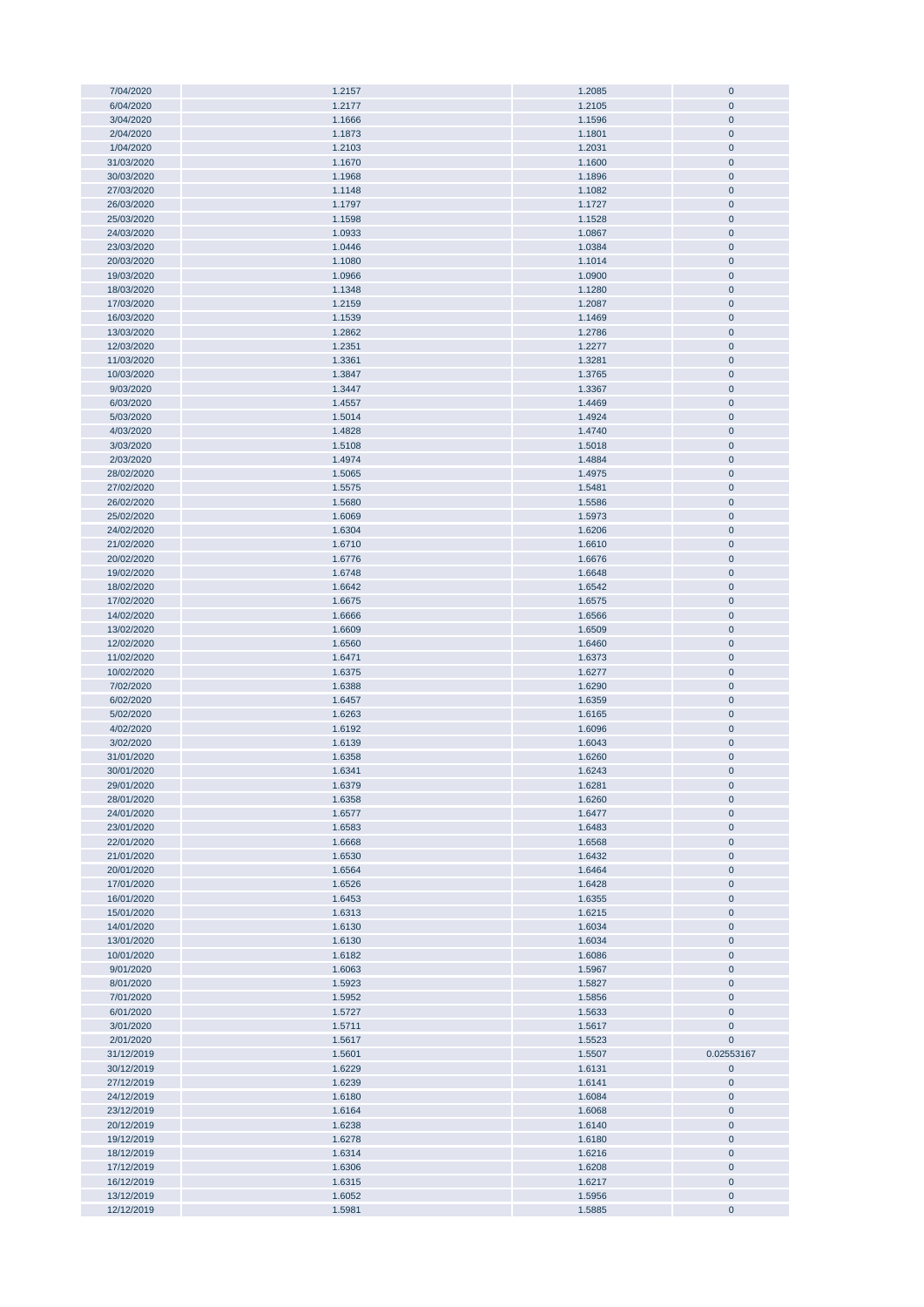| 11/12/2019               | 1.6066           | 1.5970           | $\pmb{0}$              |
|--------------------------|------------------|------------------|------------------------|
| 10/12/2019               | 1.5949           | 1.5853           | $\pmb{0}$              |
| 9/12/2019                | 1.5990           | 1.5894           | $\pmb{0}$              |
|                          | 1.5933           |                  |                        |
| 6/12/2019                |                  | 1.5837           | $\pmb{0}$              |
| 5/12/2019                | 1.5871           | 1.5777           | $\pmb{0}$              |
| 4/12/2019                | 1.5696           | 1.5602           | $\pmb{0}$              |
| 3/12/2019                | 1.5954           | 1.5858           | $\pmb{0}$              |
|                          |                  |                  |                        |
| 2/12/2019                | 1.6309           | 1.6211           | $\pmb{0}$              |
| 29/11/2019               | 1.6265           | 1.6167           | $\pmb{0}$              |
| 28/11/2019               | 1.6286           | 1.6188           | $\pmb{0}$              |
|                          |                  |                  |                        |
| 27/11/2019               | 1.6257           | 1.6159           | $\pmb{0}$              |
| 26/11/2019               | 1.6106           | 1.6010           | $\pmb{0}$              |
| 25/11/2019               | 1.5973           | 1.5877           | $\pmb{0}$              |
|                          |                  |                  |                        |
| 22/11/2019               | 1.5917           | 1.5821           | $\pmb{0}$              |
| 21/11/2019               | 1.5838           | 1.5744           | $\pmb{0}$              |
| 20/11/2019               | 1.5961           | 1.5865           | $\pmb{0}$              |
|                          |                  |                  |                        |
| 19/11/2019               | 1.6190           | 1.6094           | $\pmb{0}$              |
| 18/11/2019               | 1.6071           | 1.5975           | $\pmb{0}$              |
| 15/11/2019               | 1.6103           | 1.6007           | $\pmb{0}$              |
|                          |                  |                  |                        |
| 14/11/2019               | 1.5973           | 1.5877           | $\pmb{0}$              |
| 13/11/2019               | 1.5875           | 1.5781           | $\pmb{0}$              |
| 12/11/2019               | 1.5997           | 1.5901           | $\pmb{0}$              |
|                          |                  |                  |                        |
| 11/11/2019               | 1.6032           | 1.5936           | $\pmb{0}$              |
| 8/11/2019                | 1.5867           | 1.5773           | $\pmb{0}$              |
| 7/11/2019                | 1.5857           | 1.5763           | $\pmb{0}$              |
|                          |                  |                  |                        |
| 6/11/2019                | 1.5688           | 1.5594           | $\pmb{0}$              |
| 5/11/2019                | 1.5766           | 1.5672           | $\pmb{0}$              |
| 4/11/2019                | 1.5753           | 1.5659           | $\pmb{0}$              |
|                          |                  |                  |                        |
| 1/11/2019                | 1.5709           | 1.5615           | $\pmb{0}$              |
| 31/10/2019               | 1.5705           | 1.5611           | $\pmb{0}$              |
| 30/10/2019               | 1.5770           | 1.5676           | $\pmb{0}$              |
| 29/10/2019               | 1.5913           | 1.5817           | $\pmb{0}$              |
|                          |                  |                  |                        |
| 28/10/2019               | 1.5900           | 1.5804           | $\pmb{0}$              |
| 25/10/2019               | 1.5910           | 1.5814           | $\pmb{0}$              |
| 24/10/2019               | 1.5812           |                  | $\pmb{0}$              |
|                          |                  | 1.5718           |                        |
| 23/10/2019               | 1.5745           | 1.5651           | $\pmb{0}$              |
| 22/10/2019               | 1.5751           | 1.5657           | $\pmb{0}$              |
| 21/10/2019               | 1.5675           | 1.5581           | $\pmb{0}$              |
|                          |                  |                  |                        |
| 18/10/2019               | 1.5745           | 1.5651           | $\pmb{0}$              |
| 17/10/2019               | 1.5820           | 1.5726           | $\pmb{0}$              |
| 16/10/2019               | 1.5952           | 1.5856           | $\pmb{0}$              |
|                          |                  |                  |                        |
| 15/10/2019               | 1.5756           | 1.5662           | $\pmb{0}$              |
| 14/10/2019               | 1.5709           | 1.5615           | $\pmb{0}$              |
| 11/10/2019               | 1.5599           | 1.5505           | $\pmb{0}$              |
|                          |                  |                  |                        |
| 10/10/2019               | 1.5445           | 1.5353           | $\pmb{0}$              |
| 9/10/2019                | 1.5437           | 1.5345           | $\pmb{0}$              |
| 8/10/2019                | 1.5533           | 1.5441           | $\pmb{0}$              |
|                          |                  |                  |                        |
| 4/10/2019                | 1.5376           | 1.5284           | $\pmb{0}$              |
| 3/10/2019                | 1.5299           | 1.5207           | $\mathbf 0$            |
| 2/10/2019                | 1.5660           | 1.5566           | $\bf{0}$               |
| 1/10/2019                | 1.5891           |                  | $\pmb{0}$              |
|                          |                  | 1.5795           |                        |
| 30/09/2019               | 1.5752           | 1.5658           |                        |
| 27/09/2019               | 1.5801           |                  | $\pmb{0}$              |
| 26/09/2019               |                  | 1.5707           | $\pmb{0}$              |
|                          |                  |                  |                        |
|                          | 1.5727           | 1.5633           | $\pmb{0}$              |
| 25/09/2019               | 1.5810           | 1.5716           | $\pmb{0}$              |
| 24/09/2019               | 1.5908           | 1.5812           | $\pmb{0}$              |
|                          |                  |                  |                        |
| 23/09/2019               | 1.5923           | 1.5827           | $\pmb{0}$              |
| 20/09/2019               | 1.5882           | 1.5787           | $\pmb{0}$              |
| 19/09/2019               | 1.5833           | 1.5739           | $\pmb{0}$              |
| 18/09/2019               | 1.5739           | 1.5645           | $\pmb{0}$              |
|                          |                  |                  |                        |
| 17/09/2019               | 1.5758           | 1.5664           | $\pmb{0}$              |
| 16/09/2019               | 1.5718           | 1.5624           | $\pmb{0}$              |
| 13/09/2019               | 1.5676           | 1.5582           | $\pmb{0}$              |
| 12/09/2019               | 1.5659           | 1.5565           | $\pmb{0}$              |
|                          |                  |                  |                        |
| 11/09/2019               | 1.5639           | 1.5545           | $\pmb{0}$              |
| 10/09/2019               | 1.5600           | 1.5506           | $\pmb{0}$              |
| 9/09/2019                | 1.5661           | 1.5567           | $\pmb{0}$              |
|                          |                  |                  |                        |
| 6/09/2019                | 1.5663           | 1.5569           | $\pmb{0}$              |
| 5/09/2019                | 1.5583           | 1.5489           | $\pmb{0}$              |
| 4/09/2019                | 1.5419           | 1.5327           | $\pmb{0}$              |
|                          |                  |                  |                        |
| 3/09/2019                | 1.5473           | 1.5381           | $\pmb{0}$              |
| 2/09/2019                | 1.5485           | 1.5393           | $\pmb{0}$              |
| 30/08/2019               | 1.5539           | 1.5447           | $\pmb{0}$              |
| 29/08/2019               |                  |                  | $\pmb{0}$              |
|                          | 1.5306           | 1.5214           |                        |
| 28/08/2019               | 1.5292           | 1.5200           | $\pmb{0}$              |
| 27/08/2019               | 1.5191           | 1.5101           | $\pmb{0}$              |
| 26/08/2019               | 1.5132           | 1.5042           | $\pmb{0}$              |
|                          |                  |                  |                        |
| 23/08/2019               | 1.5304           | 1.5212           | $\pmb{0}$              |
| 22/08/2019<br>21/08/2019 | 1.5246<br>1.5184 | 1.5154<br>1.5094 | $\pmb{0}$<br>$\pmb{0}$ |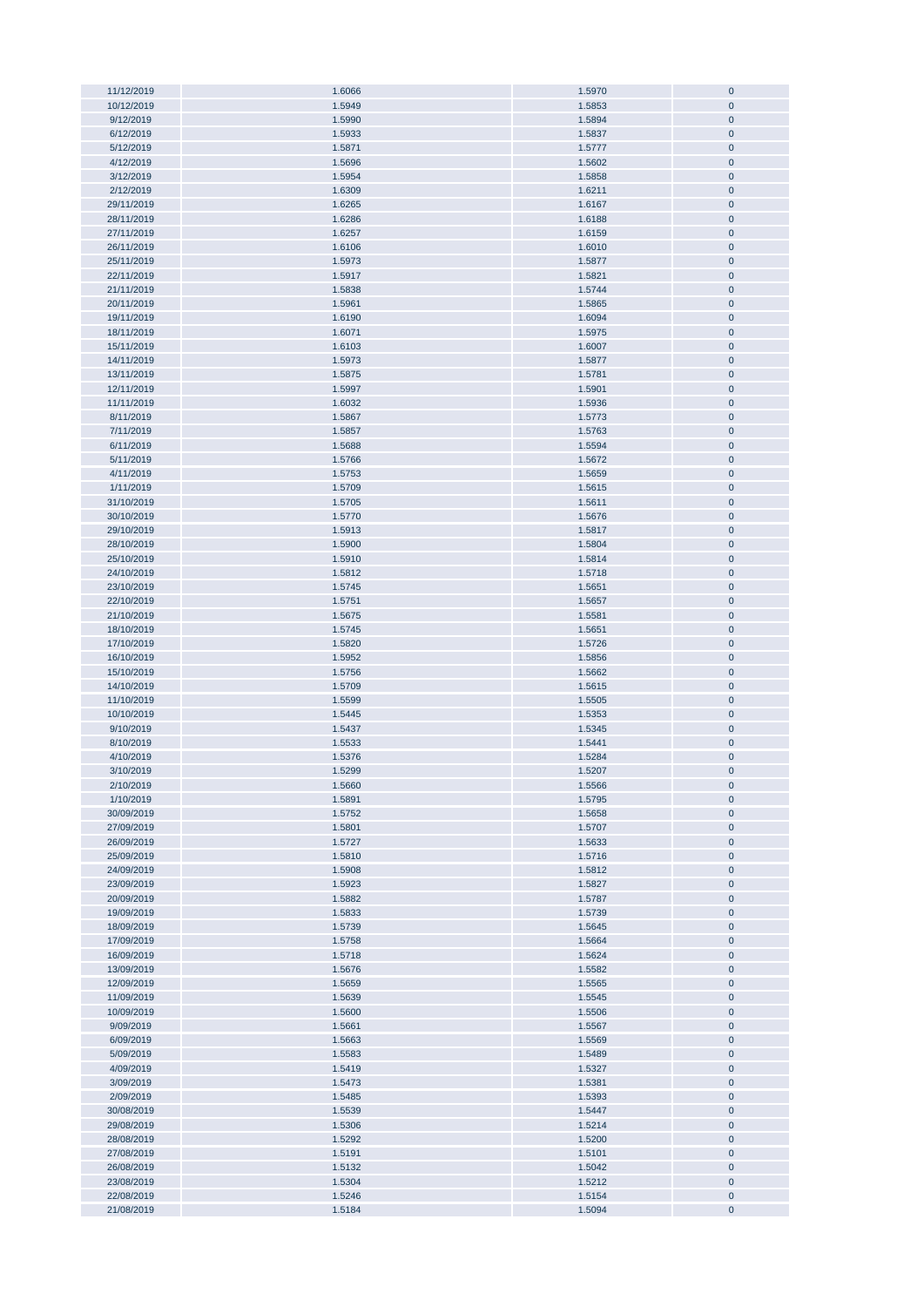| 20/08/2019 | 1.5318 | 1.5226 | $\bf{0}$    |
|------------|--------|--------|-------------|
|            |        |        |             |
| 19/08/2019 | 1.5132 | 1.5042 | $\pmb{0}$   |
| 16/08/2019 | 1.4974 | 1.4884 | $\pmb{0}$   |
| 15/08/2019 | 1.4983 | 1.4893 | $\pmb{0}$   |
|            |        |        |             |
| 14/08/2019 | 1.5385 | 1.5293 | $\pmb{0}$   |
| 13/08/2019 | 1.5256 | 1.5164 | $\mathbf 0$ |
| 12/08/2019 | 1.5297 | 1.5205 | $\bf{0}$    |
|            |        |        |             |
| 9/08/2019  | 1.5271 | 1.5179 | $\mathbf 0$ |
| 8/08/2019  | 1.5209 | 1.5119 | $\pmb{0}$   |
| 7/08/2019  | 1.5112 | 1.5022 | $\bf{0}$    |
|            |        |        |             |
| 6/08/2019  | 1.5020 | 1.4930 | $\bf{0}$    |
| 5/08/2019  | 1.5386 | 1.5294 | $\pmb{0}$   |
|            |        |        |             |
| 2/08/2019  | 1.5717 | 1.5623 | $\pmb{0}$   |
| 1/08/2019  | 1.5800 | 1.5706 | $\pmb{0}$   |
| 31/07/2019 | 1.5871 | 1.5777 | $\pmb{0}$   |
|            |        |        |             |
| 30/07/2019 | 1.5938 | 1.5842 | $\pmb{0}$   |
| 29/07/2019 | 1.5908 | 1.5812 | $\pmb{0}$   |
| 26/07/2019 | 1.5821 | 1.5727 | $\pmb{0}$   |
|            |        |        |             |
| 25/07/2019 | 1.5863 | 1.5769 | $\pmb{0}$   |
| 24/07/2019 | 1.5772 | 1.5678 | $\pmb{0}$   |
| 23/07/2019 | 1.5658 | 1.5564 | $\pmb{0}$   |
|            |        |        |             |
| 22/07/2019 | 1.5557 | 1.5463 | $\pmb{0}$   |
| 19/07/2019 | 1.5566 | 1.5472 | $\pmb{0}$   |
| 18/07/2019 | 1.5456 | 1.5364 | $\pmb{0}$   |
|            |        |        |             |
| 17/07/2019 | 1.5494 | 1.5402 | $\pmb{0}$   |
| 16/07/2019 | 1.5412 | 1.5320 | $\pmb{0}$   |
| 15/07/2019 | 1.5444 | 1.5352 | $\pmb{0}$   |
|            |        |        |             |
| 12/07/2019 | 1.5524 | 1.5432 | $\pmb{0}$   |
| 11/07/2019 | 1.5596 | 1.5502 | $\pmb{0}$   |
| 10/07/2019 | 1.5522 | 1.5430 | $\bf{0}$    |
|            |        |        |             |
| 9/07/2019  | 1.5460 | 1.5368 | $\mathbf 0$ |
| 8/07/2019  | 1.5479 | 1.5387 | $\bf{0}$    |
| 5/07/2019  |        |        | $\pmb{0}$   |
|            | 1.5656 | 1.5562 |             |
| 4/07/2019  | 1.5582 | 1.5488 | $\bf{0}$    |
| 3/07/2019  | 1.5502 | 1.5410 | $\bf{0}$    |
| 2/07/2019  | 1.5461 | 1.5369 | $\mathbf 0$ |
|            |        |        |             |
| 1/07/2019  | 1.5446 | 1.5354 | $\mathbf 0$ |
| 30/06/2019 | 1.5359 | 1.5267 | 0.05709181  |
| 28/06/2019 | 1.5935 | 1.5839 | $\pmb{0}$   |
|            |        |        |             |
|            |        |        |             |
| 27/06/2019 | 1.6041 | 1.5945 | $\pmb{0}$   |
|            |        |        |             |
| 26/06/2019 | 1.5938 | 1.5842 | $\pmb{0}$   |
| 25/06/2019 | 1.6001 | 1.5905 | $\pmb{0}$   |
| 24/06/2019 | 1.6011 | 1.5915 | $\pmb{0}$   |
|            |        |        |             |
| 21/06/2019 | 1.5967 | 1.5871 | $\pmb{0}$   |
| 20/06/2019 | 1.6038 | 1.5942 | $\pmb{0}$   |
| 19/06/2019 | 1.5929 | 1.5833 | $\pmb{0}$   |
|            |        |        |             |
| 18/06/2019 | 1.5742 | 1.5648 | $\pmb{0}$   |
| 17/06/2019 | 1.5673 | 1.5579 | $\pmb{0}$   |
| 14/06/2019 | 1.5686 | 1.5592 | $\mathbf 0$ |
|            |        |        |             |
| 13/06/2019 | 1.5632 | 1.5538 | U           |
| 12/06/2019 | 1.5602 | 1.5508 | $\pmb{0}$   |
| 11/06/2019 | 1.5616 | 1.5522 | $\pmb{0}$   |
| 7/06/2019  |        |        |             |
|            | 1.5383 | 1.5291 | $\pmb{0}$   |
| 6/06/2019  | 1.5217 | 1.5125 | $\pmb{0}$   |
| 5/06/2019  | 1.5166 | 1.5076 | $\pmb{0}$   |
| 4/06/2019  | 1.5081 | 1.4991 | $\pmb{0}$   |
|            |        |        |             |
| 3/06/2019  | 1.5067 | 1.4977 | $\pmb{0}$   |
| 31/05/2019 | 1.5311 | 1.5219 | $\pmb{0}$   |
| 29/05/2019 | 1.5515 | 1.5423 | $\pmb{0}$   |
|            | 1.5614 |        |             |
| 28/05/2019 |        | 1.5520 | $\pmb{0}$   |
| 27/05/2019 | 1.5507 | 1.5415 | $\pmb{0}$   |
| 24/05/2019 | 1.5506 | 1.5414 | $\pmb{0}$   |
| 23/05/2019 | 1.5580 | 1.5486 | $\pmb{0}$   |
|            |        |        |             |
| 22/05/2019 | 1.5615 | 1.5521 | $\pmb{0}$   |
| 21/05/2019 | 1.5586 | 1.5492 | $\pmb{0}$   |
| 20/05/2019 | 1.5514 | 1.5422 | $\pmb{0}$   |
|            |        |        |             |
| 17/05/2019 | 1.5294 | 1.5202 | $\pmb{0}$   |
| 16/05/2019 | 1.5187 | 1.5097 | $\pmb{0}$   |
| 14/05/2019 | 1.4923 | 1.4833 | $\pmb{0}$   |
|            |        |        |             |
| 13/05/2019 | 1.5058 | 1.4968 | $\pmb{0}$   |
| 10/05/2019 | 1.5104 | 1.5014 | $\pmb{0}$   |
| 9/05/2019  | 1.5073 | 1.4983 | $\pmb{0}$   |
|            |        |        |             |
| 8/05/2019  | 1.5005 | 1.4915 | $\pmb{0}$   |
| 7/05/2019  | 1.5078 | 1.4988 | $\pmb{0}$   |
| 6/05/2019  | 1.5048 | 1.4958 | $\pmb{0}$   |
|            |        |        |             |
| 3/05/2019  | 1.5209 | 1.5119 | $\pmb{0}$   |
| 2/05/2019  | 1.5270 | 1.5178 | $\pmb{0}$   |
| 1/05/2019  | 1.5382 | 1.5290 | $\pmb{0}$   |
| 30/04/2019 | 1.5268 | 1.5176 | $\pmb{0}$   |
| 29/04/2019 | 1.5346 | 1.5254 | $\pmb{0}$   |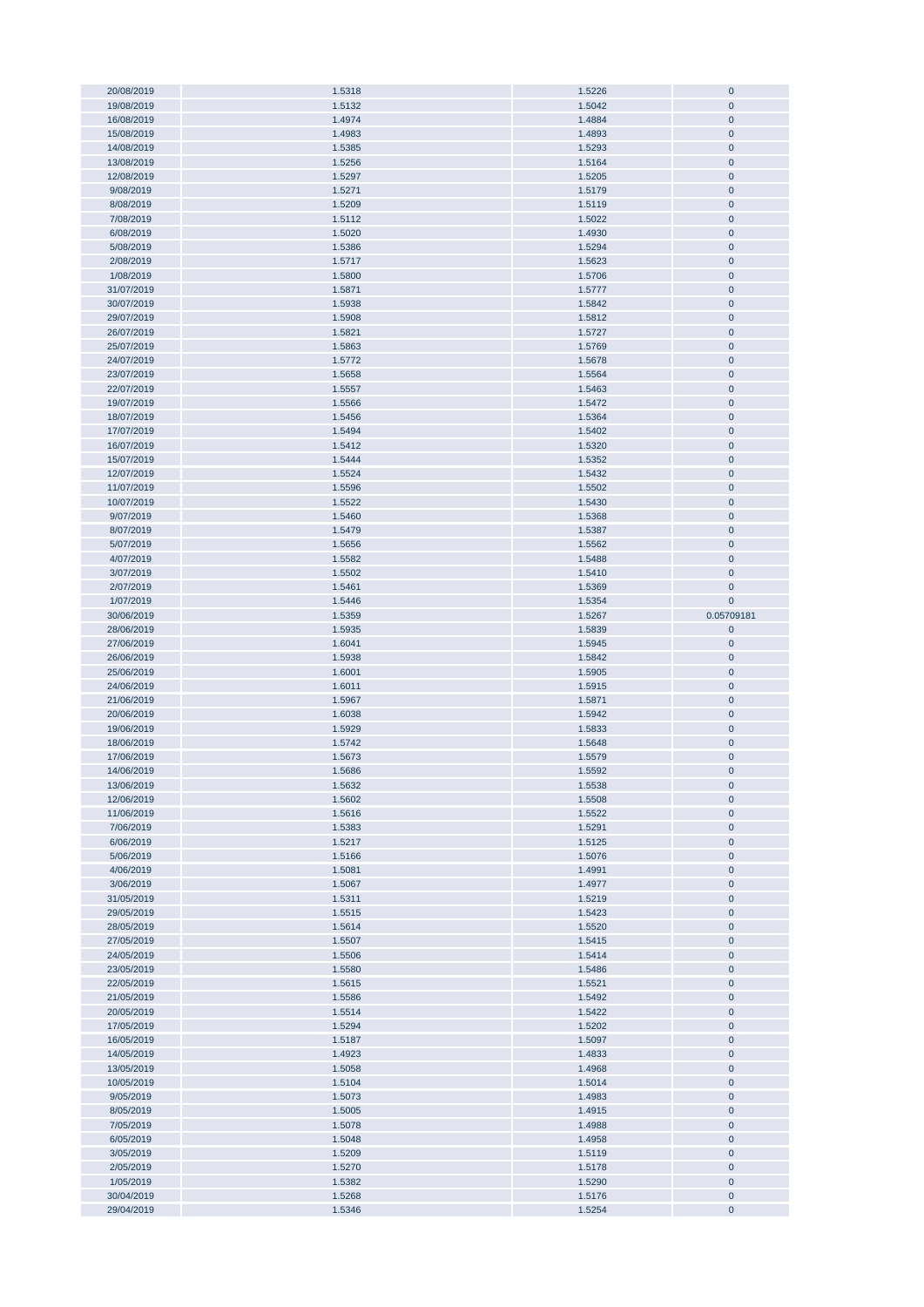| 26/04/2019 | 1.5407 | 1.5315 | $\pmb{0}$    |
|------------|--------|--------|--------------|
| 24/04/2019 | 1.5420 | 1.5328 | $\pmb{0}$    |
| 23/04/2019 | 1.5268 | 1.5176 | $\mathbf{0}$ |
|            |        |        |              |
| 18/04/2019 | 1.5106 | 1.5016 | $\pmb{0}$    |
| 17/04/2019 | 1.5098 | 1.5008 | $\pmb{0}$    |
| 16/04/2019 | 1.5154 | 1.5064 | $\pmb{0}$    |
|            |        |        |              |
| 15/04/2019 | 1.5095 | 1.5005 | $\pmb{0}$    |
| 12/04/2019 | 1.5094 | 1.5004 | $\pmb{0}$    |
| 11/04/2019 | 1.4971 | 1.4881 | $\pmb{0}$    |
|            |        |        |              |
| 10/04/2019 | 1.5020 | 1.4930 | $\pmb{0}$    |
| 9/04/2019  | 1.5026 | 1.4936 | $\pmb{0}$    |
| 8/04/2019  | 1.5013 | 1.4923 | $\pmb{0}$    |
|            |        |        |              |
| 5/04/2019  | 1.4902 | 1.4812 | $\pmb{0}$    |
| 4/04/2019  | 1.5026 | 1.4936 | $\pmb{0}$    |
| 3/04/2019  | 1.5154 | 1.5064 | $\pmb{0}$    |
|            |        |        |              |
| 2/04/2019  | 1.5054 | 1.4964 | $\pmb{0}$    |
| 1/04/2019  | 1.4983 | 1.4893 | $\pmb{0}$    |
| 29/03/2019 | 1.4897 | 1.4807 | $\pmb{0}$    |
|            |        |        |              |
| 28/03/2019 | 1.4879 | 1.4790 | $\pmb{0}$    |
| 27/03/2019 | 1.4790 | 1.4702 | $\pmb{0}$    |
| 26/03/2019 | 1.4778 | 1.4690 | $\pmb{0}$    |
|            |        |        |              |
| 25/03/2019 | 1.4764 | 1.4676 | $\pmb{0}$    |
| 22/03/2019 | 1.4949 | 1.4859 | $\pmb{0}$    |
| 21/03/2019 | 1.4873 | 1.4785 | $\pmb{0}$    |
| 20/03/2019 | 1.4882 |        | $\pmb{0}$    |
|            |        | 1.4792 |              |
| 19/03/2019 | 1.4915 | 1.4825 | $\pmb{0}$    |
| 18/03/2019 | 1.4913 | 1.4823 | $\pmb{0}$    |
| 15/03/2019 | 1.4867 | 1.4779 | $\pmb{0}$    |
|            |        |        |              |
| 14/03/2019 | 1.4864 | 1.4776 | $\pmb{0}$    |
| 13/03/2019 | 1.4794 | 1.4706 | $\pmb{0}$    |
| 12/03/2019 | 1.4838 | 1.4750 | $\pmb{0}$    |
|            |        |        |              |
| 11/03/2019 | 1.4858 | 1.4770 | $\pmb{0}$    |
| 8/03/2019  | 1.4943 | 1.4853 | $\pmb{0}$    |
| 7/03/2019  | 1.5088 |        | $\pmb{0}$    |
|            |        | 1.4998 |              |
| 6/03/2019  | 1.4984 | 1.4894 | $\pmb{0}$    |
| 5/03/2019  | 1.4873 | 1.4785 | $\pmb{0}$    |
| 4/03/2019  | 1.4927 | 1.4837 | $\pmb{0}$    |
|            |        |        |              |
| 1/03/2019  | 1.4856 | 1.4768 | $\pmb{0}$    |
| 28/02/2019 | 1.4787 | 1.4699 | $\pmb{0}$    |
| 27/02/2019 | 1.4742 | 1.4654 | $\pmb{0}$    |
|            |        |        |              |
| 26/02/2019 | 1.4684 | 1.4596 | $\pmb{0}$    |
| 25/02/2019 | 1.4801 | 1.4713 | $\bf{0}$     |
| 22/02/2019 | 1.4732 | 1.4644 | $\pmb{0}$    |
|            |        |        |              |
| 21/02/2019 | 1.4660 | 1.4572 | $\pmb{0}$    |
| 20/02/2019 | 1.4548 | 1.4460 | $\pmb{0}$    |
| 19/02/2019 | 1.4558 | 1.4470 | $\pmb{0}$    |
|            |        |        |              |
| 18/02/2019 | 1.4479 | 1.4393 | $\pmb{0}$    |
| 15/02/2019 | 1.4407 | 1.4321 | $\pmb{0}$    |
| 14/02/2019 | 1.4391 | 1.4305 | $\mathbf{0}$ |
|            |        |        |              |
| 13/02/2019 | 1.4401 | 1.4315 | $\bf{0}$     |
| 12/02/2019 | 1.4389 | 1.4303 | $\bf 0$      |
| 11/02/2019 | 1.4325 | 1.4239 | $\pmb{0}$    |
|            |        |        |              |
| 8/02/2019  | 1.4345 | 1.4259 | $\pmb{0}$    |
| 7/02/2019  | 1.4426 | 1.4340 | $\pmb{0}$    |
| 6/02/2019  | 1.4245 | 1.4159 | $\pmb{0}$    |
|            |        |        |              |
| 5/02/2019  | 1.4203 | 1.4119 | $\pmb{0}$    |
| 4/02/2019  | 1.3937 | 1.3853 | $\pmb{0}$    |
| 1/02/2019  | 1.3858 | 1.3776 | $\pmb{0}$    |
| 31/01/2019 | 1.3875 | 1.3792 | $\pmb{0}$    |
|            |        |        |              |
| 30/01/2019 | 1.3908 | 1.3824 | $\pmb{0}$    |
| 29/01/2019 | 1.3878 | 1.3794 | $\pmb{0}$    |
| 25/01/2019 | 1.3952 | 1.3868 | $\pmb{0}$    |
| 24/01/2019 |        | 1.3753 |              |
|            | 1.3835 |        | $\pmb{0}$    |
| 23/01/2019 | 1.3792 | 1.3710 | $\pmb{0}$    |
| 22/01/2019 | 1.3845 | 1.3763 | $\pmb{0}$    |
| 21/01/2019 | 1.3913 | 1.3829 | $\bf{0}$     |
|            |        |        |              |
| 18/01/2019 | 1.3860 | 1.3778 | $\bf{0}$     |
| 17/01/2019 | 1.3777 | 1.3695 | $\pmb{0}$    |
| 16/01/2019 | 1.3763 | 1.3681 | $\pmb{0}$    |
|            |        |        |              |
| 15/01/2019 | 1.3711 | 1.3629 | $\pmb{0}$    |
| 14/01/2019 | 1.3620 | 1.3538 | $\bf{0}$     |
| 11/01/2019 | 1.3625 | 1.3543 | $\pmb{0}$    |
|            |        |        |              |
| 10/01/2019 | 1.3657 | 1.3575 | $\pmb{0}$    |
| 9/01/2019  | 1.3676 | 1.3594 | $\pmb{0}$    |
| 8/01/2019  | 1.3518 | 1.3438 | $\pmb{0}$    |
| 7/01/2019  | 1.3416 | 1.3336 | $\pmb{0}$    |
|            |        |        |              |
| 4/01/2019  | 1.3264 | 1.3184 | $\pmb{0}$    |
| 3/01/2019  | 1.3320 | 1.3240 | $\pmb{0}$    |
| 2/01/2019  | 1.3129 | 1.3051 | $\pmb{0}$    |
|            |        |        |              |
| 31/12/2018 | 1.3342 | 1.3262 | 0.03308278   |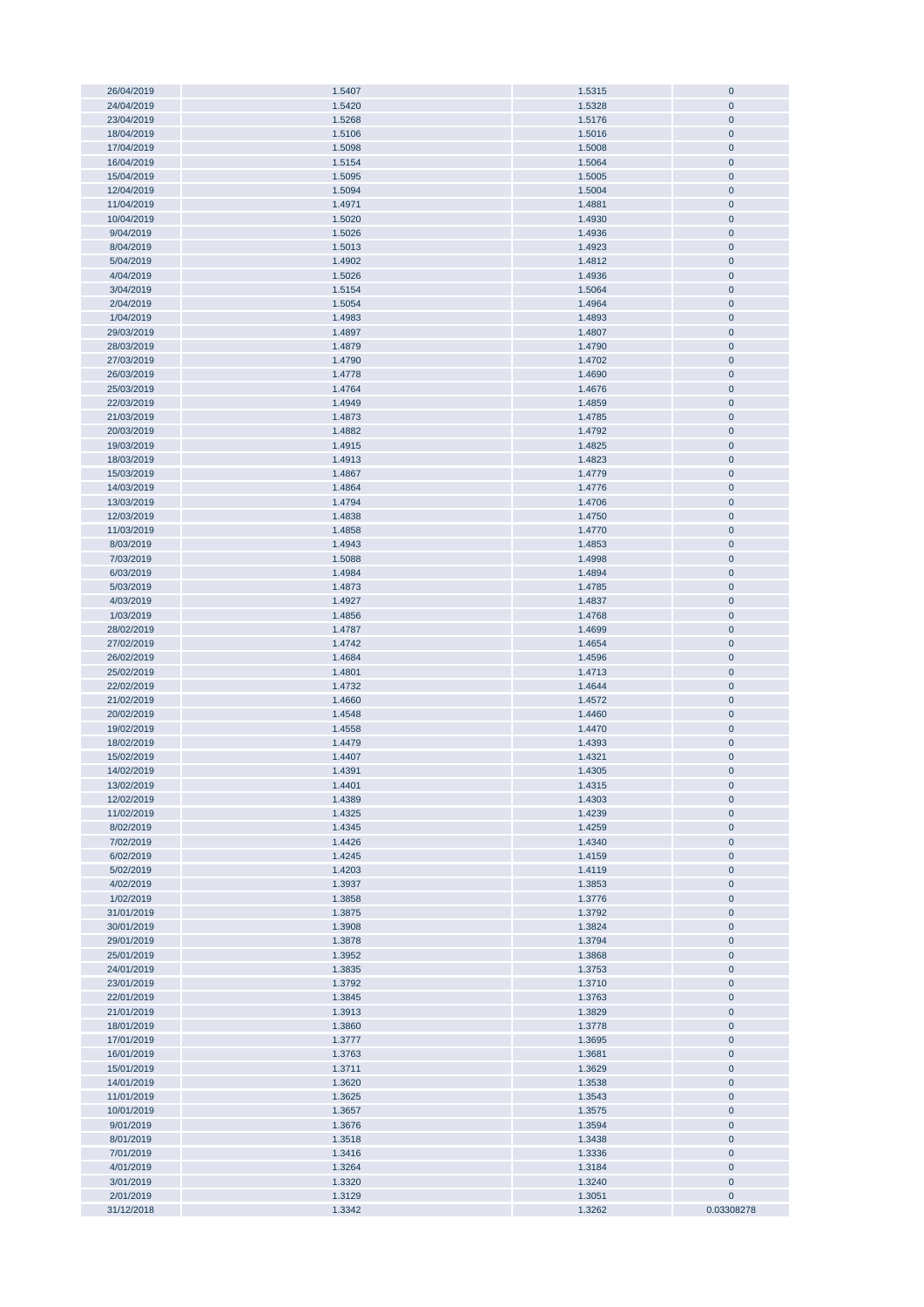| 28/12/2018 | 1.3667 | 1.3585 | $\pmb{0}$ |
|------------|--------|--------|-----------|
| 27/12/2018 | 1.3491 | 1.3411 | $\pmb{0}$ |
| 24/12/2018 | 1.3229 | 1.3149 | $\pmb{0}$ |
|            |        |        |           |
| 21/12/2018 | 1.3171 | 1.3093 | $\pmb{0}$ |
| 20/12/2018 | 1.3242 | 1.3162 | $\pmb{0}$ |
| 19/12/2018 | 1.3450 | 1.3370 | $\pmb{0}$ |
| 18/12/2018 | 1.3497 | 1.3417 | $\pmb{0}$ |
|            |        |        |           |
| 17/12/2018 | 1.3681 | 1.3599 | $\pmb{0}$ |
| 14/12/2018 | 1.3556 | 1.3474 | $\pmb{0}$ |
| 13/12/2018 | 1.3697 | 1.3615 | $\pmb{0}$ |
| 12/12/2018 | 1.3660 |        | $\pmb{0}$ |
|            |        | 1.3578 |           |
| 11/12/2018 | 1.3451 | 1.3371 | $\pmb{0}$ |
| 10/12/2018 | 1.3400 | 1.3320 | $\pmb{0}$ |
| 7/12/2018  | 1.3704 | 1.3622 | $\pmb{0}$ |
|            |        |        |           |
| 6/12/2018  | 1.3618 | 1.3536 | $\pmb{0}$ |
| 5/12/2018  | 1.3636 | 1.3554 | $\pmb{0}$ |
| 4/12/2018  | 1.3794 | 1.3712 | $\pmb{0}$ |
|            |        |        |           |
| 3/12/2018  | 1.3938 | 1.3854 | $\pmb{0}$ |
| 30/11/2018 | 1.3671 | 1.3589 | $\pmb{0}$ |
| 29/11/2018 | 1.3907 | 1.3823 | $\pmb{0}$ |
| 28/11/2018 | 1.3806 | 1.3724 | $\pmb{0}$ |
|            |        |        |           |
| 27/11/2018 | 1.3831 | 1.3749 | $\pmb{0}$ |
| 26/11/2018 | 1.3676 | 1.3594 | $\pmb{0}$ |
| 23/11/2018 | 1.3794 | 1.3712 | $\pmb{0}$ |
| 22/11/2018 | 1.3735 | 1.3653 | $\pmb{0}$ |
| 21/11/2018 |        | 1.3542 |           |
|            | 1.3624 |        | $\pmb{0}$ |
| 20/11/2018 | 1.3770 | 1.3688 | $\pmb{0}$ |
| 19/11/2018 | 1.3907 | 1.3823 | $\pmb{0}$ |
| 16/11/2018 | 1.3907 | 1.3823 | $\pmb{0}$ |
|            |        |        |           |
| 15/11/2018 | 1.3923 | 1.3839 | $\pmb{0}$ |
| 14/11/2018 | 1.3885 | 1.3801 | $\pmb{0}$ |
| 13/11/2018 | 1.4136 | 1.4052 | $\pmb{0}$ |
| 12/11/2018 | 1.4388 | 1.4302 | $\pmb{0}$ |
|            |        |        |           |
| 9/11/2018  | 1.4313 | 1.4227 | $\pmb{0}$ |
| 8/11/2018  | 1.4356 | 1.4270 | $\pmb{0}$ |
| 7/11/2018  | 1.4277 | 1.4191 | $\pmb{0}$ |
| 6/11/2018  | 1.4213 | 1.4127 | $\pmb{0}$ |
|            |        |        |           |
| 5/11/2018  | 1.4088 | 1.4004 | $\pmb{0}$ |
| 2/11/2018  | 1.4192 | 1.4108 | $\pmb{0}$ |
| 1/11/2018  | 1.4149 | 1.4065 | $\pmb{0}$ |
| 31/10/2018 | 1.4114 | 1.4030 | $\pmb{0}$ |
|            |        |        |           |
| 30/10/2018 | 1.4031 | 1.3947 | $\pmb{0}$ |
| 29/10/2018 | 1.3827 | 1.3745 | $\pmb{0}$ |
| 26/10/2018 | 1.3694 | 1.3612 | $\pmb{0}$ |
| 25/10/2018 | 1.3677 | 1.3595 | $\pmb{0}$ |
|            |        |        |           |
| 24/10/2018 | 1.4067 | 1.3983 | $\pmb{0}$ |
| 23/10/2018 | 1.4117 | 1.4033 | $\pmb{0}$ |
| 22/10/2018 | 1.4223 | 1.4137 | $\pmb{0}$ |
| 19/10/2018 | 1.4308 | 1.4222 | $\pmb{0}$ |
|            |        |        |           |
| 18/10/2018 | 1.4318 | 1.4232 | $\pmb{0}$ |
| 17/10/2018 | 1.4335 | 1.4249 | $\pmb{0}$ |
| 16/10/2018 | 1.4131 | 1.4047 | $\pmb{0}$ |
| 15/10/2018 | 1.4062 | 1.3978 | $\pmb{0}$ |
|            |        |        |           |
| 12/10/2018 | 1.4221 | 1.4135 | $\pmb{0}$ |
| 11/10/2018 | 1.4162 | 1.4078 | $\pmb{0}$ |
| 10/10/2018 | 1.4574 | 1.4486 | $\pmb{0}$ |
| 9/10/2018  | 1.4536 | 1.4450 | $\pmb{0}$ |
|            |        |        |           |
| 8/10/2018  | 1.4682 | 1.4594 | $\pmb{0}$ |
| 5/10/2018  | 1.4879 | 1.4790 | $\pmb{0}$ |
| 4/10/2018  | 1.4854 | 1.4766 | $\pmb{0}$ |
| 3/10/2018  | 1.4800 | 1.4712 | $\pmb{0}$ |
|            |        |        |           |
| 2/10/2018  | 1.4767 | 1.4679 | $\pmb{0}$ |
| 28/09/2018 | 1.4972 | 1.4882 | $\bf{0}$  |
| 27/09/2018 | 1.4925 | 1.4835 | $\pmb{0}$ |
| 26/09/2018 | 1.4956 | 1.4866 | $\pmb{0}$ |
|            |        |        |           |
| 25/09/2018 | 1.4925 | 1.4835 | $\pmb{0}$ |
| 24/09/2018 | 1.4918 | 1.4828 | $\pmb{0}$ |
| 21/09/2018 | 1.4941 | 1.4851 | $\pmb{0}$ |
| 20/09/2018 | 1.4890 | 1.4800 | $\pmb{0}$ |
|            |        |        |           |
| 19/09/2018 | 1.4910 | 1.4820 | $\pmb{0}$ |
| 18/09/2018 | 1.4822 | 1.4734 | $\pmb{0}$ |
| 17/09/2018 | 1.4890 | 1.4800 | $\pmb{0}$ |
| 14/09/2018 | 1.4847 | 1.4759 | $\pmb{0}$ |
|            |        |        |           |
| 13/09/2018 | 1.4756 | 1.4668 | $\pmb{0}$ |
| 12/09/2018 | 1.4840 | 1.4752 | $\pmb{0}$ |
| 11/09/2018 | 1.4846 | 1.4758 | $\pmb{0}$ |
| 10/09/2018 | 1.4767 | 1.4679 | $\pmb{0}$ |
|            |        |        |           |
| 7/09/2018  | 1.4771 | 1.4683 | $\pmb{0}$ |
| 6/09/2018  | 1.4830 | 1.4742 | $\pmb{0}$ |
| 5/09/2018  | 1.4997 | 1.4907 | $\pmb{0}$ |
|            |        |        |           |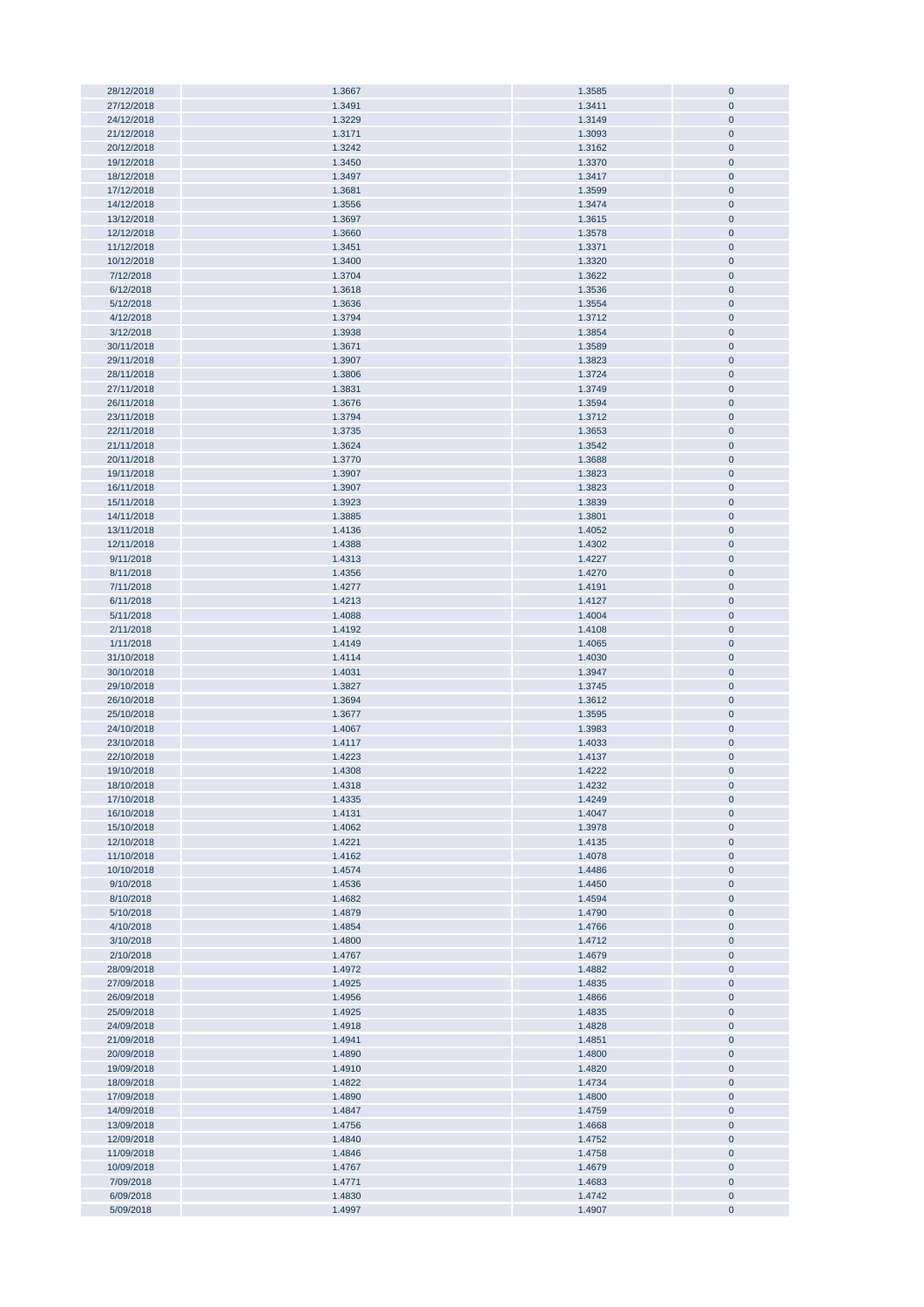| 4/09/2018<br>3/09/2018   |                  |                  |                       |
|--------------------------|------------------|------------------|-----------------------|
|                          | 1.5115           | 1.5025           | $\pmb{0}$             |
|                          | 1.5167           | 1.5077           | $\overline{0}$        |
| 31/08/2018               | 1.5161           | 1.5071           | $\mathbf{0}$          |
| 30/08/2018               | 1.5200           | 1.5110           | $\pmb{0}$             |
|                          |                  |                  |                       |
| 29/08/2018               | 1.5227           | 1.5135           | $\pmb{0}$             |
| 28/08/2018               | 1.5137           | 1.5047           | $\pmb{0}$             |
| 27/08/2018               | 1.5030           | 1.4940           | $\pmb{0}$             |
| 24/08/2018               | 1.4981           | 1.4891           | $\pmb{0}$             |
|                          |                  |                  |                       |
| 23/08/2018               | 1.4985           | 1.4895           | $\pmb{0}$             |
| 22/08/2018               | 1.5005           | 1.4915           | $\pmb{0}$             |
| 21/08/2018               | 1.5027           | 1.4937           | $\pmb{0}$             |
|                          |                  |                  |                       |
| 20/08/2018               | 1.5145           | 1.5055           | $\pmb{0}$             |
| 17/08/2018               | 1.5119           | 1.5029           | $\pmb{0}$             |
| 16/08/2018               | 1.5068           | 1.4978           | $\pmb{0}$             |
| 15/08/2018               | 1.5090           | 1.5000           | $\overline{0}$        |
|                          |                  |                  |                       |
| 14/08/2018               | 1.4995           | 1.4905           | $\pmb{0}$             |
| 13/08/2018               | 1.4851           | 1.4763           | $\pmb{0}$             |
| 10/08/2018               | 1.4917           | 1.4827           | $\mathbf 0$           |
| 9/08/2018                | 1.4980           | 1.4890           | $\overline{0}$        |
|                          |                  |                  |                       |
| 8/08/2018                | 1.4913           | 1.4823           | $\overline{0}$        |
| 7/08/2018                | 1.4874           | 1.4786           | $\pmb{0}$             |
| 6/08/2018                | 1.4928           | 1.4838           | $\pmb{0}$             |
|                          |                  |                  |                       |
| 3/08/2018                | 1.4834           | 1.4746           | $\mathbf 0$           |
| 2/08/2018                | 1.4836           | 1.4748           | $\pmb{0}$             |
| 1/08/2018                | 1.4908           | 1.4818           | $\pmb{0}$             |
| 31/07/2018               | 1.4933           | 1.4843           | $\pmb{0}$             |
|                          |                  |                  |                       |
| 30/07/2018               | 1.4921           | 1.4831           | $\pmb{0}$             |
| 27/07/2018               | 1.4981           | 1.4891           | $\overline{0}$        |
| 26/07/2018               | 1.4838           | 1.4750           | $\pmb{0}$             |
| 25/07/2018               | 1.4862           | 1.4774           | $\pmb{0}$             |
|                          |                  |                  |                       |
| 24/07/2018               | 1.4905           | 1.4815           | $\pmb{0}$             |
| 23/07/2018               | 1.4793           | 1.4705           | $\pmb{0}$             |
| 20/07/2018               | 1.4925           | 1.4835           | $\pmb{0}$             |
|                          |                  |                  |                       |
| 19/07/2018               | 1.4859           | 1.4771           | $\pmb{0}$             |
| 18/07/2018               | 1.4851           | 1.4763           | $\pmb{0}$             |
| 17/07/2018               | 1.4743           | 1.4655           | $\pmb{0}$             |
| 16/07/2018               | 1.4834           | 1.4746           | $\pmb{0}$             |
|                          |                  |                  |                       |
| 13/07/2018               | 1.4917           | 1.4827           | $\pmb{0}$             |
| 12/07/2018               | 1.4910           | 1.4820           | $\pmb{0}$             |
|                          |                  |                  |                       |
|                          |                  |                  | $\overline{0}$        |
| 11/07/2018               | 1.4772           | 1.4684           |                       |
| 10/07/2018               | 1.4881           | 1.4791           | $\mathbf 0$           |
| 9/07/2018                | 1.4962           | 1.4872           | $\mathbf 0$           |
| 6/07/2018                | 1.4934           | 1.4844           | $\mathbf 0$           |
|                          |                  |                  |                       |
| 5/07/2018                | 1.4812           | 1.4724           | $\mathbf 0$           |
| 4/07/2018                | 1.4740           | 1.4652           | $\overline{0}$        |
| 3/07/2018                | 1.4808           | 1.4720           | $\overline{0}$        |
| 2/07/2018                | 1.4751           | 1.4663           | $\pmb{0}$             |
|                          |                  |                  |                       |
| 30/06/2018               | 1.4797           | 1.4709           | 0.08596514            |
| 29/06/2018               | 1.5659           | 1.5565           | $\pmb{0}$             |
| 28/06/2018               | 1.5709           | 1.5615           | $\bf{0}$              |
| 27/06/2018               | 1.5628           |                  | $\bf 0$               |
|                          |                  | 1.5534           |                       |
| 26/06/2018               | 1.5613           | 1.5519           | $\pmb{0}$             |
| 25/06/2018               | 1.5652           | 1.5558           | $\pmb{0}$             |
| 22/06/2018               | 1.5683           | 1.5589           | $\pmb{0}$             |
| 21/06/2018               | 1.5713           | 1.5619           | $\pmb{0}$             |
|                          |                  |                  |                       |
| 20/06/2018               | 1.5557           | 1.5463           | $\pmb{0}$             |
| 19/06/2018               | 1.5351           | 1.5259           | $\pmb{0}$             |
| 18/06/2018               | 1.5345           | 1.5253           | $\pmb{0}$             |
| 15/06/2018               | 1.5319           | 1.5227           | $\pmb{0}$             |
|                          |                  |                  |                       |
| 14/06/2018               | 1.5125           | 1.5035           | $\pmb{0}$             |
| 13/06/2018               | 1.5135           | 1.5045           | $\pmb{0}$             |
| 12/06/2018               | 1.5216           | 1.5124           | $\pmb{0}$             |
| 8/06/2018                | 1.5178           | 1.5088           | $\pmb{0}$             |
|                          |                  |                  |                       |
| 7/06/2018                | 1.5212           | 1.5121           | $\pmb{0}$             |
| 6/06/2018                | 1.5130           | 1.5040           | $\pmb{0}$             |
| 5/06/2018                | 1.5062           | 1.4972           | $\bf{0}$              |
| 4/06/2018                | 1.5148           | 1.5058           | $\bf{0}$              |
|                          |                  |                  |                       |
| 1/06/2018                | 1.5043           | 1.4953           | $\pmb{0}$             |
| 31/05/2018               | 1.5103           | 1.5013           | $\pmb{0}$             |
| 30/05/2018               | 1.5033           | 1.4943           | $\pmb{0}$             |
|                          |                  |                  |                       |
| 29/05/2018               | 1.5115           | 1.5025           | $\overline{0}$        |
| 28/05/2018               | 1.5100           | 1.5010           | $\pmb{0}$             |
| 25/05/2018               | 1.5151           | 1.5061           | $\pmb{0}$             |
| 24/05/2018               | 1.5171           | 1.5081           | $\pmb{0}$             |
|                          |                  |                  |                       |
| 23/05/2018               | 1.5154           | 1.5064           | $\mathbf 0$           |
| 22/05/2018               | 1.5176           | 1.5086           | $\pmb{0}$             |
| 21/05/2018               | 1.5289           | 1.5197           | $\bf{0}$              |
|                          |                  |                  |                       |
| 18/05/2018               | 1.5287           | 1.5195           | $\pmb{0}$             |
| 17/05/2018<br>16/05/2018 | 1.5314<br>1.5326 | 1.5222<br>1.5234 | $\bf{0}$<br>$\pmb{0}$ |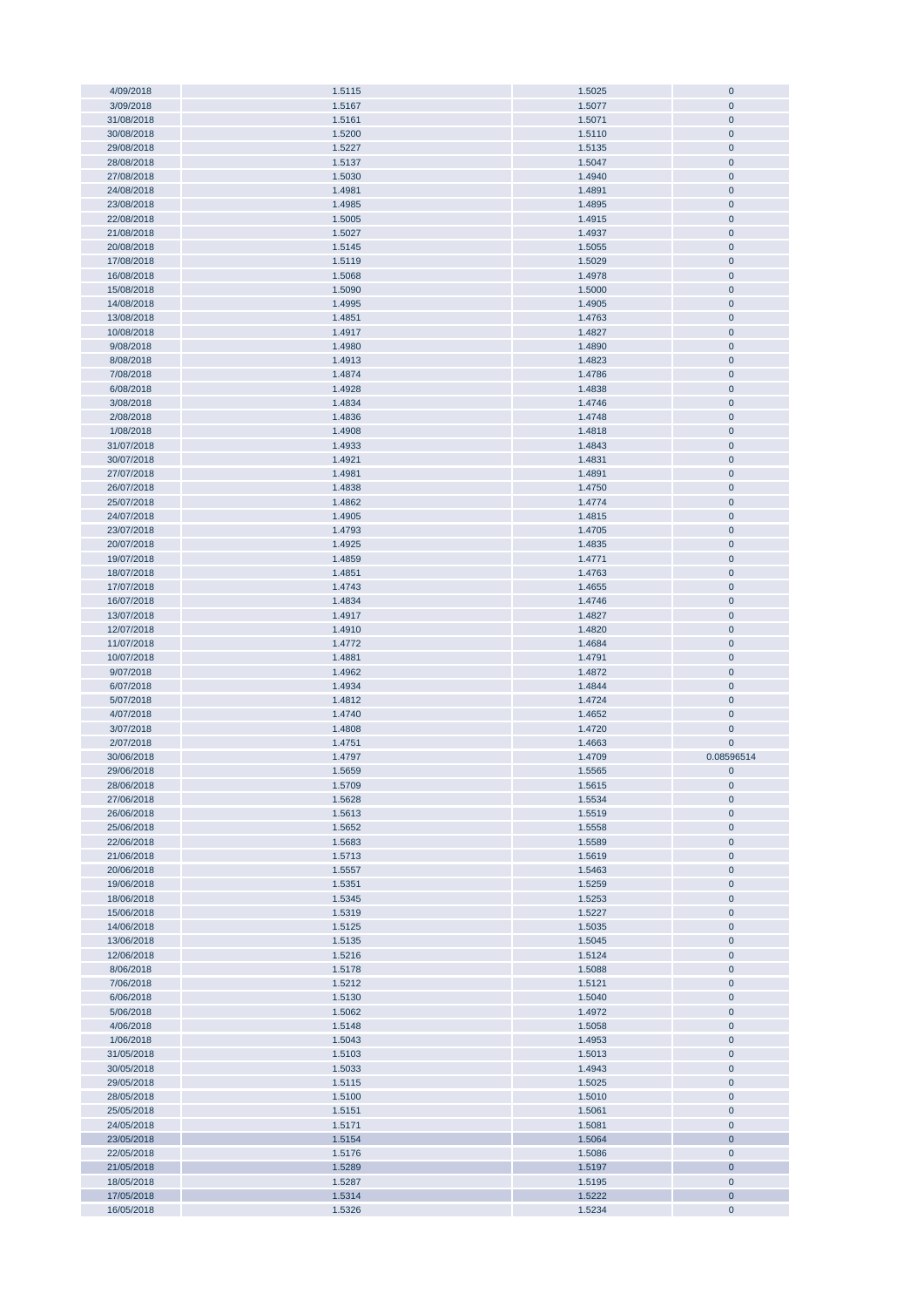| 15/05/2018 | 1.5293 | 1.5201 | $\bf 0$      |
|------------|--------|--------|--------------|
| 14/05/2018 | 1.5333 | 1.5241 | $\mathbf 0$  |
| 11/05/2018 | 1.5256 | 1.5164 | $\bf 0$      |
|            |        |        |              |
| 10/05/2018 | 1.5271 | 1.5179 | $\pmb{0}$    |
| 9/05/2018  | 1.5224 | 1.5132 | $\pmb{0}$    |
| 8/05/2018  | 1.5173 | 1.5083 | $\pmb{0}$    |
| 7/05/2018  | 1.5159 | 1.5069 | $\pmb{0}$    |
|            |        |        |              |
| 4/05/2018  | 1.5125 | 1.5035 | $\pmb{0}$    |
| 3/05/2018  | 1.5211 | 1.5120 | $\pmb{0}$    |
| 2/05/2018  | 1.5108 | 1.5018 | $\pmb{0}$    |
| 1/05/2018  | 1.5028 | 1.4938 | $\pmb{0}$    |
|            |        |        |              |
| 30/04/2018 | 1.4948 | 1.4858 | $\pmb{0}$    |
| 27/04/2018 | 1.4869 | 1.4781 | $\pmb{0}$    |
| 26/04/2018 | 1.4756 | 1.4668 | $\pmb{0}$    |
|            |        |        |              |
| 24/04/2018 | 1.4776 | 1.4688 | $\pmb{0}$    |
| 23/04/2018 | 1.4659 | 1.4571 | $\pmb{0}$    |
| 20/04/2018 | 1.4607 | 1.4519 | $\pmb{0}$    |
| 19/04/2018 | 1.4647 | 1.4559 | $\pmb{0}$    |
|            |        |        |              |
| 18/04/2018 | 1.4593 | 1.4505 | $\bf 0$      |
| 17/04/2018 | 1.4559 | 1.4471 | $\pmb{0}$    |
| 16/04/2018 | 1.4560 | 1.4472 | $\mathbf{0}$ |
|            |        | 1.4435 |              |
| 13/04/2018 | 1.4521 |        | $\pmb{0}$    |
| 12/04/2018 | 1.4492 | 1.4406 | $\mathbf{0}$ |
| 11/04/2018 | 1.4528 | 1.4442 | $\pmb{0}$    |
| 10/04/2018 | 1.4582 | 1.4494 | $\bf 0$      |
|            |        |        |              |
| 9/04/2018  | 1.4455 | 1.4369 | $\pmb{0}$    |
| 6/04/2018  | 1.4393 | 1.4307 | $\bf 0$      |
| 5/04/2018  | 1.4398 | 1.4312 | $\pmb{0}$    |
| 4/04/2018  | 1.4312 | 1.4226 | $\pmb{0}$    |
|            |        |        |              |
| 3/04/2018  | 1.4294 | 1.4208 | $\pmb{0}$    |
| 29/03/2018 | 1.4298 | 1.4212 | $\pmb{0}$    |
| 28/03/2018 | 1.4382 | 1.4296 | $\pmb{0}$    |
|            |        |        |              |
| 27/03/2018 | 1.4474 | 1.4388 | $\pmb{0}$    |
| 26/03/2018 | 1.4373 | 1.4287 | $\pmb{0}$    |
| 23/03/2018 | 1.4445 | 1.4359 | $\pmb{0}$    |
| 22/03/2018 | 1.4726 | 1.4638 | $\pmb{0}$    |
|            |        |        |              |
| 21/03/2018 | 1.4744 | 1.4656 | $\pmb{0}$    |
| 20/03/2018 | 1.4712 | 1.4624 | $\pmb{0}$    |
| 19/03/2018 | 1.4776 | 1.4688 | $\pmb{0}$    |
| 16/03/2018 |        | 1.4648 | $\pmb{0}$    |
|            | 1.4736 |        |              |
| 15/03/2018 | 1.4690 | 1.4602 | $\pmb{0}$    |
| 14/03/2018 | 1.4738 | 1.4650 | $\pmb{0}$    |
| 13/03/2018 | 1.4826 | 1.4738 | $\bf{0}$     |
|            |        |        |              |
| 12/03/2018 | 1.4862 | 1.4774 | $\pmb{0}$    |
| 9/03/2018  | 1.4765 | 1.4677 | $\mathbf 0$  |
| 8/03/2018  | 1.4707 | 1.4619 | $\pmb{0}$    |
| 7/03/2018  | 1.4568 | 1.4480 | $\mathbf{0}$ |
|            |        |        |              |
| 6/03/2018  | 1.4716 | 1.4628 | $\mathbf 0$  |
| 5/03/2018  | 1.4548 | 1.4460 | $\bf{0}$     |
| 2/03/2018  | 1.4632 | 1.4544 | $\pmb{0}$    |
|            |        |        |              |
| 1/03/2018  | 1.4741 | 1.4653 | $\pmb{0}$    |
| 28/02/2018 | 1.4816 | 1.4728 | $\pmb{0}$    |
| 27/02/2018 | 1.4900 | 1.4810 | $\pmb{0}$    |
| 26/02/2018 | 1.4839 | 1.4751 | $\pmb{0}$    |
|            |        |        |              |
| 23/02/2018 | 1.4711 | 1.4623 | $\pmb{0}$    |
| 22/02/2018 | 1.4599 | 1.4511 | $\pmb{0}$    |
| 21/02/2018 | 1.4580 | 1.4492 | $\pmb{0}$    |
| 20/02/2018 | 1.4564 | 1.4476 | $\pmb{0}$    |
|            |        |        |              |
| 19/02/2018 | 1.4524 | 1.4438 | $\bf{0}$     |
| 16/02/2018 | 1.4459 | 1.4373 | $\pmb{0}$    |
| 15/02/2018 | 1.4467 | 1.4381 | $\bf{0}$     |
| 14/02/2018 | 1.4293 | 1.4207 | $\pmb{0}$    |
|            |        |        |              |
| 13/02/2018 | 1.4270 | 1.4184 | $\pmb{0}$    |
| 12/02/2018 | 1.4167 | 1.4083 | $\pmb{0}$    |
| 9/02/2018  | 1.4211 | 1.4126 | $\pmb{0}$    |
| 8/02/2018  | 1.4336 | 1.4250 | $\pmb{0}$    |
|            |        |        |              |
| 7/02/2018  | 1.4318 | 1.4232 | $\bf 0$      |
| 6/02/2018  | 1.4211 | 1.4126 | $\pmb{0}$    |
| 5/02/2018  | 1.4684 | 1.4596 | $\mathbf{0}$ |
|            |        |        |              |
| 2/02/2018  | 1.4918 | 1.4828 | $\pmb{0}$    |
| 1/02/2018  | 1.4832 | 1.4744 | $\bf 0$      |
| 31/01/2018 | 1.4702 | 1.4614 | $\pmb{0}$    |
| 30/01/2018 | 1.4677 | 1.4589 | $\pmb{0}$    |
|            |        |        |              |
| 29/01/2018 | 1.4805 | 1.4717 | $\pmb{0}$    |
| 25/01/2018 | 1.4750 | 1.4662 | $\pmb{0}$    |
| 24/01/2018 | 1.4772 | 1.4684 | $\pmb{0}$    |
| 23/01/2018 | 1.4708 | 1.4620 | $\pmb{0}$    |
|            |        |        |              |
| 22/01/2018 | 1.4606 | 1.4518 | $\pmb{0}$    |
| 19/01/2018 | 1.4624 | 1.4536 | $\pmb{0}$    |
| 18/01/2018 | 1.4641 | 1.4553 | $\pmb{0}$    |
|            |        |        |              |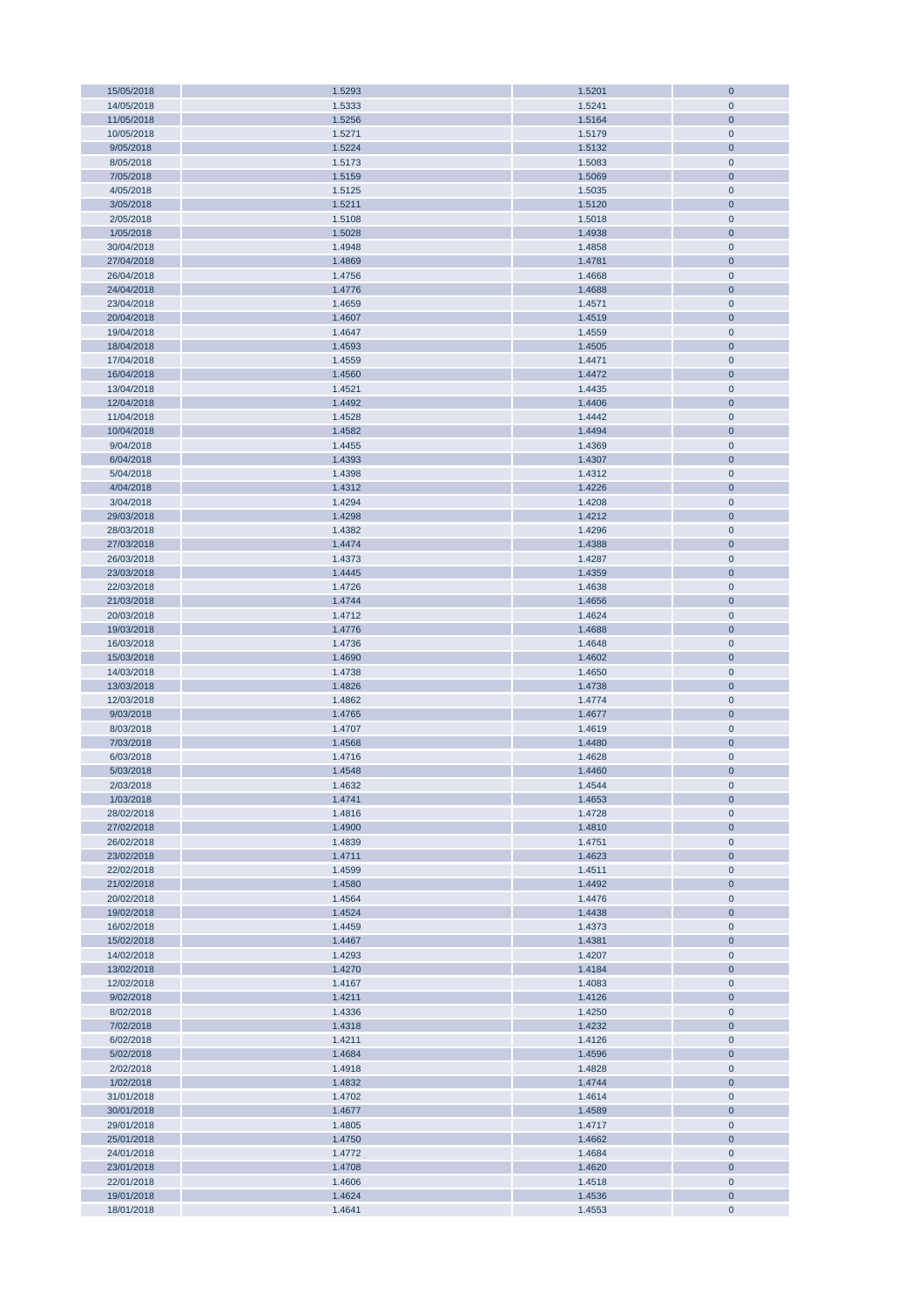| 17/01/2018 | 1.4628 | 1.4540 | $\bf 0$        |
|------------|--------|--------|----------------|
| 16/01/2018 | 1.4715 | 1.4627 | $\mathbf 0$    |
| 15/01/2018 | 1.4777 | 1.4689 | $\mathbf 0$    |
|            |        |        |                |
| 12/01/2018 | 1.4760 | 1.4672 | $\mathbf 0$    |
| 11/01/2018 | 1.4741 | 1.4653 | $\bf 0$        |
| 10/01/2018 | 1.4823 | 1.4735 | $\pmb{0}$      |
| 9/01/2018  | 1.4922 | 1.4832 | $\mathbf 0$    |
|            |        |        |                |
| 8/01/2018  | 1.4924 | 1.4834 | $\mathbf 0$    |
| 5/01/2018  | 1.4915 | 1.4825 | $\mathbf 0$    |
| 4/01/2018  | 1.4803 | 1.4715 | $\mathbf 0$    |
| 3/01/2018  | 1.4783 | 1.4695 | $\mathbf 0$    |
|            |        |        |                |
| 2/01/2018  | 1.4763 | 1.4675 | $\mathbf{0}$   |
| 29/12/2017 | 1.4772 | 1.4684 | 0.02055774     |
| 28/12/2017 | 1.5025 | 1.4935 | $\mathbf 0$    |
| 27/12/2017 | 1.4964 | 1.4874 | $\mathbf 0$    |
|            |        |        |                |
| 22/12/2017 | 1.4957 | 1.4867 | $\mathbf 0$    |
| 21/12/2017 | 1.4932 | 1.4842 | $\mathbf 0$    |
| 20/12/2017 | 1.4968 | 1.4878 | $\pmb{0}$      |
| 19/12/2017 | 1.4952 | 1.4862 | $\mathbf 0$    |
|            |        |        |                |
| 18/12/2017 | 1.4869 | 1.4781 | $\mathbf 0$    |
| 15/12/2017 | 1.4775 | 1.4687 | $\overline{0}$ |
| 14/12/2017 | 1.4804 | 1.4716 | $\pmb{0}$      |
| 13/12/2017 | 1.4820 | 1.4732 | $\mathbf 0$    |
|            |        |        |                |
| 12/12/2017 | 1.4814 | 1.4726 | $\pmb{0}$      |
| 11/12/2017 | 1.4757 | 1.4669 | $\mathbf 0$    |
| 8/12/2017  | 1.4730 | 1.4642 | $\pmb{0}$      |
| 7/12/2017  | 1.4680 | 1.4592 | $\bf 0$        |
|            |        |        |                |
| 6/12/2017  | 1.4587 | 1.4499 | $\pmb{0}$      |
| 5/12/2017  | 1.4630 | 1.4542 | $\bf 0$        |
| 4/12/2017  | 1.4700 | 1.4612 | $\pmb{0}$      |
| 1/12/2017  | 1.4718 | 1.4630 | $\mathbf 0$    |
| 30/11/2017 | 1.4675 |        | $\mathbf 0$    |
|            |        | 1.4587 |                |
| 29/11/2017 | 1.4779 | 1.4691 | $\mathbf 0$    |
| 28/11/2017 | 1.4717 | 1.4629 | $\mathbf 0$    |
| 27/11/2017 | 1.4740 | 1.4652 | $\mathbf 0$    |
|            |        |        | $\mathbf 0$    |
| 24/11/2017 | 1.4723 | 1.4635 |                |
| 23/11/2017 | 1.4752 | 1.4664 | $\mathbf 0$    |
| 22/11/2017 | 1.4756 | 1.4668 | $\pmb{0}$      |
| 21/11/2017 | 1.4709 | 1.4621 | $\mathbf 0$    |
| 20/11/2017 | 1.4647 | 1.4559 | $\pmb{0}$      |
|            |        |        |                |
| 17/11/2017 | 1.4670 | 1.4582 | $\mathbf 0$    |
| 16/11/2017 | 1.4619 | 1.4531 | $\mathbf 0$    |
| 15/11/2017 | 1.4604 | 1.4516 | $\mathbf 0$    |
| 14/11/2017 | 1.4678 | 1.4590 | $\mathbf 0$    |
|            |        |        |                |
| 13/11/2017 | 1.4805 | 1.4717 | $\overline{0}$ |
| 10/11/2017 | 1.4764 | 1.4676 | $\mathbf 0$    |
| 9/11/2017  | 1.4807 | 1.4719 | $\mathbf 0$    |
| 8/11/2017  | 1.4683 | 1.4595 | $\pmb{0}$      |
|            |        |        |                |
| 7/11/2017  | 1.4687 | 1.4599 | $\bf{0}$       |
| 6/11/2017  | 1.4543 | 1.4456 | $\mathbf 0$    |
| 3/11/2017  | 1.4534 | 1.4448 | $\bf 0$        |
| 2/11/2017  | 1.4452 | 1.4366 | $\mathbf 0$    |
|            |        |        |                |
| 1/11/2017  | 1.4474 | 1.4388 | $\mathbf 0$    |
| 31/10/2017 | 1.4399 | 1.4313 | $\pmb{0}$      |
| 30/10/2017 | 1.4431 | 1.4345 | $\mathbf 0$    |
| 27/10/2017 | 1.4375 | 1.4289 | $\mathbf 0$    |
| 26/10/2017 | 1.4395 | 1.4309 | $\mathbf 0$    |
|            |        |        |                |
| 25/10/2017 | 1.4364 | 1.4278 | $\mathbf 0$    |
| 24/10/2017 | 1.4319 | 1.4233 | $\mathbf 0$    |
| 23/10/2017 | 1.4311 | 1.4225 | $\pmb{0}$      |
| 20/10/2017 | 1.4332 | 1.4246 | $\mathbf 0$    |
|            |        |        |                |
| 19/10/2017 | 1.4308 | 1.4222 | $\pmb{0}$      |
| 18/10/2017 | 1.4283 | 1.4197 | $\mathbf 0$    |
| 17/10/2017 | 1.4297 | 1.4211 | $\pmb{0}$      |
| 16/10/2017 | 1.4211 | 1.4126 | $\mathbf 0$    |
| 13/10/2017 | 1.4135 | 1.4051 | $\pmb{0}$      |
|            |        |        |                |
| 12/10/2017 | 1.4090 | 1.4006 | $\bf 0$        |
| 11/10/2017 | 1.4028 | 1.3944 | $\pmb{0}$      |
| 10/10/2017 | 1.3943 | 1.3859 | $\mathbf 0$    |
| 9/10/2017  | 1.3960 | 1.3876 | $\pmb{0}$      |
|            |        |        |                |
| 6/10/2017  | 1.3892 | 1.3808 | $\overline{0}$ |
| 5/10/2017  | 1.3743 | 1.3661 | $\pmb{0}$      |
| 4/10/2017  | 1.3755 | 1.3673 | $\mathbf 0$    |
| 3/10/2017  | 1.3864 | 1.3782 | $\pmb{0}$      |
|            |        |        |                |
| 29/09/2017 | 1.3817 | 1.3735 | $\mathbf 0$    |
| 28/09/2017 | 1.3785 | 1.3703 | $\pmb{0}$      |
| 27/09/2017 | 1.3769 | 1.3687 | $\mathbf 0$    |
| 26/09/2017 | 1.3790 | 1.3708 | $\pmb{0}$      |
|            |        |        |                |
| 25/09/2017 | 1.3821 | 1.3739 | $\mathbf 0$    |
| 22/09/2017 | 1.3798 | 1.3716 | $\mathbf 0$    |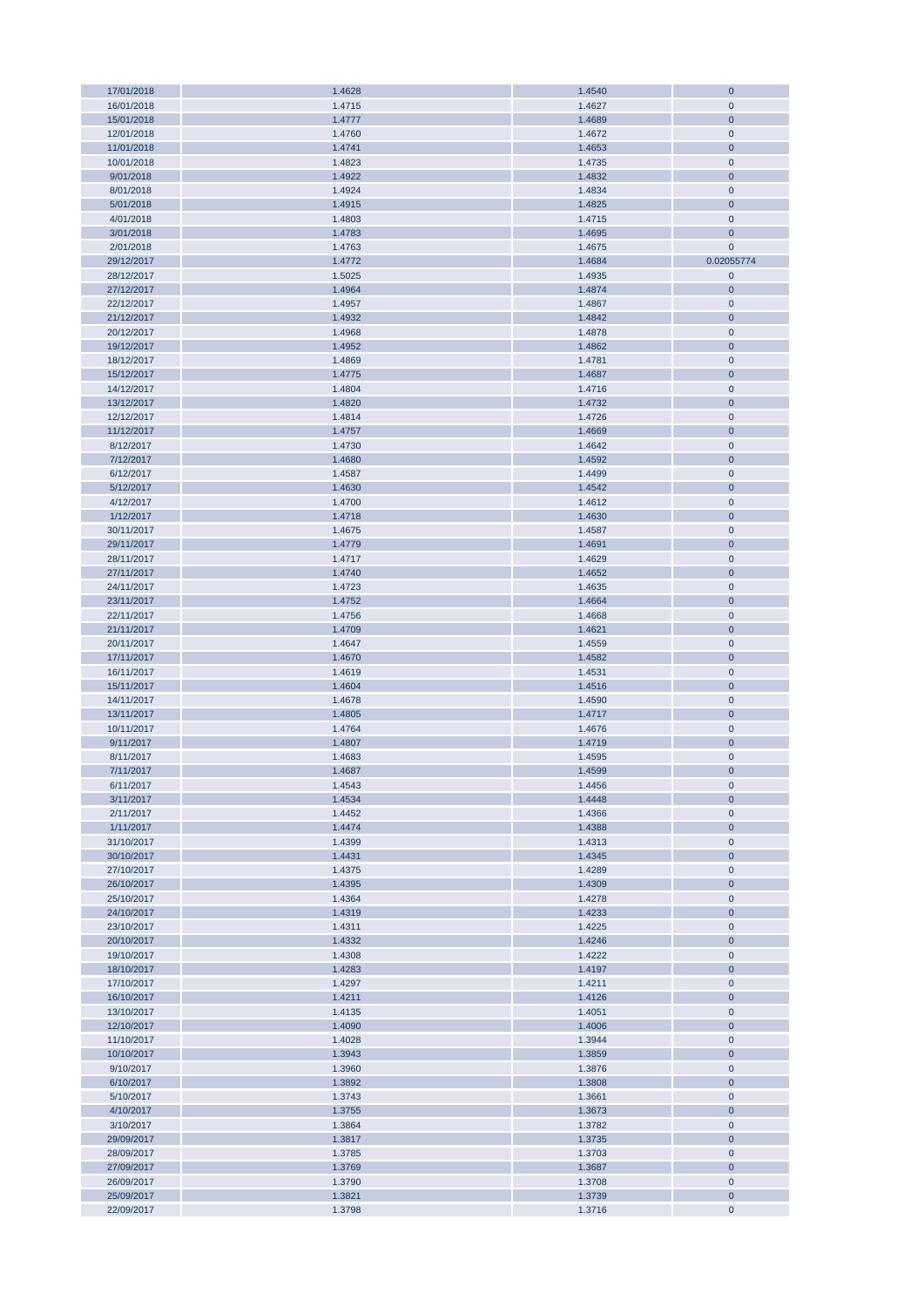| 21/09/2017 | 1.3723 | 1.3641 | $\mathbf 0$    |
|------------|--------|--------|----------------|
| 20/09/2017 | 1.3852 | 1.3770 | $\mathbf 0$    |
| 19/09/2017 | 1.3863 | 1.3781 | $\mathbf 0$    |
| 18/09/2017 | 1.3871 | 1.3789 | $\mathbf 0$    |
|            |        |        |                |
| 15/09/2017 | 1.3795 | 1.3713 | $\mathbf 0$    |
| 14/09/2017 | 1.3907 | 1.3823 | $\mathbf 0$    |
| 13/09/2017 | 1.3913 | 1.3829 | $\mathbf 0$    |
| 12/09/2017 | 1.3910 | 1.3826 | $\mathbf 0$    |
|            |        |        |                |
| 11/09/2017 | 1.3809 | 1.3727 | $\bf 0$        |
| 8/09/2017  | 1.3701 | 1.3619 | $\mathbf 0$    |
| 7/09/2017  | 1.3734 | 1.3652 | $\mathbf 0$    |
| 6/09/2017  | 1.3727 | 1.3645 | $\mathbf 0$    |
| 5/09/2017  | 1.3775 | 1.3693 | $\mathbf 0$    |
|            |        |        |                |
| 4/09/2017  | 1.3753 | 1.3671 | $\pmb{0}$      |
| 1/09/2017  | 1.3802 | 1.3720 | $\mathbf 0$    |
| 31/08/2017 | 1.3771 | 1.3689 | $\mathbf 0$    |
| 30/08/2017 | 1.3657 | 1.3575 | $\mathbf 0$    |
|            |        |        |                |
| 29/08/2017 | 1.3630 | 1.3548 | $\mathbf 0$    |
| 28/08/2017 | 1.3718 | 1.3636 | $\mathbf 0$    |
| 25/08/2017 | 1.3783 | 1.3701 | $\mathbf 0$    |
| 24/08/2017 | 1.3785 | 1.3703 | $\mathbf 0$    |
|            |        | 1.3680 | $\mathbf 0$    |
| 23/08/2017 | 1.3762 |        |                |
| 22/08/2017 | 1.3810 | 1.3728 | $\mathbf 0$    |
| 21/08/2017 | 1.3735 | 1.3653 | $\mathbf 0$    |
| 18/08/2017 | 1.3772 | 1.3690 | $\mathbf 0$    |
| 17/08/2017 | 1.3866 | 1.3784 | $\mathbf 0$    |
|            |        |        |                |
| 16/08/2017 | 1.3857 | 1.3775 | $\mathbf 0$    |
| 15/08/2017 | 1.3757 | 1.3675 | $\mathbf 0$    |
| 14/08/2017 | 1.3692 | 1.3610 | $\mathbf 0$    |
| 11/08/2017 | 1.3601 | 1.3519 | $\overline{0}$ |
|            |        |        |                |
| 10/08/2017 | 1.3754 | 1.3672 | $\overline{0}$ |
| 9/08/2017  | 1.3767 | 1.3685 | $\mathbf 0$    |
| 8/08/2017  | 1.3706 | 1.3624 | $\overline{0}$ |
| 7/08/2017  | 1.3785 | 1.3703 | $\pmb{0}$      |
| 4/08/2017  | 1.3661 | 1.3579 | $\mathbf 0$    |
|            |        |        |                |
| 3/08/2017  | 1.3680 | 1.3598 | $\pmb{0}$      |
| 2/08/2017  | 1.3691 | 1.3609 | $\mathbf 0$    |
| 1/08/2017  | 1.3762 | 1.3680 | $\pmb{0}$      |
| 31/07/2017 | 1.3650 | 1.3568 | $\mathbf 0$    |
|            |        |        |                |
| 28/07/2017 | 1.3611 | 1.3529 | $\mathbf 0$    |
| 27/07/2017 | 1.3831 | 1.3749 | $\mathbf 0$    |
| 26/07/2017 | 1.3816 | 1.3734 | $\mathbf 0$    |
| 25/07/2017 | 1.3682 | 1.3600 | $\mathbf 0$    |
| 24/07/2017 | 1.3579 | 1.3497 | $\mathbf 0$    |
|            |        |        |                |
| 21/07/2017 | 1.3671 | 1.3589 | $\mathbf 0$    |
| 20/07/2017 | 1.3773 | 1.3691 | $\mathbf 0$    |
| 19/07/2017 | 1.3690 | 1.3608 | $\mathbf 0$    |
| 18/07/2017 | 1.3576 | 1.3494 | $\mathbf 0$    |
|            |        |        | $\overline{0}$ |
| 17/07/2017 | 1.3746 | 1.3664 |                |
| 14/07/2017 | 1.3762 | 1.3680 | $\mathbf 0$    |
| 13/07/2017 | 1.3696 | 1.3614 | $\mathbf 0$    |
| 12/07/2017 | 1.3522 | 1.3442 | $\mathbf 0$    |
| 11/07/2017 | 1.3665 | 1.3583 | $\pmb{0}$      |
|            |        |        |                |
| 10/07/2017 | 1.3652 | 1.3570 | $\mathbf 0$    |
| 7/07/2017  | 1.3602 | 1.3520 | $\pmb{0}$      |
| 6/07/2017  | 1.3724 | 1.3642 | $\pmb{0}$      |
| 5/07/2017  | 1.3721 | 1.3639 | $\bf 0$        |
| 4/07/2017  | 1.3768 | 1.3686 | $\mathbf 0$    |
|            |        |        |                |
| 3/07/2017  | 1.3532 | 1.3452 | $\mathbf{0}$   |
| 30/06/2017 | 1.3639 | 1.3557 | 0.07713458     |
| 29/06/2017 | 1.4668 | 1.4580 | $\bf{0}$       |
| 28/06/2017 | 1.4458 | 1.4372 | $\pmb{0}$      |
| 27/06/2017 | 1.4339 | 1.4253 | $\mathbf 0$    |
|            |        |        |                |
| 26/06/2017 | 1.4361 | 1.4275 | $\pmb{0}$      |
| 23/06/2017 | 1.4355 | 1.4269 | $\mathbf 0$    |
| 22/06/2017 | 1.4348 | 1.4262 | $\mathbf 0$    |
| 21/06/2017 | 1.4242 | 1.4156 | $\mathbf 0$    |
| 20/06/2017 | 1.4475 | 1.4389 | $\pmb{0}$      |
|            |        |        |                |
| 19/06/2017 | 1.4598 | 1.4510 | $\mathbf 0$    |
| 16/06/2017 | 1.4519 | 1.4433 | $\pmb{0}$      |
| 15/06/2017 | 1.4495 | 1.4409 | $\mathbf 0$    |
| 14/06/2017 | 1.4697 | 1.4609 | $\pmb{0}$      |
|            |        |        |                |
| 13/06/2017 | 1.4528 | 1.4442 | $\mathbf 0$    |
| 9/06/2017  | 1.4274 | 1.4188 | $\pmb{0}$      |
| 8/06/2017  | 1.4278 | 1.4192 | $\mathbf 0$    |
| 7/06/2017  | 1.4247 | 1.4161 | $\pmb{0}$      |
|            |        |        |                |
| 6/06/2017  | 1.4241 | 1.4155 | $\overline{0}$ |
| 5/06/2017  | 1.4463 | 1.4377 | $\pmb{0}$      |
| 2/06/2017  | 1.4553 | 1.4465 | $\overline{0}$ |
| 1/06/2017  | 1.4421 | 1.4335 | $\pmb{0}$      |
|            |        |        |                |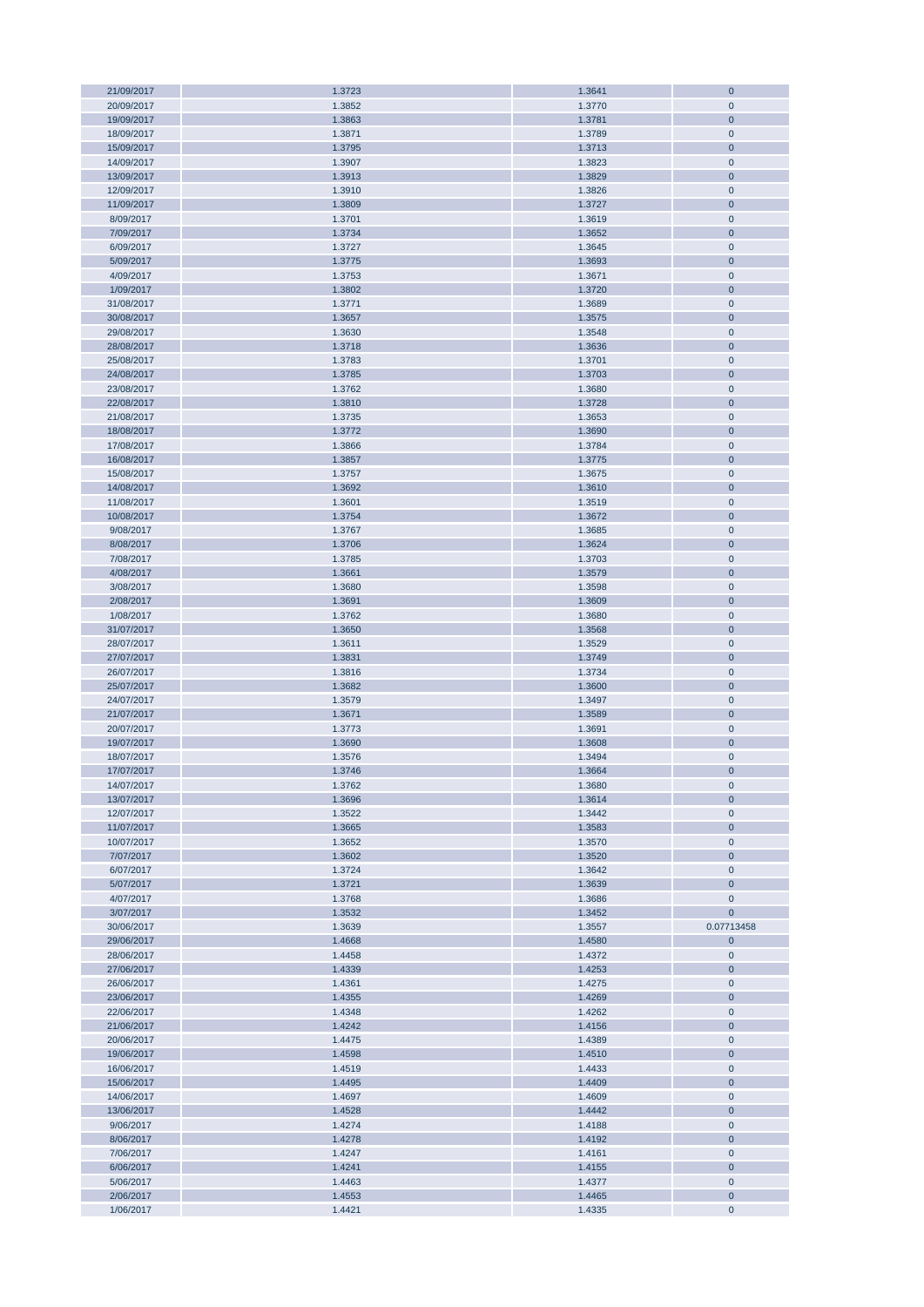| 31/05/2017             | 1.4381           | 1.4295           | $\bf{0}$               |
|------------------------|------------------|------------------|------------------------|
| 30/05/2017             | 1.4357           | 1.4271           | $\mathbf 0$            |
| 29/05/2017             | 1.4331           | 1.4245           | $\overline{0}$         |
| 26/05/2017             | 1.4455           | 1.4369           | $\mathbf{0}$           |
|                        |                  |                  |                        |
| 25/05/2017             | 1.4552           | 1.4464           | $\bf 0$                |
| 24/05/2017             | 1.4518           | 1.4432           | $\pmb{0}$              |
| 23/05/2017             | 1.4502           | 1.4416           | $\bf 0$                |
| 22/05/2017             | 1.4521           | 1.4435           | $\pmb{0}$              |
| 19/05/2017             | 1.4409           | 1.4323           | $\bf 0$                |
|                        |                  |                  |                        |
| 18/05/2017             | 1.4425           | 1.4339           | $\pmb{0}$              |
| 17/05/2017             | 1.4534           | 1.4448           | $\bf 0$                |
| 16/05/2017             | 1.4711           | 1.4623           | $\pmb{0}$              |
| 15/05/2017             | 1.4638           | 1.4550           | $\pmb{0}$              |
|                        |                  |                  |                        |
| 12/05/2017             | 1.4630           | 1.4542           | $\pmb{0}$              |
| 11/05/2017             | 1.4729           | 1.4641           | $\bf 0$                |
| 10/05/2017             | 1.4722           | 1.4634           | $\pmb{0}$              |
| 9/05/2017              | 1.4642           | 1.4554           | $\pmb{0}$              |
|                        |                  |                  |                        |
| 8/05/2017              | 1.4729           | 1.4641           | $\pmb{0}$              |
| 5/05/2017              | 1.4625           | 1.4537           | $\bf 0$                |
| 4/05/2017              | 1.4711           | 1.4623           | $\pmb{0}$              |
| 3/05/2017              | 1.4748           | 1.4660           | $\bf 0$                |
| 2/05/2017              | 1.4893           | 1.4803           | $\pmb{0}$              |
|                        |                  |                  |                        |
| 1/05/2017              | 1.4905           | 1.4815           | $\mathbf{0}$           |
| 28/04/2017             | 1.4814           | 1.4726           | $\pmb{0}$              |
| 27/04/2017             | 1.4807           | 1.4719           | $\mathbf{0}$           |
| 26/04/2017             | 1.4767           | 1.4679           | $\mathbf{0}$           |
|                        |                  |                  |                        |
| 24/04/2017             | 1.4671           | 1.4583           | $\bf 0$                |
| 21/04/2017             | 1.4608           | 1.4520           | $\mathbf{0}$           |
| 20/04/2017             | 1.4516           | 1.4430           | $\bf 0$                |
| 19/04/2017             | 1.4479           | 1.4393           | $\pmb{0}$              |
| 18/04/2017             | 1.4581           |                  | $\bf 0$                |
|                        |                  | 1.4493           |                        |
| 13/04/2017             | 1.4687           | 1.4599           | $\pmb{0}$              |
| 12/04/2017             | 1.4792           | 1.4704           | $\bf 0$                |
| 11/04/2017             | 1.4783           | 1.4695           | $\pmb{0}$              |
| 10/04/2017             | 1.4730           | 1.4642           | $\bf 0$                |
|                        |                  |                  |                        |
| 7/04/2017              | 1.4597           | 1.4509           | $\pmb{0}$              |
| 6/04/2017              | 1.4572           | 1.4484           | $\pmb{0}$              |
| 5/04/2017              | 1.4613           | 1.4525           | $\pmb{0}$              |
| 4/04/2017              | 1.4556           | 1.4468           | $\bf 0$                |
|                        |                  |                  |                        |
| 3/04/2017              | 1.4597           | 1.4509           | $\pmb{0}$              |
| 31/03/2017             | 1.4580           | 1.4492           | $\pmb{0}$              |
| 30/03/2017             | 1.4661           | 1.4573           | $\pmb{0}$              |
| 29/03/2017             | 1.4597           | 1.4509           | $\pmb{0}$              |
|                        |                  |                  |                        |
| 28/03/2017             | 1.4471           | 1.4385           | $\pmb{0}$              |
| 27/03/2017             | 1.4291           | 1.4205           | $\bf 0$                |
| 24/03/2017             | 1.4295           | 1.4209           | $\mathbf{0}$           |
| 23/03/2017             | 1.4179           | 1.4095           | $\mathbf{0}$           |
| 22/03/2017             | 1.4110           |                  | $\mathbf{0}$           |
|                        |                  | 1.4026           |                        |
| 21/03/2017             | 1.4331           | 1.4245           | $\overline{0}$         |
| 20/03/2017             | 1.4356           | 1.4270           | $\pmb{0}$              |
| 17/03/2017             | 1.4415           | 1.4329           | $\bf{0}$               |
| 16/03/2017             | 1.4373           | 1.4287           | $\pmb{0}$              |
|                        |                  |                  |                        |
| 15/03/2017             | 1.4362           | 1.4276           | $\pmb{0}$              |
| 14/03/2017             | 1.4325           | 1.4239           | $\pmb{0}$              |
| 13/03/2017             | 1.4315           | 1.4229           | $\pmb{0}$              |
| 10/03/2017             | 1.4346           | 1.4260           | $\pmb{0}$              |
| 9/03/2017              | 1.4259           | 1.4173           | $\pmb{0}$              |
|                        |                  |                  |                        |
| 8/03/2017              | 1.4270           | 1.4184           | $\pmb{0}$              |
| 7/03/2017              | 1.4277           | 1.4191           | $\pmb{0}$              |
| 6/03/2017              | 1.4224           | 1.4138           | $\pmb{0}$              |
| 3/03/2017              | 1.4180           | 1.4096           | $\pmb{0}$              |
| 2/03/2017              | 1.4278           | 1.4192           | $\pmb{0}$              |
|                        |                  |                  |                        |
| 1/03/2017              | 1.4080           | 1.3996           | $\pmb{0}$              |
| 28/02/2017             | 1.4081           | 1.3997           | $\pmb{0}$              |
| 27/02/2017             | 1.4113           | 1.4029           | $\pmb{0}$              |
| 24/02/2017             | 1.4144           | 1.4060           | $\pmb{0}$              |
|                        |                  |                  |                        |
| 23/02/2017             | 1.4244           | 1.4158           | $\pmb{0}$              |
| 22/02/2017             | 1.4284           | 1.4198           | $\pmb{0}$              |
| 21/02/2017             | 1.4239           | 1.4153           | $\bf 0$                |
| 20/02/2017             | 1.4239           | 1.4153           | $\pmb{0}$              |
| 17/02/2017             | 1.4243           | 1.4157           | $\mathbf{0}$           |
|                        |                  |                  |                        |
| 16/02/2017             | 1.4273           | 1.4187           | $\pmb{0}$              |
| 15/02/2017             | 1.4224           | 1.4138           | $\bf 0$                |
| 14/02/2017             | 1.4080           | 1.3996           | $\pmb{0}$              |
| 13/02/2017             | 1.4102           | 1.4018           | $\mathbf{0}$           |
|                        |                  |                  |                        |
| 10/02/2017             | 1.4009           | 1.3925           | $\pmb{0}$              |
| 9/02/2017              | 1.3869           | 1.3787           | $\bf 0$                |
| 8/02/2017              | 1.3835           | 1.3753           | 0                      |
|                        |                  |                  |                        |
|                        |                  |                  |                        |
| 7/02/2017<br>6/02/2017 | 1.3752<br>1.3743 | 1.3670<br>1.3661 | $\pmb{0}$<br>$\pmb{0}$ |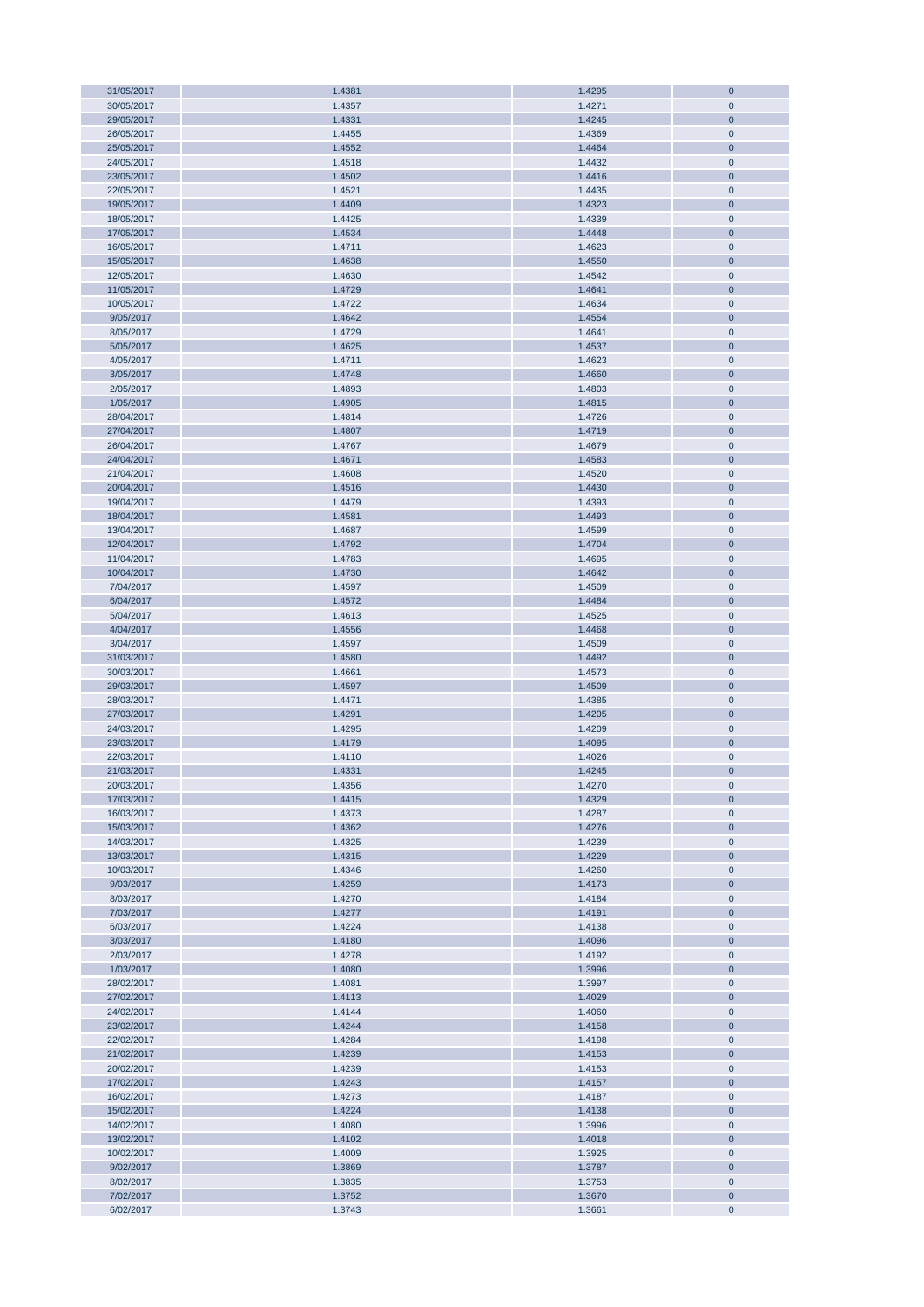| 3/02/2017                | 1.3757           | 1.3675           | $\bf 0$                    |
|--------------------------|------------------|------------------|----------------------------|
| 2/02/2017                | 1.3826           | 1.3744           | $\mathbf 0$                |
| 1/02/2017                | 1.3850           | 1.3768           | $\mathbf 0$                |
|                          |                  |                  |                            |
| 31/01/2017               | 1.3762           | 1.3680           | $\mathbf 0$                |
| 30/01/2017               | 1.3855           | 1.3773           | $\bf 0$                    |
| 27/01/2017               | 1.3982           | 1.3898           | $\pmb{0}$                  |
| 25/01/2017               | 1.3871           | 1.3789           | $\mathbf 0$                |
| 24/01/2017               | 1.3810           | 1.3728           | $\mathbf 0$                |
|                          |                  |                  |                            |
| 23/01/2017               | 1.3718           | 1.3636           | $\mathbf 0$                |
| 20/01/2017               | 1.3809           | 1.3727           | $\mathbf 0$                |
| 19/01/2017               | 1.3905           | 1.3821           | $\mathbf 0$                |
| 18/01/2017               | 1.3875           | 1.3792           | $\mathbf 0$                |
| 17/01/2017               | 1.3920           | 1.3836           | $\mathbf 0$                |
|                          |                  |                  |                            |
| 16/01/2017               | 1.4051           | 1.3967           | $\mathbf 0$                |
| 13/01/2017               | 1.3993           | 1.3909           | $\mathbf 0$                |
| 12/01/2017               | 1.4094           | 1.4010           | $\mathbf 0$                |
| 11/01/2017               | 1.4111           | 1.4027           | $\mathbf 0$                |
|                          |                  |                  |                            |
| 10/01/2017               | 1.4090           | 1.4006           | $\pmb{0}$                  |
| 9/01/2017                | 1.4208           | 1.4123           | $\mathbf 0$                |
| 6/01/2017                | 1.4069           | 1.3985           | $\mathbf 0$                |
| 5/01/2017                | 1.4072           | 1.3988           | $\overline{0}$             |
| 4/01/2017                | 1.4037           | 1.3953           | $\mathbf 0$                |
|                          |                  |                  |                            |
| 3/01/2017                | 1.4031           | 1.3947           | $\mathbf{0}$               |
| 30/12/2016               | 1.3877           | 1.3794           | 0.03131986                 |
| 29/12/2016               | 1.4272           | 1.4186           | $\bf 0$                    |
| 28/12/2016               | 1.4210           | 1.4125           | $\pmb{0}$                  |
| 23/12/2016               | 1.4062           | 1.3978           | $\bf 0$                    |
|                          |                  |                  |                            |
| 22/12/2016               | 1.4094           | 1.4010           | $\pmb{0}$                  |
| 21/12/2016               | 1.4010           | 1.3926           | $\mathbf 0$                |
| 20/12/2016               | 1.3964           | 1.3880           | $\pmb{0}$                  |
| 19/12/2016               | 1.3901           | 1.3817           | $\mathbf 0$                |
| 16/12/2016               | 1.3829           | 1.3747           | $\mathbf 0$                |
|                          |                  |                  |                            |
| 15/12/2016               | 1.3839           | 1.3757           | $\mathbf 0$                |
| 14/12/2016               | 1.3960           | 1.3876           | $\mathbf 0$                |
| 13/12/2016               | 1.3872           | 1.3790           | $\mathbf 0$                |
| 12/12/2016               | 1.3923           | 1.3839           | $\mathbf 0$                |
|                          |                  |                  | $\mathbf 0$                |
| 9/12/2016                | 1.3909           | 1.3825           |                            |
| 8/12/2016                | 1.3840           | 1.3758           | $\pmb{0}$                  |
| 7/12/2016                | 1.3676           | 1.3594           | $\mathbf 0$                |
| 6/12/2016                | 1.3557           | 1.3475           | $\pmb{0}$                  |
| 5/12/2/016               | 1.3495           | 1.3415           | $\mathbf 0$                |
|                          |                  |                  |                            |
| 2/12/2016                | 1.3626           | 1.3544           | $\mathbf 0$                |
| 1/12/2016                | 1.3760           | 1.3678           | $\mathbf 0$                |
| 30/11/2016               | 1.3590           | 1.3508           | $\mathbf 0$                |
| 29/11/2016               | 1.3627           | 1.3545           | $\overline{0}$             |
| 28/11/2016               | 1.3638           | 1.3556           | $\overline{0}$             |
|                          |                  |                  |                            |
| 25/11/2016               | 1.3744           | 1.3662           | $\mathbf 0$                |
| 24/11/2016               | 1.3683           | 1.3601           | $\mathbf 0$                |
| 23/11/2016               | 1.3666           | 1.3584           | $\mathbf 0$                |
| 22/11/2016               | 1.3490           | 1.3410           | $\mathbf 0$                |
| 21/11/2016               | 1.3331           | 1.3251           | $\bf 0$                    |
|                          |                  |                  |                            |
| 18/11/2016               | 1.3358           | 1.3278           | $\mathbf 0$                |
| 17/11/2016               | 1.3290           | 1.3210           | $\mathbf 0$                |
| 16/11/2016               | 1.3285           | 1.3205           | $\pmb{0}$                  |
| 15/11/2016               | 1.3282           | 1.3202           | $\mathbf 0$                |
| 14/11/2016               | 1.3329           | 1.3249           | $\pmb{0}$                  |
|                          |                  |                  |                            |
| 11/11/2016               | 1.3331           | 1.3251           | $\mathbf 0$                |
| 10/11/2016               | 1.3195           | 1.3117           | $\mathbf 0$                |
| 9/11/2016                | 1.2746           | 1.2670           | $\mathbf 0$                |
| 8/11/2016                | 1.3031           | 1.2953           | $\pmb{0}$                  |
| 7/11/2016                | 1.3003           | 1.2925           | $\mathbf 0$                |
| 4/11/2016                | 1.2816           | 1.2740           | $\pmb{0}$                  |
|                          |                  |                  |                            |
| 3/11/2016                | 1.2918           | 1.2840           | $\mathbf 0$                |
| 2/11/2016                | 1.2925           | 1.2847           | $\pmb{0}$                  |
| 1/11/2016                | 1.3090           | 1.3012           | $\mathbf 0$                |
| 31/10/2016               | 1.3154           | 1.3076           | $\pmb{0}$                  |
| 28/10/2016               | 1.3087           | 1.3009           | $\mathbf 0$                |
| 27/10/2016               | 1.3088           | 1.3010           | $\pmb{0}$                  |
|                          |                  |                  |                            |
| 26/10/2016               | 1.3249           | 1.3169           | $\mathbf 0$                |
| 25/10/2016               | 1.3464           | 1.3384           | $\pmb{0}$                  |
| 24/10/2016               | 1.3371           | 1.3291           | $\overline{0}$             |
| 21/10/2016               | 1.3431           | 1.3351           | $\pmb{0}$                  |
|                          |                  |                  |                            |
| 20/10/2016               | 1.3488           | 1.3408           | $\mathbf 0$                |
| 19/10/2016               | 1.3476           | 1.3396           | $\pmb{0}$                  |
|                          |                  |                  |                            |
| 18/10/2016               | 1.3415           | 1.3335           | $\mathbf 0$                |
| 17/10/2016               | 1.3365           | 1.3285           | $\pmb{0}$                  |
|                          |                  |                  |                            |
| 14/10/2016               | 1.3480           | 1.3400           | $\bf{0}$                   |
| 13/10/2016               | 1.3499           | 1.3419           | $\pmb{0}$                  |
| 12/10/2016<br>11/10/2016 | 1.3610<br>1.3635 | 1.3528<br>1.3553 | $\mathbf 0$<br>$\mathbf 0$ |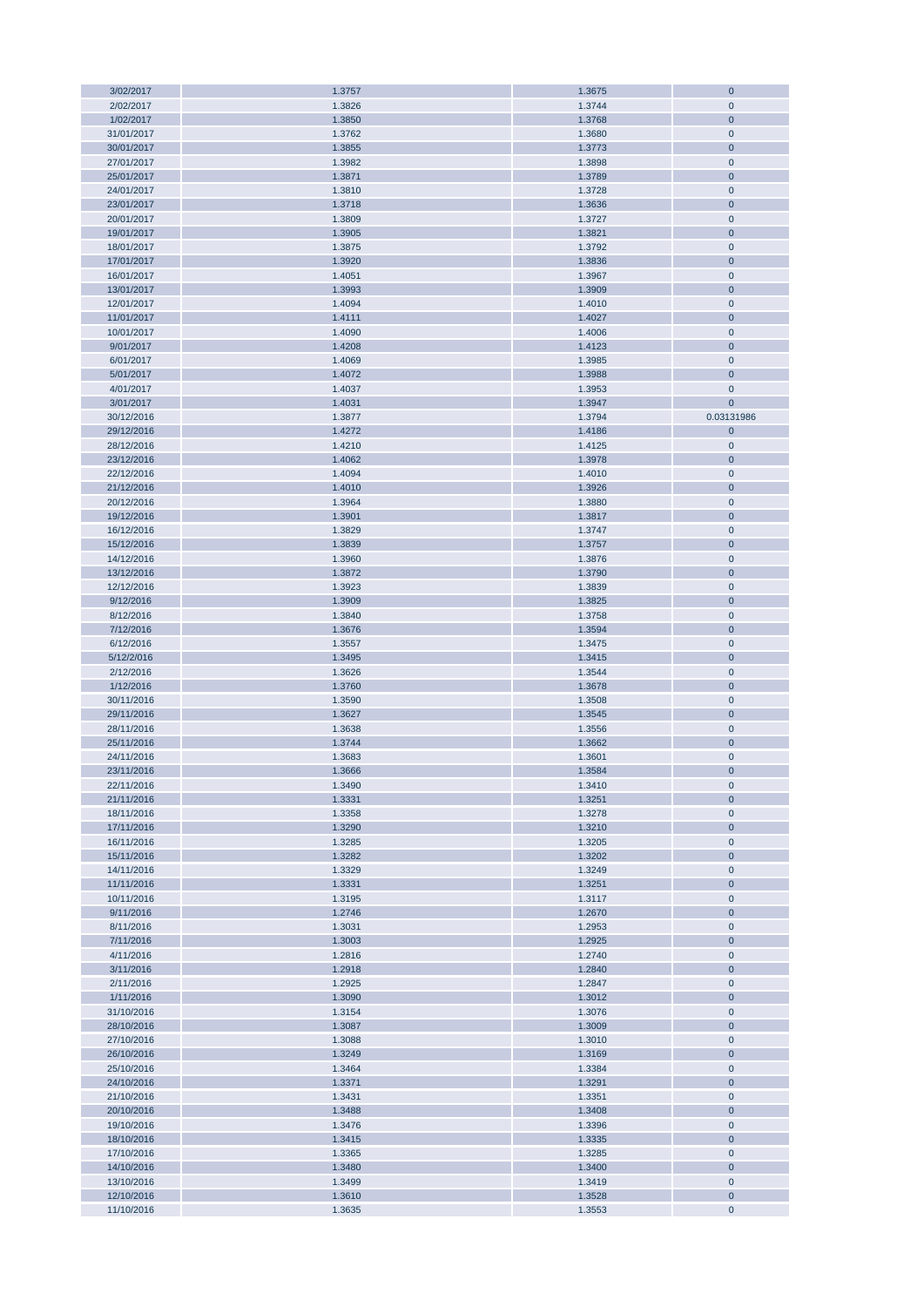| 10/10/2016               | 1.3620           | 1.3538           | $\mathbf{0}$          |
|--------------------------|------------------|------------------|-----------------------|
| 7/10/2016                | 1.3599           | 1.3517           | $\mathbf{0}$          |
| 6/10/2016                | 1.3645           | 1.3563           | $\mathbf{0}$          |
| 5/10/2016                | 1.3555           | 1.3473           | $\pmb{0}$             |
|                          |                  |                  |                       |
| 4/10/2016                | 1.3623           | 1.3541           | $\bf{0}$              |
| 3/10/2016                | 1.3611           | 1.3529           | $\pmb{0}$             |
| 30/09/2016               | 1.3487           | 1.3407           | $\bf{0}$              |
| 29/09/2016               | 1.3581           | 1.3499           | $\pmb{0}$             |
| 28/09/2016               | 1.3424           | 1.3344           | $\pmb{0}$             |
| 27/09/2016               | 1.3417           | 1.3337           | $\pmb{0}$             |
|                          |                  |                  |                       |
| 26/09/2016               | 1.3469           | 1.3389           | $\pmb{0}$             |
| 23/09/2016               | 1.3474           | 1.3394           | $\pmb{0}$             |
| 22/09/2016               | 1.3341           | 1.3261           | $\pmb{0}$             |
| 21/09/2016               | 1.3254           | 1.3174           | $\pmb{0}$             |
| 20/09/2016               | 1.3171           | 1.3093           | $\mathbf 0$           |
|                          |                  |                  |                       |
| 19/09/2016               | 1.3166           | 1.3088           | $\mathbf{0}$          |
| 16/09/2016               | 1.3158           | 1.3080           | $\mathbf 0$           |
| 15/09/2016               | 1.3026           | 1.2948           | $\pmb{0}$             |
| 14/09/2016               | 1.2980           | 1.2902           | $\pmb{0}$             |
| 13/09/2016               | 1.2938           | 1.2860           | $\pmb{0}$             |
| 12/09/2016               | 1.2969           | 1.2891           | $\mathbf 0$           |
| 9/09/2016                | 1.3268           | 1.3188           | $\pmb{0}$             |
|                          |                  |                  |                       |
| 8/09/2016                | 1.3359           | 1.3279           | $\mathbf{0}$          |
| 7/09/2016                | 1.3452           | 1.3372           | $\pmb{0}$             |
| 6/09/2016                | 1.3413           | 1.3333           | $\bf{0}$              |
| 5/09/2016                | 1.3443           | 1.3363           | $\pmb{0}$             |
| 2/09/2016                | 1.3296           | 1.3216           | $\mathbf{0}$          |
| 1/09/2016                | 1.3395           |                  | $\pmb{0}$             |
|                          |                  | 1.3315           |                       |
| 31/08/2016               | 1.3421           | 1.3341           | $\mathbf{0}$          |
| 30/08/2016               | 1.3520           | 1.3440           | $\pmb{0}$             |
| 29/08/2016               | 1.3514           | 1.3434           | $\bf{0}$              |
| 26/08/2016               | 1.3613           | 1.3531           | $\pmb{0}$             |
| 25/08/2016               | 1.3668           | 1.3586           | $\pmb{0}$             |
|                          |                  |                  |                       |
| 24/08/2016               | 1.3721           | 1.3639           | $\pmb{0}$             |
| 23/08/2016               | 1.3654           | 1.3572           | $\pmb{0}$             |
| 22/08/2016               | 1.3545           | 1.3463           | $\pmb{0}$             |
| 19/08/2016               | 1.3587           | 1.3505           | $\pmb{0}$             |
| 18/08/2016               | 1.3546           | 1.3464           | $\pmb{0}$             |
| 17/08/2016               | 1.3596           | 1.3514           | $\mathbf 0$           |
|                          |                  |                  |                       |
| 16/08/2016               | 1.3565           | 1.3483           | $\pmb{0}$             |
| 15/08/2016               | 1.3559           | 1.3477           | $\mathbf 0$           |
| 12/08/2016               | 1.3535           | 1.3455           | $\pmb{0}$             |
| 11/08/2016               | 1.3453           | 1.3373           | $\mathbf 0$           |
| 10/08/2016               | 1.3523           | 1.3443           | $\pmb{0}$             |
| 9/08/2016                | 1.3538           | 1.3458           | $\mathbf 0$           |
| 8/08/2016                | 1.3513           | 1.3433           | $\pmb{0}$             |
|                          |                  |                  |                       |
| 5/08/2016                | 1.3408           | 1.3328           | $\mathbf 0$           |
| 4/08/2016                | 1.3346           | 1.3266           | $\pmb{0}$             |
| 3/08/2016                | 1.3316           | 1.3236           | $\mathbf{0}$          |
| 2/08/2016                | 1.3488           | 1.3408           | $\mathbf{0}$          |
| 1/08/2016                | 1.3605           | 1.3523           | $\mathbf{0}$          |
| 29/07/2016               | 1.3557           | 1.3475           | $\mathbf{0}$          |
|                          |                  |                  |                       |
| 28/07/2016               | 1.3536           | 1.3456           | $\pmb{0}$             |
| 27/07/2016               | 1.3499           | 1.3419           | $\pmb{0}$             |
| 26/07/2016               | 1.3488           | 1.3408           | $\pmb{0}$             |
| 25/07/2016               | 1.3465           | 1.3385           | $\pmb{0}$             |
| 22/07/2016               | 1.3420           | 1.3340           | $\pmb{0}$             |
| 21/07/2016               | 1.3455           | 1.3375           | $\mathbf 0$           |
| 20/07/2016               | 1.3392           | 1.3312           | $\pmb{0}$             |
|                          |                  |                  |                       |
| 19/07/2016               | 1.3300           | 1.3220           | $\pmb{0}$             |
| 18/07/2016               | 1.3318           | 1.3238           | $\bf{0}$              |
| 15/07/2016               |                  |                  |                       |
| 14/07/2016               | 1.3227           | 1.3147           | $\pmb{0}$             |
|                          | 1.3178           | 1.3100           | $\mathbf 0$           |
|                          |                  |                  |                       |
| 13/07/2016               | 1.3119           | 1.3041           | $\mathbf 0$           |
| 12/07/2016               | 1.3022           | 1.2944           | $\mathbf 0$           |
| 11/07/2016               | 1.2974           | 1.2896           | $\pmb{0}$             |
| 8/07/2016                | 1.2719           | 1.2643           | $\bf{0}$              |
| 7/07/2016                | 1.2712           | 1.2636           | $\pmb{0}$             |
| 6/07/2016                | 1.2627           | 1.2551           | $\mathbf 0$           |
| 5/07/2016                | 1.2745           | 1.2669           | $\pmb{0}$             |
|                          |                  |                  |                       |
| 4/07/2016                | 1.2866           | 1.2790           | $\mathbf{0}$          |
| 1/07/2016                | 1.2771           | 1.2695           | $\mathbf 0$           |
| 30/06/2016               | 1.2765           | 1.2689           | 0.06438302            |
| 29/06/2016               | 1.3190           | 1.3112           | $\pmb{0}$             |
| 28/06/2016               | 1.3066           | 1.2988           | $\mathbf{0}$          |
| 27/06/2016               | 1.3154           | 1.3076           | $\pmb{0}$             |
|                          |                  |                  |                       |
| 24/06/2016               | 1.3133           | 1.3055           | $\pmb{0}$             |
| 23/06/2016               | 1.3601           | 1.3519           | $\bf{0}$              |
| 22/06/2016<br>21/06/2016 | 1.3582<br>1.3582 | 1.3500<br>1.3500 | $\bf{0}$<br>$\pmb{0}$ |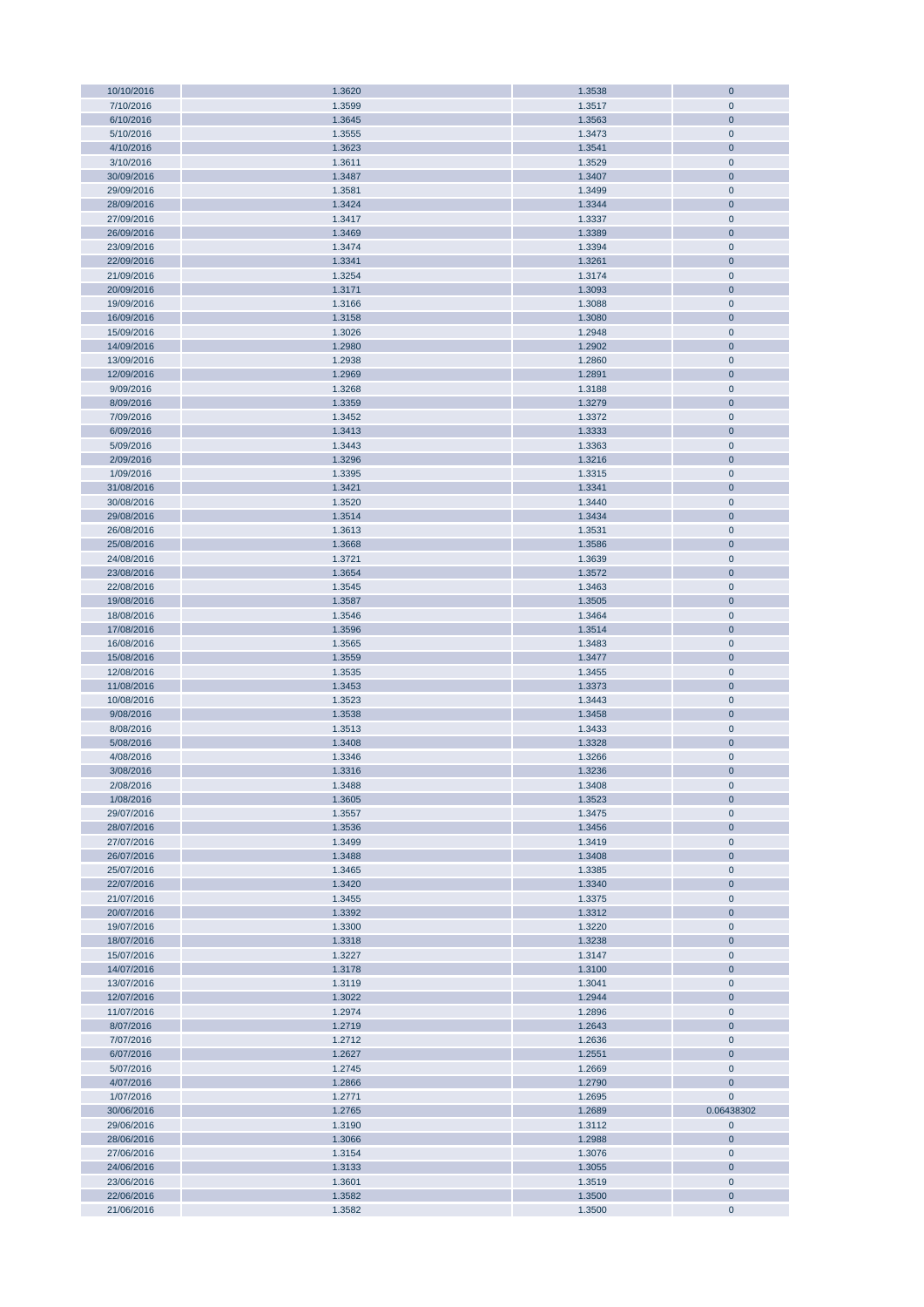| 20/06/2016 | 1.3515 | 1.3435 | $\bf{0}$       |
|------------|--------|--------|----------------|
|            |        |        |                |
| 17/06/2016 | 1.3260 | 1.3180 | $\pmb{0}$      |
| 16/06/2016 | 1.3191 | 1.3113 | $\mathbf{0}$   |
| 15/06/2016 | 1.3208 | 1.3129 | $\pmb{0}$      |
|            |        |        |                |
| 14/06/2016 | 1.3347 | 1.3267 | $\bf 0$        |
| 10/06/2016 | 1.3652 | 1.3570 | $\pmb{0}$      |
| 9/06/2016  | 1.3795 | 1.3713 | $\mathbf 0$    |
|            |        |        |                |
| 8/06/2016  | 1.3804 | 1.3722 | $\mathbf{0}$   |
| 7/06/2016  | 1.3806 | 1.3724 | $\overline{0}$ |
| 6/06/2016  | 1.3773 | 1.3691 | $\pmb{0}$      |
|            |        |        |                |
| 3/06/2016  | 1.3686 | 1.3604 | $\bf 0$        |
| 2/06/2016  | 1.3569 | 1.3487 | $\pmb{0}$      |
| 1/06/2016  |        |        | $\bf 0$        |
|            | 1.3687 | 1.3605 |                |
| 31/05/2016 | 1.3851 | 1.3769 | $\pmb{0}$      |
| 30/05/2016 | 1.3922 | 1.3838 | $\bf 0$        |
|            |        |        |                |
| 27/05/2016 | 1.3908 | 1.3824 | $\pmb{0}$      |
| 26/05/2016 | 1.3861 | 1.3779 | $\pmb{0}$      |
| 25/05/2016 | 1.3804 | 1.3722 | $\pmb{0}$      |
|            |        |        |                |
| 24/05/2016 | 1.3598 | 1.3516 | $\pmb{0}$      |
| 23/05/2016 | 1.3650 | 1.3568 | $\pmb{0}$      |
| 20/05/2016 | 1.3718 | 1.3636 | $\bf{0}$       |
|            |        |        |                |
| 19/05/2016 | 1.3636 | 1.3554 | $\pmb{0}$      |
| 18/05/2016 | 1.3693 | 1.3611 | $\pmb{0}$      |
| 17/05/2016 | 1.3811 | 1.3729 | $\pmb{0}$      |
|            |        |        |                |
| 16/05/2016 | 1.3692 | 1.3610 | $\pmb{0}$      |
| 13/05/2016 | 1.3630 | 1.3548 | $\pmb{0}$      |
| 12/05/2016 | 1.3702 | 1.3620 | $\bf 0$        |
|            |        |        |                |
| 11/05/2016 | 1.3697 | 1.3615 | $\pmb{0}$      |
| 10/05/2016 | 1.3603 | 1.3521 | $\mathbf{0}$   |
| 9/05/2016  | 1.3530 | 1.3450 | $\pmb{0}$      |
|            |        |        |                |
| 6/05/2016  | 1.3405 | 1.3325 | $\mathbf{0}$   |
| 5/05/2016  | 1.3394 | 1.3314 | $\pmb{0}$      |
| 4/05/2016  |        |        |                |
|            | 1.3374 | 1.3294 | $\bf 0$        |
| 3/05/2016  | 1.3584 | 1.3502 | $\pmb{0}$      |
| 2/05/2016  | 1.3296 | 1.3216 | $\bf 0$        |
|            |        |        |                |
| 29/04/2016 | 1.3329 | 1.3249 | $\pmb{0}$      |
| 28/04/2016 | 1.3245 | 1.3165 | $\bf 0$        |
| 27/04/2016 | 1.3161 | 1.3083 | $\pmb{0}$      |
|            |        |        |                |
| 26/04/2016 | 1.3249 | 1.3169 | $\pmb{0}$      |
| 22/04/2016 | 1.3288 | 1.3208 | $\pmb{0}$      |
| 21/04/2016 | 1.3377 | 1.3297 | $\pmb{0}$      |
|            |        |        |                |
| 20/04/2016 | 1.3213 | 1.3133 | $\pmb{0}$      |
| 19/04/2016 | 1.3145 | 1.3067 | $\pmb{0}$      |
| 18/04/2016 | 1.3002 | 1.2924 | $\pmb{0}$      |
|            |        |        |                |
| 15/04/2016 | 1.3074 | 1.2996 | $\pmb{0}$      |
| 14/04/2016 | 1.2981 | 1.2903 | $\pmb{0}$      |
| 13/04/2016 | 1.2801 | 1.2725 | $\bf 0$        |
|            |        |        |                |
| 12/04/2016 | 1.2591 | 1.2515 | $\mathbf{0}$   |
| 11/04/2016 | 1.2463 | 1.2389 | $\overline{0}$ |
| 8/04/2016  | 1.2486 | 1.2412 | $\mathbf 0$    |
|            |        |        |                |
| 7/04/2016  | 1.2558 | 1.2482 | $\bf 0$        |
| 6/04/2016  | 1.2517 | 1.2443 | $\pmb{0}$      |
| 5/04/2016  | 1.2465 | 1.2391 | $\bf 0$        |
|            |        |        |                |
| 4/04/2016  | 1.2644 | 1.2568 | $\pmb{0}$      |
| 1/04/2016  | 1.2664 | 1.2588 | $\bf 0$        |
| 31/03/2016 | 1.2877 | 1.2799 | $\pmb{0}$      |
|            |        |        |                |
| 30/03/2016 | 1.2684 | 1.2608 | $\bf 0$        |
| 29/03/2016 | 1.2679 | 1.2603 | $\pmb{0}$      |
| 24/03/2016 | 1.2892 | 1.2814 | $\bf 0$        |
|            |        |        |                |
| 23/03/2016 | 1.3039 |        | $\pmb{0}$      |
| 22/03/2016 |        | 1.2961 |                |
| 21/03/2016 | 1.3106 | 1.3028 | $\pmb{0}$      |
|            |        |        |                |
|            | 1.3115 | 1.3037 | $\pmb{0}$      |
| 18/03/2016 | 1.3151 | 1.3073 | $\pmb{0}$      |
| 17/03/2016 | 1.3127 | 1.3049 | $\pmb{0}$      |
|            |        |        |                |
| 16/03/2016 | 1.2986 | 1.2908 | $\pmb{0}$      |
| 15/03/2016 | 1.2950 | 1.2872 | $\pmb{0}$      |
| 14/03/2016 | 1.3160 | 1.3082 | $\pmb{0}$      |
|            |        |        |                |
| 11/03/2016 | 1.3089 | 1.3011 | $\pmb{0}$      |
| 10/03/2016 | 1.3036 | 1.2958 | $\pmb{0}$      |
| 9/03/2016  | 1.3030 | 1.2952 | $\pmb{0}$      |
|            |        |        |                |
| 8/03/2016  | 1.2904 | 1.2826 | $\pmb{0}$      |
| 7/03/2016  | 1.2985 | 1.2907 | $\pmb{0}$      |
| 4/03/2016  | 1.2859 | 1.2783 | $\pmb{0}$      |
|            |        |        |                |
| 3/03/2016  | 1.2824 | 1.2748 | $\pmb{0}$      |
| 2/03/2016  | 1.2663 | 1.2587 | $\bf 0$        |
| 1/03/2016  | 1.2404 | 1.2330 | $\pmb{0}$      |
|            |        |        |                |
| 29/02/2016 | 1.2261 | 1.2187 | $\mathbf{0}$   |
| 26/02/2016 | 1.2224 | 1.2150 | $\pmb{0}$      |
| 25/02/2016 | 1.2221 | 1.2147 | $\bf 0$        |
| 24/02/2016 | 1.2217 | 1.2143 | $\pmb{0}$      |